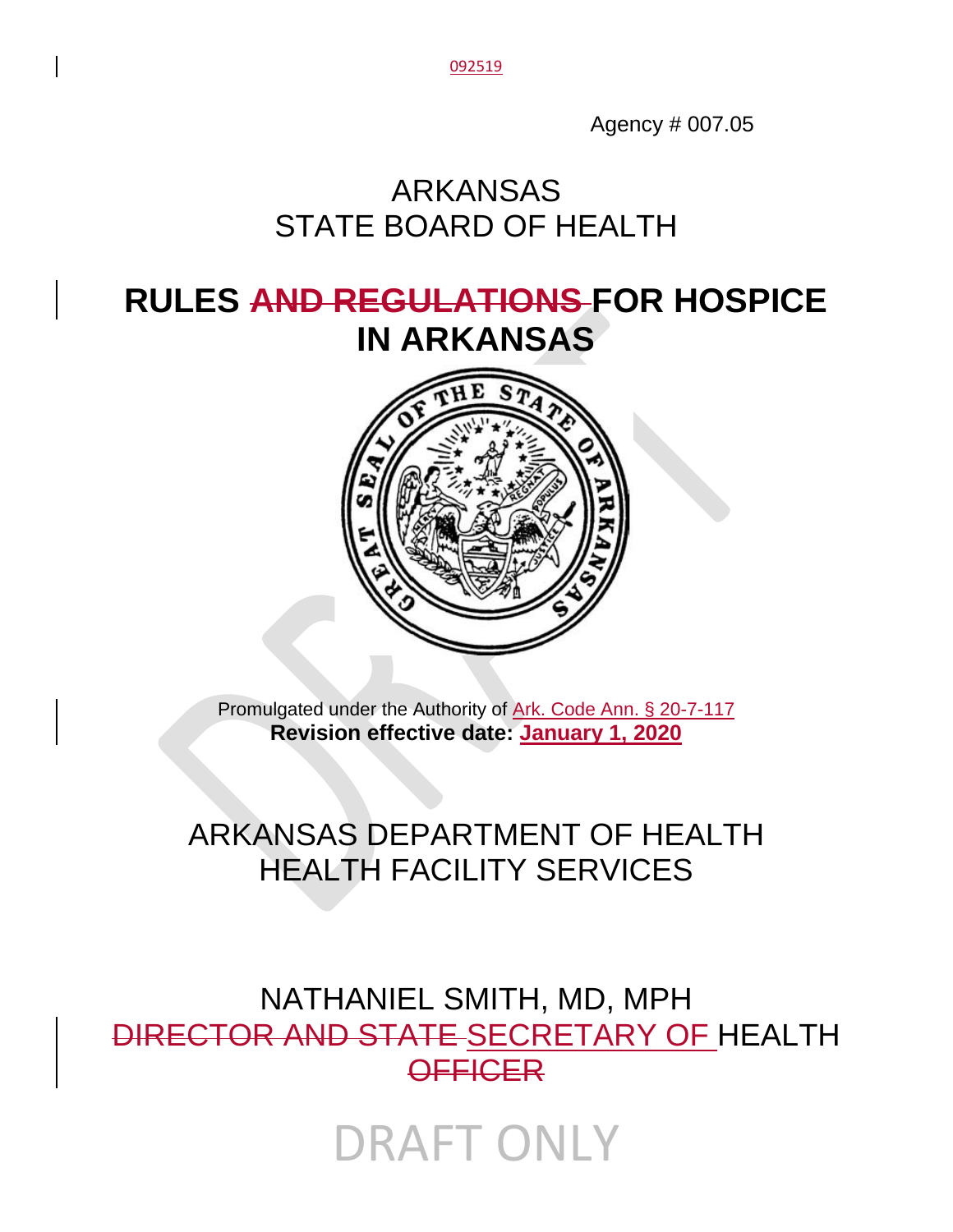# **TABLE OF CONTENTS**

| <b>SECTION 1:</b> | <b>PREFACE</b>                                                  | 1.1        |
|-------------------|-----------------------------------------------------------------|------------|
| <b>SECTION 2:</b> | <b>AUTHORITY</b>                                                | 2.1        |
| <b>SECTION 3:</b> | <b>PURPOSE</b>                                                  | 3.1        |
| <b>SECTION 4:</b> | <b>DEFINITIONS</b>                                              | $4.1 - 2$  |
| <b>SECTION 5:</b> | REQUIREMENTS AND CODES                                          | $5.1 - 2$  |
|                   | SECTION 6: GOVERNING BODY                                       | 6.1        |
|                   | SECTION 7: PATIENT RIGHTS AND RESPONSIBILITIES 7.               | $7.1 - 2$  |
|                   | <b>SECTION 8: ADMINISTRATION</b>                                | $8.1 - 9$  |
|                   | SECTION 9: QUALITY IMPROVEMENT (QI)                             | 9.1        |
|                   | SECTION 10: INFECTION CONTROL                                   | 10.1       |
|                   | <b>SECTION 11: PHYSICIAN SERVICES</b>                           | 11.1       |
|                   | SECTION 12: NURSING SERVICES                                    | 12.1       |
|                   | <b>SECTION 13: INTERDISCIPLINARY GROUP</b>                      | 13.1       |
|                   | <b>SECTION 14: VOLUNTEERS</b>                                   | 14.1       |
|                   | <b>SECTION 15: COUNSELING SERVICES</b>                          | 15.1       |
|                   | <b>SECTION 16: OTHER SERVICES</b>                               | 16.1       |
|                   | SECTION 17: HOSPICE AIDE AND HOMEMAKER SERVICES                 | $17.1 - 3$ |
|                   | <b>SECTION 18: PLAN OF CARE</b>                                 | 18.1       |
|                   | <b>SECTION 19: CLINICAL RECORDS</b>                             | 19.1       |
|                   | SECTION 20: MEDICAL SUPPLIES/MEDICATIONS                        | 20.1       |
|                   | <b>SECTION 21: SHORT-TERM INPATIENT CARE</b>                    | 21.1       |
|                   | <b>SECTION 22: IN-PATIENT DIRECT CARE</b>                       | $22.1 - 5$ |
|                   | SECTION 23: INFECTION CONTROL                                   | 23.1       |
|                   | SECTION 24: PHYSICAL ENVIRONMENT                                | $24.1 - 4$ |
|                   | <b>SECTION 25: PHYSICAL FACILITIES</b>                          | $25.1 - 7$ |
|                   | SECTION 26: PHYSICAL FACILITIES, PATIENT ACCOMMODATIONS         |            |
|                   | FOR HOSPICE FACILITIES                                          | $26.1 - 4$ |
|                   | SECTION 27: PHYSICIAL FACILITIES, PHARMACY                      | $27.1 - 2$ |
|                   | SECTION 28: PHYSICAL FACILITIES, WASTE PROCESSING SERVICES 28.1 |            |
|                   | SECTION 29: PHYSICAL FACILITIES, DETAILS AND FINISHES           | $29.1 - 2$ |
|                   | SECTION 30: PHYSICAL FACILITIES, CONSTRUCTION, INCLUDING        |            |
|                   | <b>FIRE RESISTIVE REQUIREMENTS</b>                              | $30.1 - 2$ |
|                   | SECTION 31: PHYSICAL FACILITIES, PLUMBING AND OTHER             |            |
|                   | PIPING SYSTEMS                                                  | 31.1       |
|                   | SECTION 32: PHYSICAL FACILITIES, ELECTRICAL STANDARDS           | 32.1       |
|                   | SECTION 33: SATELLITE OFFICE OR ALTERNATE DELIVERY SITE         | 33.1       |
|                   | <b>SECTION 34: SEVERABILITY</b>                                 | 34.1       |
|                   |                                                                 | 35.1       |
|                   |                                                                 |            |
|                   | <b>APPENDIX</b>                                                 |            |

| <b>TABLE 1 HVAC filter efficiencies</b>                         | A1             |
|-----------------------------------------------------------------|----------------|
| <b>TABLE 2 Sound limitations</b>                                | A2             |
| TABLE 3 Temperature & humidity                                  | A <sub>3</sub> |
| TABLE 4 Ventilation, medical gas & air flow & notes for table 4 | $A4-5$         |
| TABLE 5 Final inspection check list                             | A6             |
| <b>Referenced Publications</b>                                  | $A7-9$         |
| <b>CERTIFICATION</b>                                            |                |
|                                                                 |                |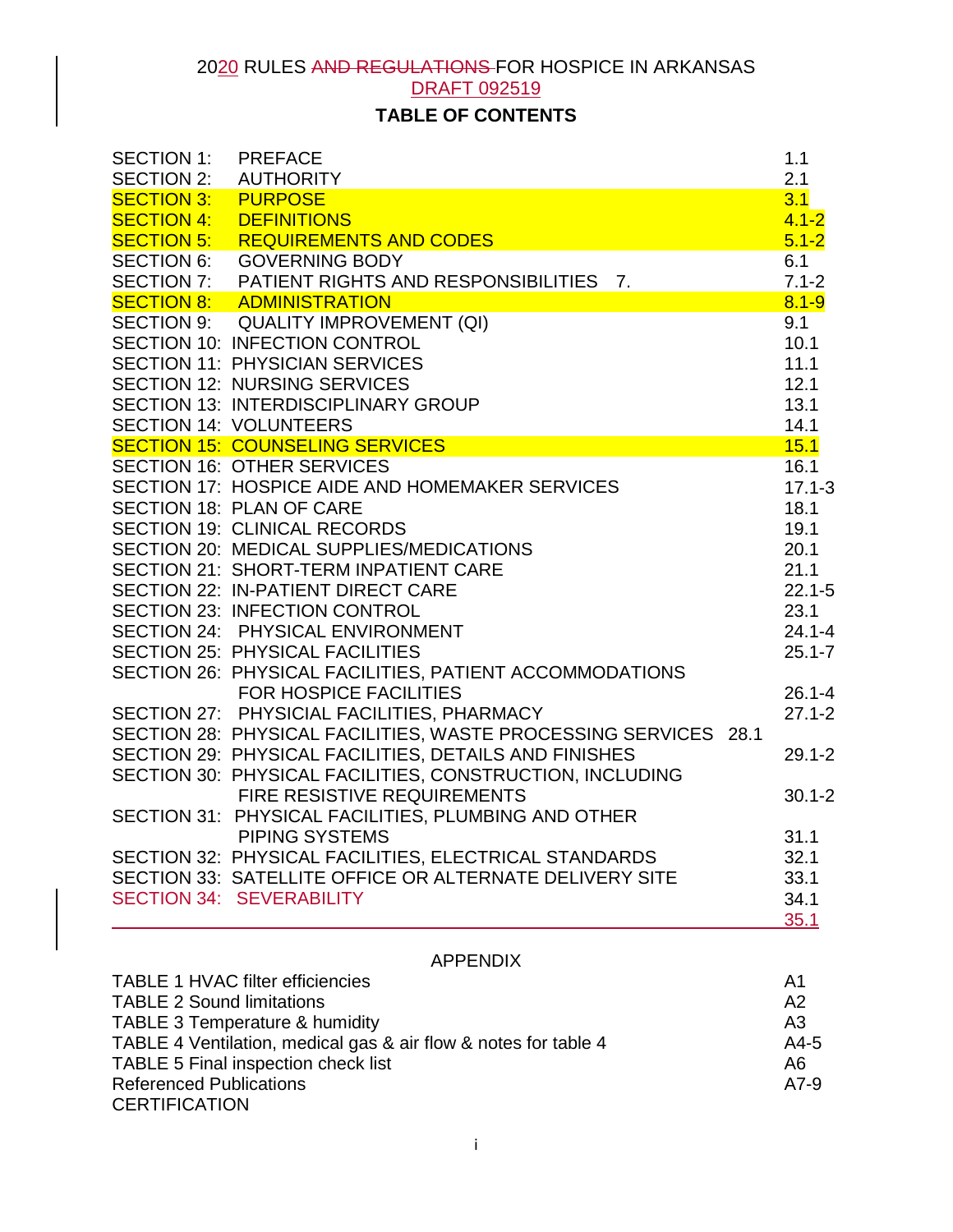### **SECTION 1: PREFACE**

These rules and regulations have been prepared for the purpose of establishing criteria for minimum standards for the licensure operation and maintenance of hospices in Arkansas that is consistent with current trends in patient care practices. By necessity they are of a regulatory nature but are considered to be practical minimal design and operational standards for these facilities. These standards are not static and are subject to periodic revisions in the future as new knowledge and changes in patient care trends become apparent. However, it is expected that facilities will exceed these minimum requirements and that they will not be dependent upon future revisions in these standards as a necessary prerequisite for improved services. Hospices have a strong moral responsibility for providing optimum patient care and treatment for the terminally ill and their families.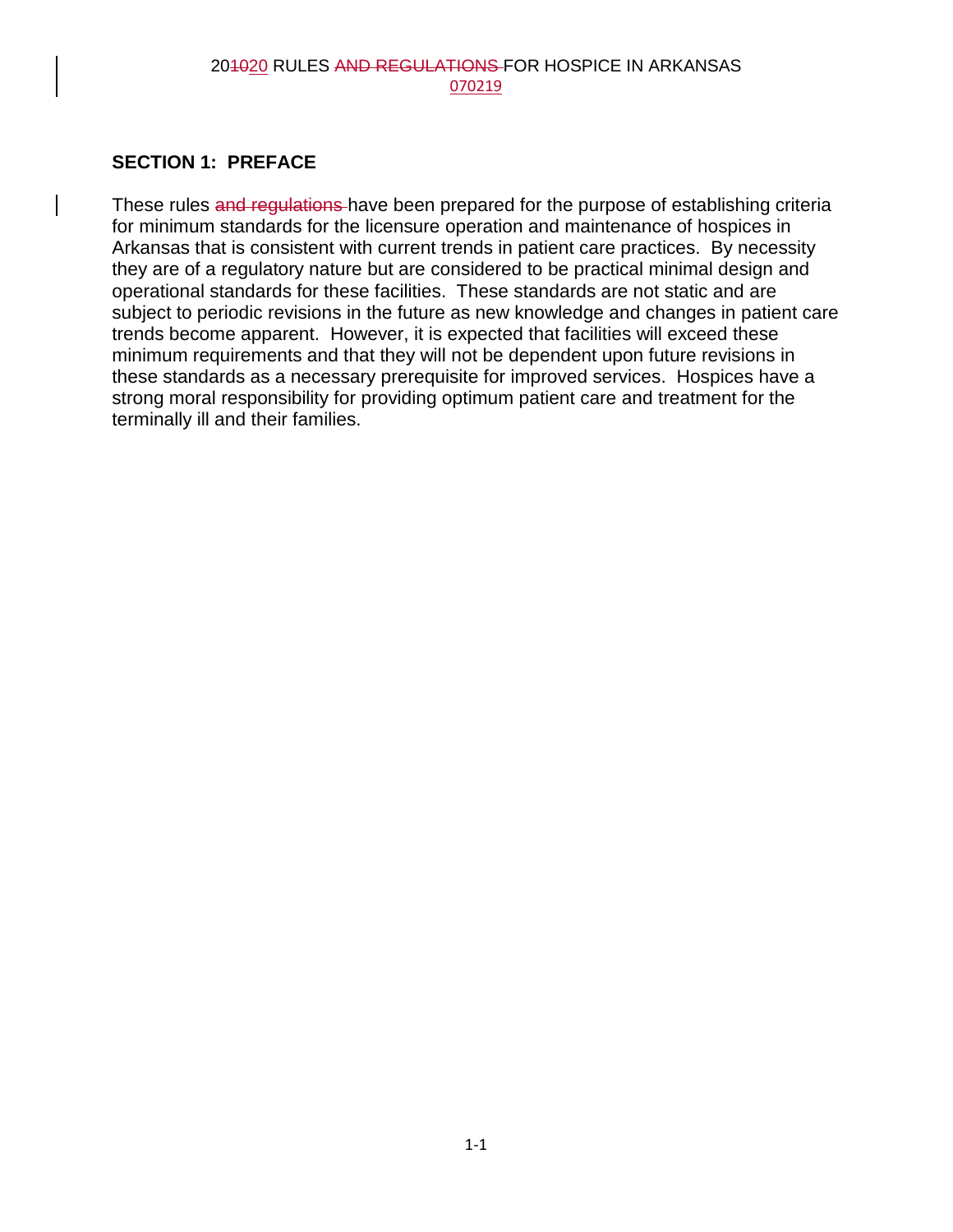#### **SECTION 2: AUTHORITY**

The following Rules and Regulations for Hospices in Arkansas are duly adopted and promulgated by the Arkansas State Board of Health pursuant to the authority expressly conferred by the laws of the State of Arkansas in Ark. Code Ann. §§ 20-7-117, 20-7- 123, and 20-38-101 et seq.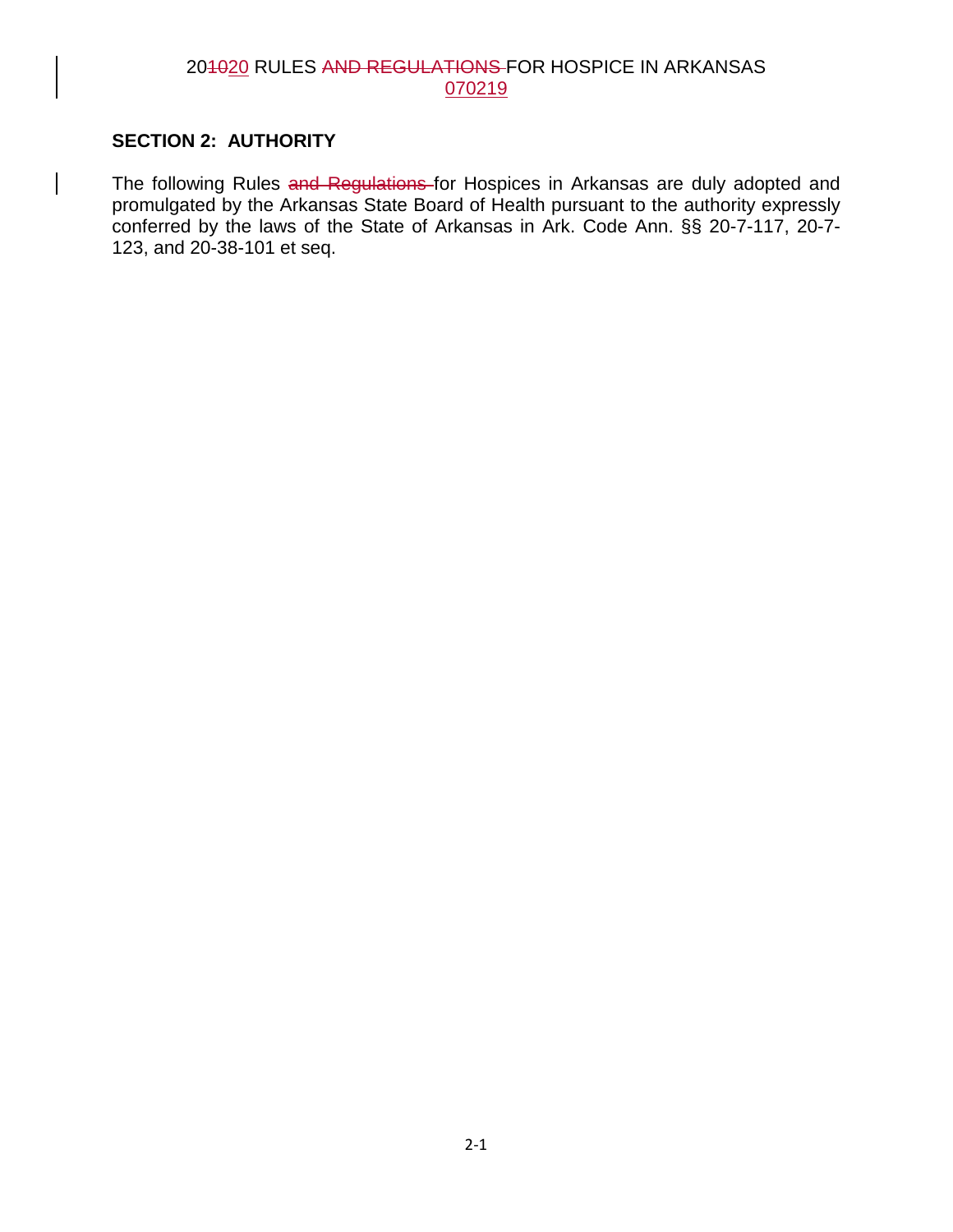#### **SECTION 3: PURPOSE**

To establish rules, regulations and minimum standards for hospice programs operating in the State of Arkansas in accordance with Ark. Code Ann. § 20-7-117. These rules will ensure high quality professional care for terminally ill patients and their families by providing for the safe, humane and appropriate palliative care of all admitted to hospice program regardless of setting and shall apply to both new and existing agencies.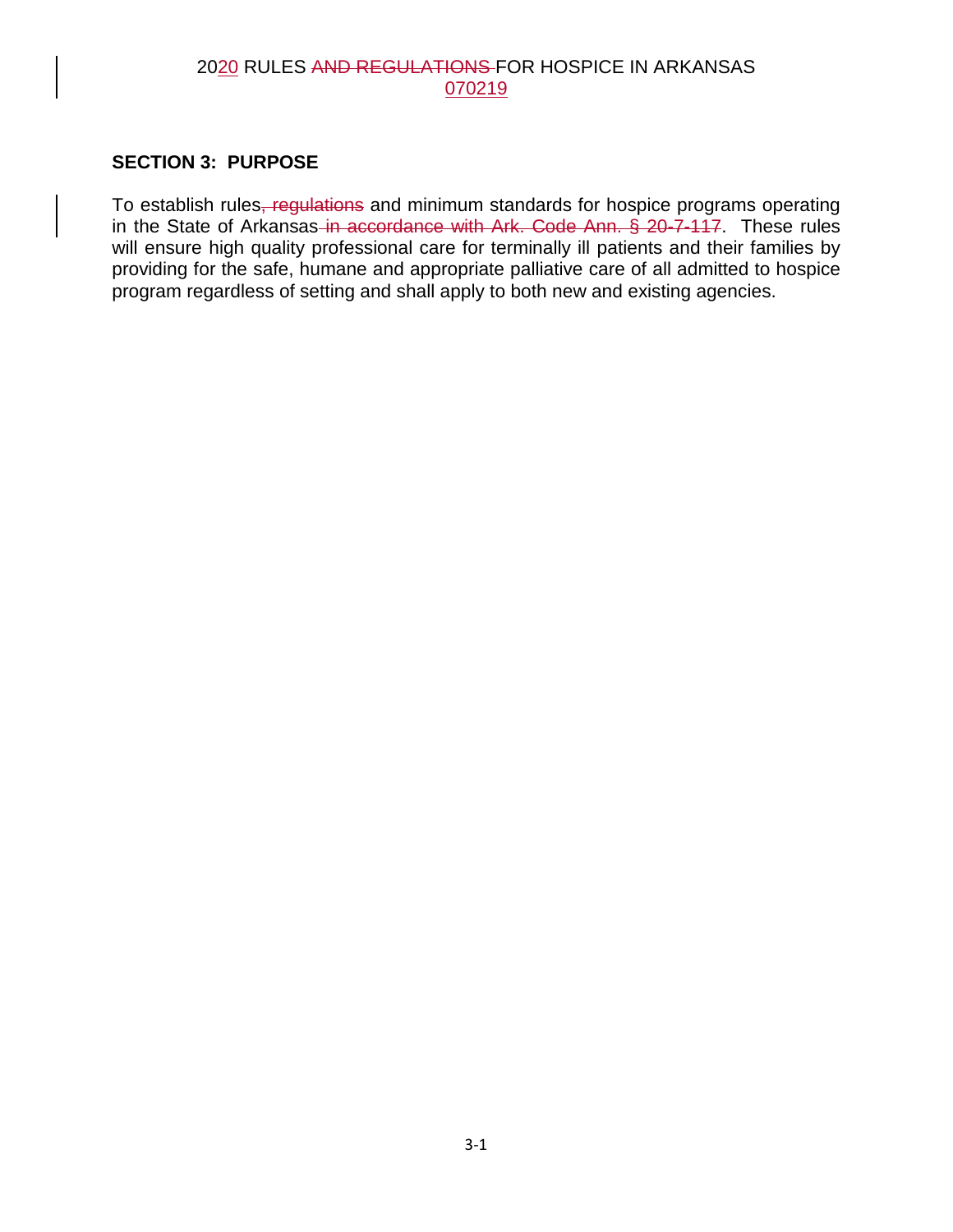# **SECTION 4: DEFINITIONS**

The word **shall** as used in these regulationule s means mandatory.

- A. Administrator means the person responsible for the management of a hospice.
- B. Attending APRN means an advanced practice registered nurse who is licensed in the State of Arkansas and is identified by the patient, at the time he/she elects to receive hospice care, as having the most significant role in the determination and delivery of the patient's hospice care.
- C. Attending physician means a doctor of medicine or osteopathy who is licensed in the State of Arkansas and is identified by the patient, at the time he/she elects to receive hospice care, as having the most significant role in the determination and delivery of the patient's medical care.
- C. Autonomous means a separate and distinct entity which functions under its own administrations and bylaws either within or independently of a parent organization.
- D. Bereavement counseling means counseling services provided to the patient's family after the patient's death.
- E. Clergy or Pastoral Counselor means an individual with training in spiritual counseling.
- F. Department means the Arkansas Department of Health-and Human Services and Human Services.
- G. Election Statement means the initial election for hospice care signed by the patient or patient's representative.
- H. Employee means an individual paid either through a salary or on an hourly or per visit basis and a W2 is issued on his/her behalf. An "employee" also refers to a volunteer under the jurisdiction of the hospice.
- I. Health Facility Services is the facility licensing division of the Department.
- J. Hospice Agency means any agency, person, partnership, association, corporation, or other organization whether public or private, proprietary, or nonprofit, that provides hospice service.
- K. Hospice or hospice care means an autonomous, centrally administered, medically directed, coordinated program providing a continuum of home, outpatient, and home-like inpatient care for the terminally ill patient and family,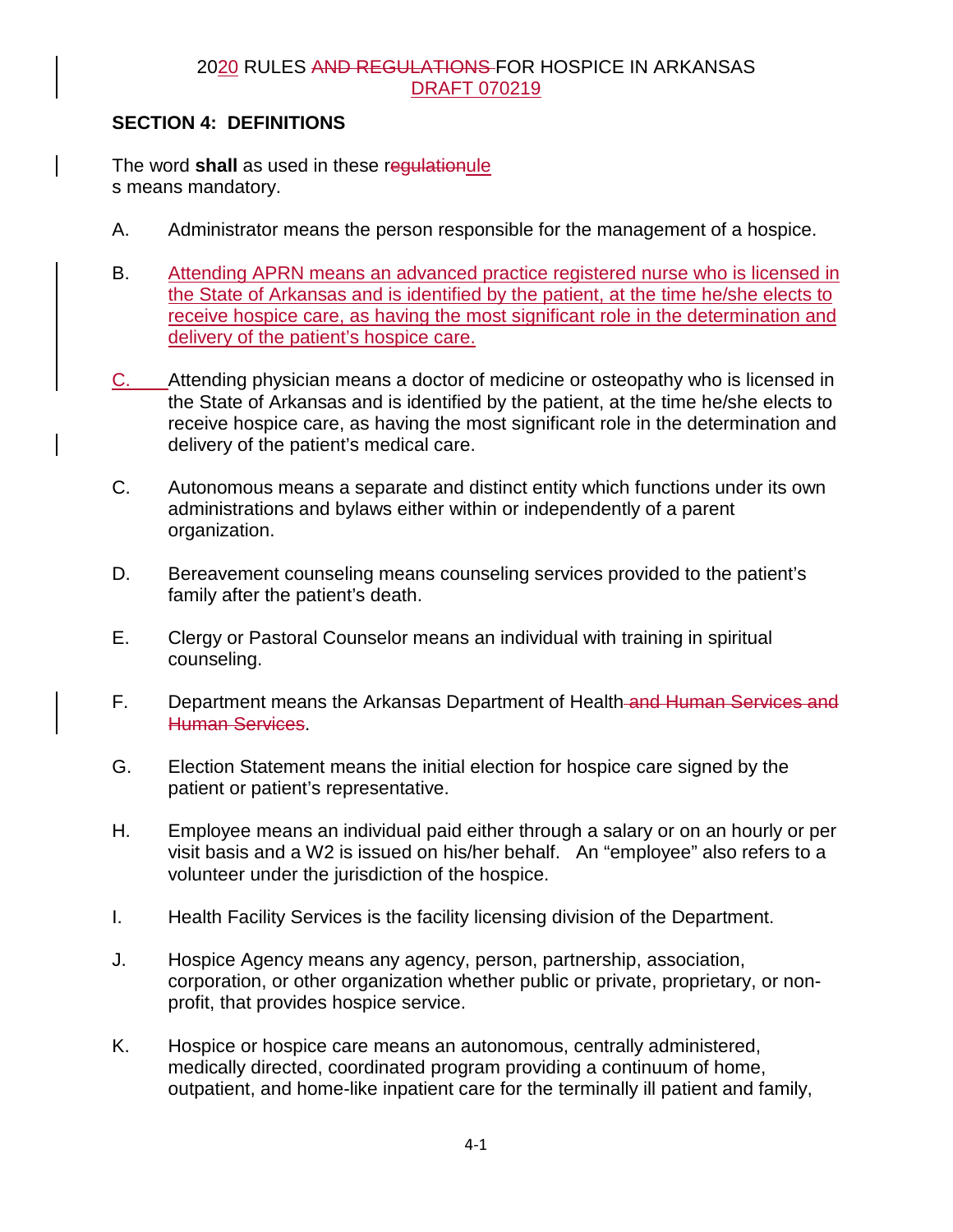employing an interdisciplinary team to assist in providing palliative and supportive care to meet the special needs arising out of the physical, emotional, spiritual, social and economic stresses which are experienced during the final stages of illness and during dying and bereavement, with such care being available 24 hours a day, 7 days a week and provided on the basis of need regardless of ability to pay

- L. Informed Consent specifies the type of care and services agreed upon by the hospice patient or the patient's representative.
- M. In-patient Direct Care Hospice means a licensed hospice facility that provides direct in-patient care to the terminally ill.
- N. Functional Program describes those services to be provided by the Hospice for the operation of the facility.
- O. Registered Nurse (RN) means a person licensed in the State of Arkansas as a registered nurse.
- P. Representative means a person who is, because of the patient's mental or physical incapacity, authorized in accordance with State law to execute or revoke an election for hospice care or terminate medical care on behalf of the terminally ill patient.
- Q. Satellite Office or Alternate Delivery Site An approved location or site from which a hospice provides services within a portion of the total geographic area served by the parent hospice agency.
- R. Service Area The geographic land area for which the agency shall be licensed consistent with the agency's Permit of Approval (POA) or the service area of record prior to the requirement for a POA.
- S. Social Worker means a person who has at least a Bachelor's Degree from a school accredited or approved by the Council on Social Work Education and is licensed by the State of Arkansas as a Social Worker.
- T. Terminally ill means that the patient is in the last phases of an incurable illness or condition and has a limited prognosis.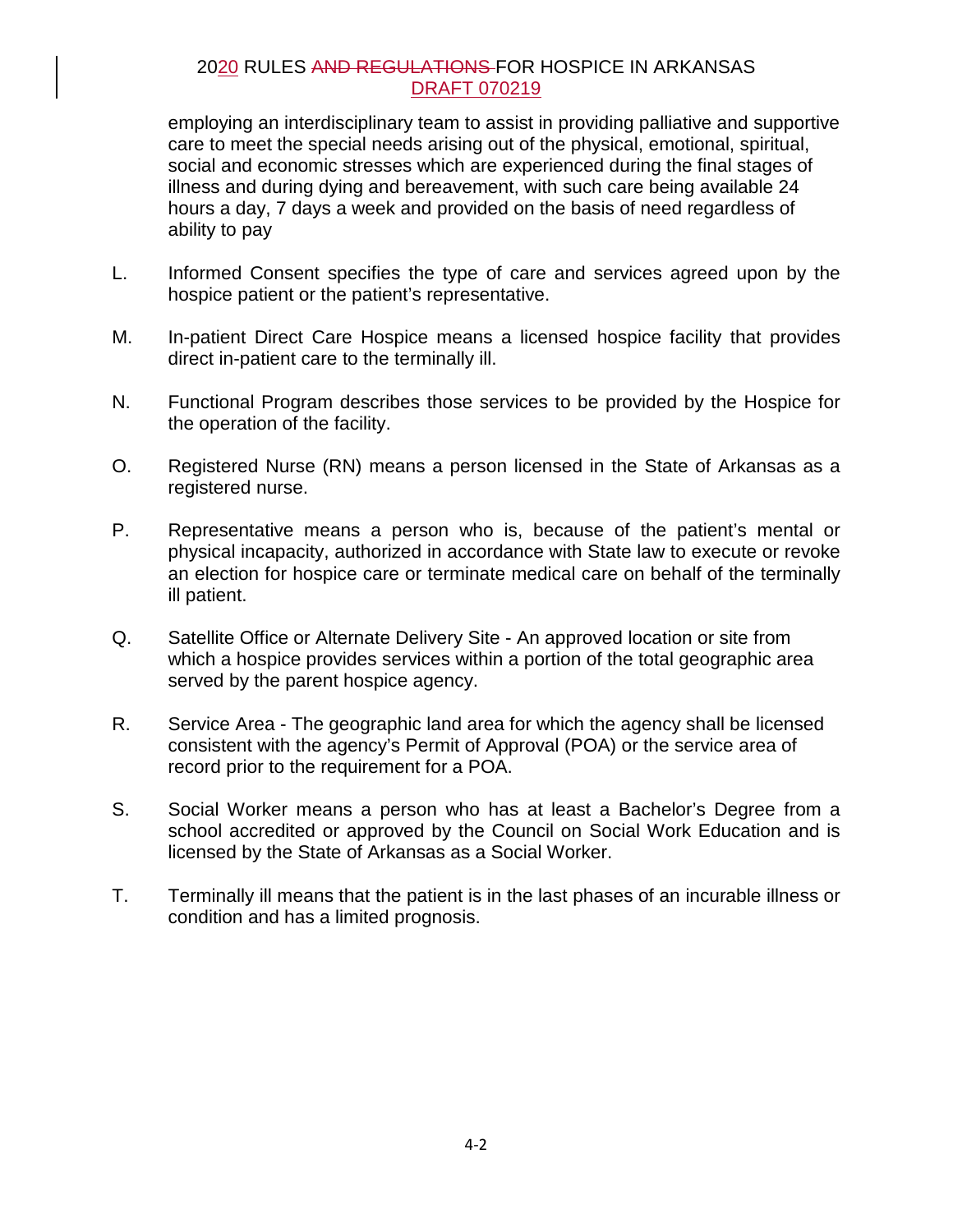# **SECTION 5: REQUIREMENTS AND CODES**

All agencies providing hospice services in the home shall comply with Sections 1 thru 21. In-Patient Direct Care Hospices shall comply with Sections 1 thru 34.

- A. Licensure
	- 1. No public or private agency or person shall establish, conduct, or maintain a hospice or hold itself out to the public as a hospice without first obtaining licensure from the department.
	- 2. Licensure to operate a hospice issued by the Department shall be based upon the results of an operational and physical plant survey conducted by the Department to determine compliance with the Rules and Regulations of for Hospice. Licensure for the operation of a hospice program shall, unless sooner revoked, be for a period of one year.
- B. Revocation
	- 1. The department may deny, suspend or revoke a license on any of the following grounds:
		- a. Violation of any of the *FRules for Hospice and regulations promulgated* as developed under the authority of Ark. Code Ann. § 20-7-117.
		- b. Permitting, aiding or abetting the commission of any unlawful act in connection with the operation of a hospice.
	- 2. Revocation shall be effective for a minimum of 90 days before the Department accepts reapplication.
	- 3. Right of Appeal shall be through the Arkansas Board of Health.
- C. Application
	- 1. An applicant shall file applications under oath with the Department upon forms prescribed by the Department. The application shall be signed by the owner; if a partnership or corporation, by two of its officers; in the case of a governmental unit by the head of the governmental unit having jurisdiction.
	- 2. The application shall set forth the full name and address of the hospice for which state licensure is sought and such additional information as the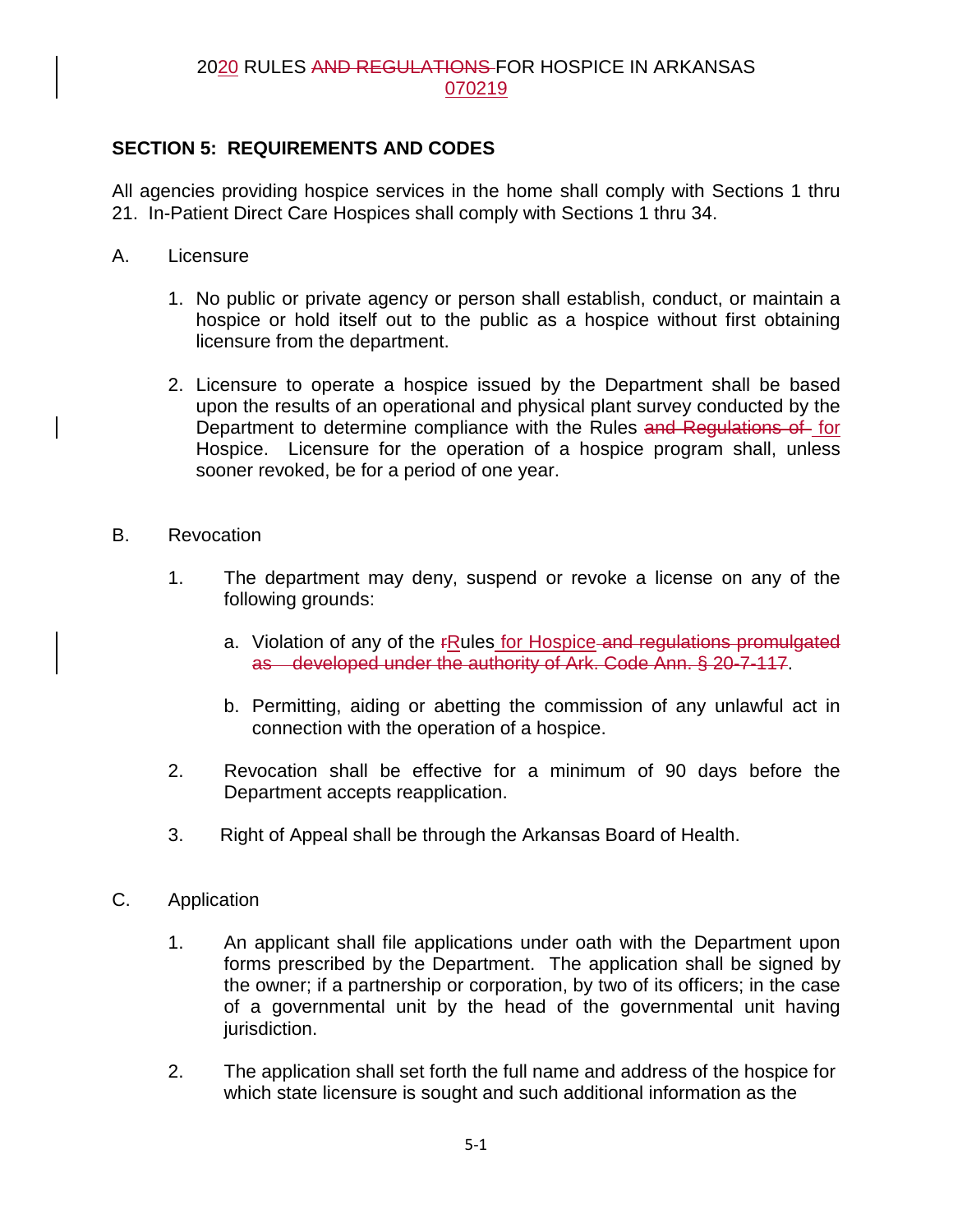department may require.

- 3. An agency making initial application or requesting a change in service area shall submit a Permit of Approval (POA) from the appropriate agency.
- D. Change of Ownership
	- 1. The hospice shall notify Health Facility Services in writing at least 30 days prior to the effective date of change of ownership.
	- 2. The following information shall be submitted:
		- a) License application;
		- b) Request for Medicare Certification (where applicable);
		- c) Legal documents, ownership agreements, the license previously issued to the hospice, and other information to support re-license requirements; and
		- d) Licensure fee.
		- e) Name/Address Change
	- 3. The hospice shall notify Health Facility Services in writing of any name and/or address change.
	- 4. The following information shall be submitted:
		- a) The new address.
		- b) The previously issued license shall be returned to Health Facility Services.
		- c) Appropriate fee.
- E. Management Contract

The licensed hospice shall notify Health Facility Services in writing at least 30 days prior to entering into a contract for overall management of the hospice. A copy of the contract shall be submitted to Health Facility Services.

F. Inspections

Any authorized representative of the department shall have the right to enter a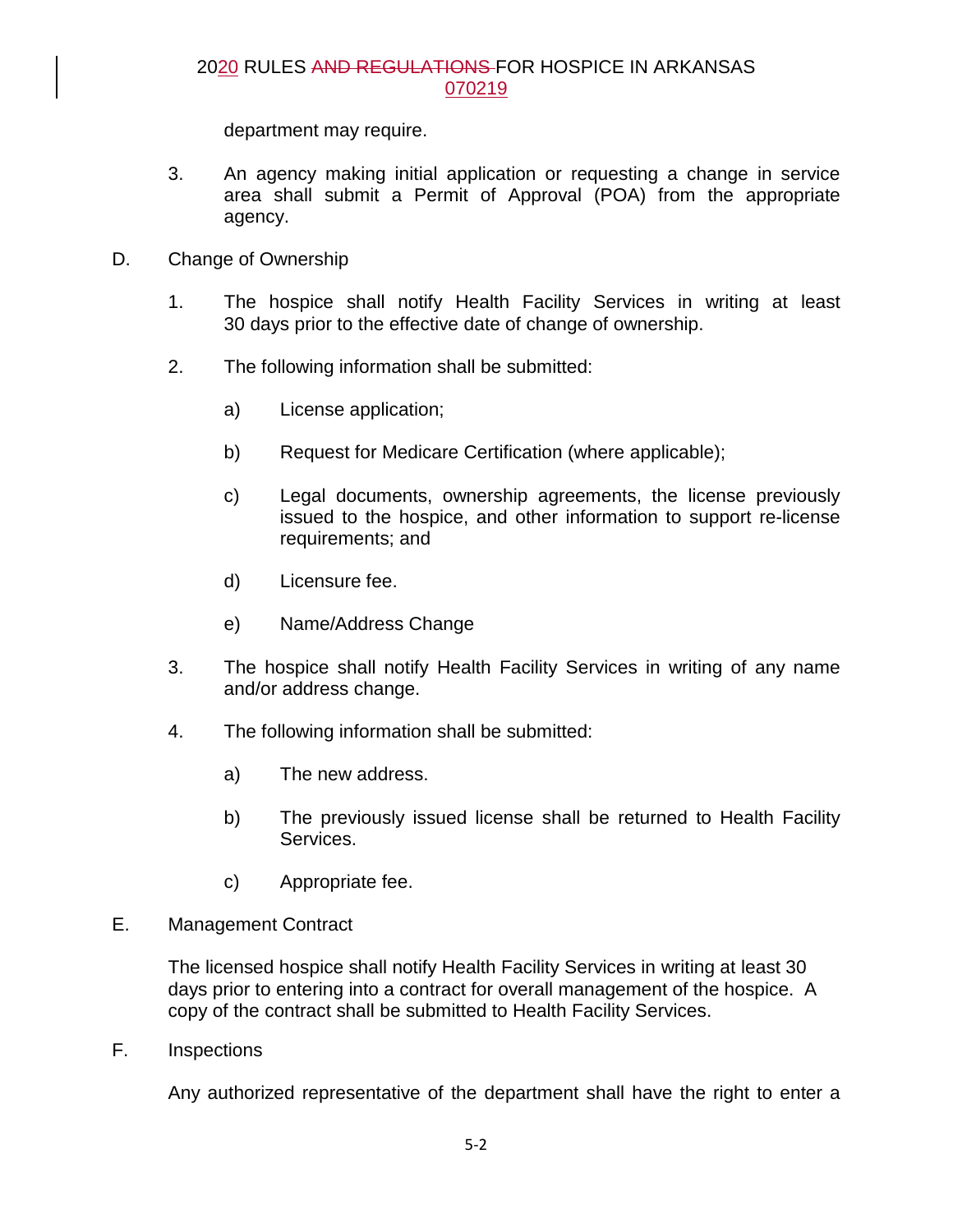hospice at any time in order to make whatever inspection is deemed necessary in accordance with the minimum standards and regulations rules prescribed herein.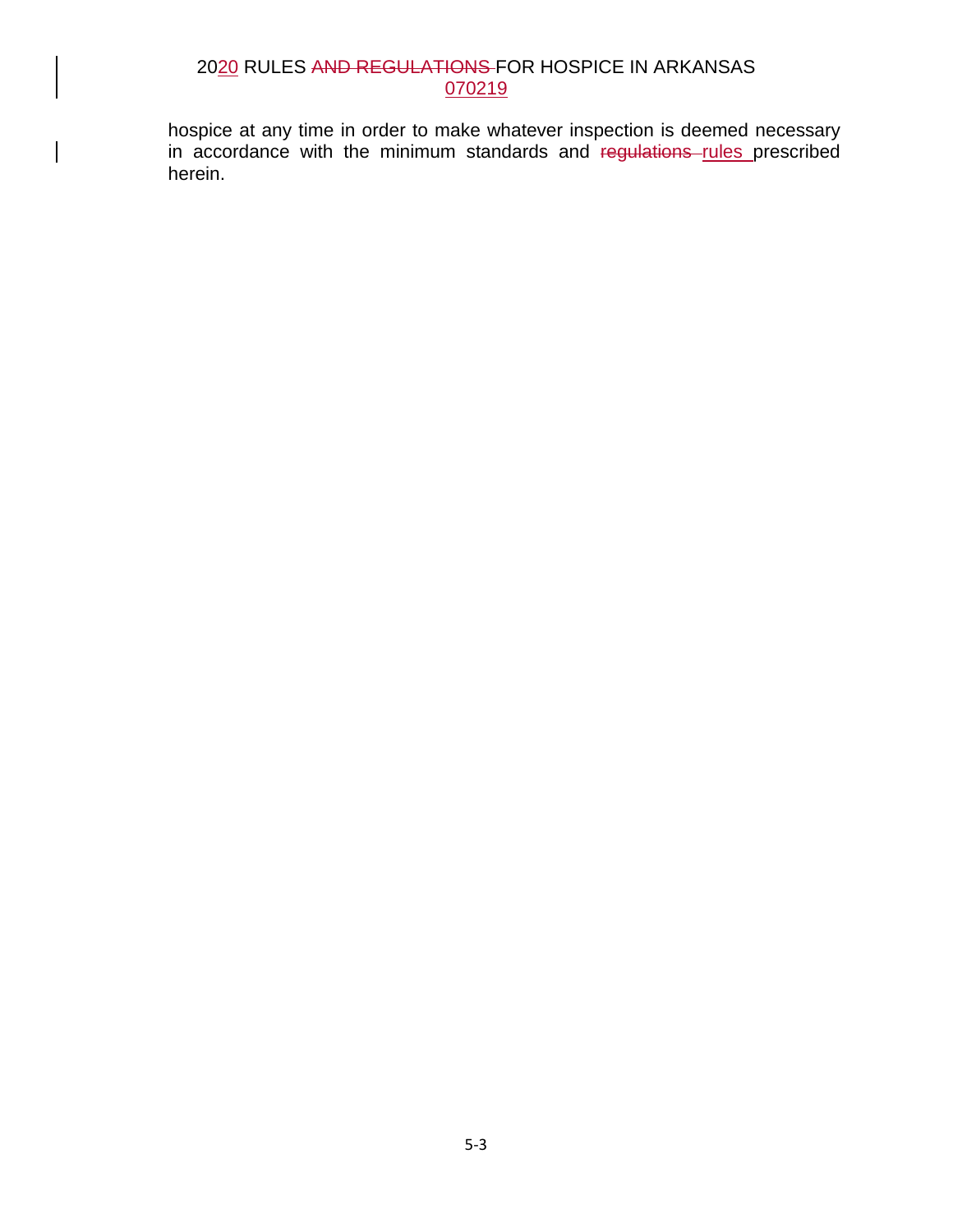# **SECTION 6: GOVERNING BODY**

- A. The hospice shall have a Governing Body that assumes full legal responsibility for determining, implementing and monitoring policies governing the hospice's total operation.
- B. The Governing Body shall designate an individual who is responsible for the dayto-day management of the hospice program.
- C. The Governing Body shall designate a medical director who assumes overall responsibility for the medical component of patient care.
- D. The Governing Body's records shall reflect direct involvement in hospice policy development and oversight to include but not limited to:
	- 1. Responsibilities of the administrator and medical director;
	- 2. Management of contracted services;
	- 3. Patient admission criteria;
	- 4. Patient and family involvement in patient care planning;
	- 5. An ongoing, comprehensive self-assessment of the quality of care provided to patients.
- E. There shall be a schedule of not less than quarterly meetings during each calendar year and minutes shall be maintained of the meetings.
- F. The Governing Body shall ensure:
	- 1. Nursing services, physician services, drugs and biologicals are routinely available on a 24-hour basis;
	- 2. All other services are available on a 24-hour basis to the extent necessary to meet the needs of patients for care that is reasonable and necessary for the palliation and management of terminal illness and related conditions; and
	- 3. All services provided are consistent with accepted standards of practice.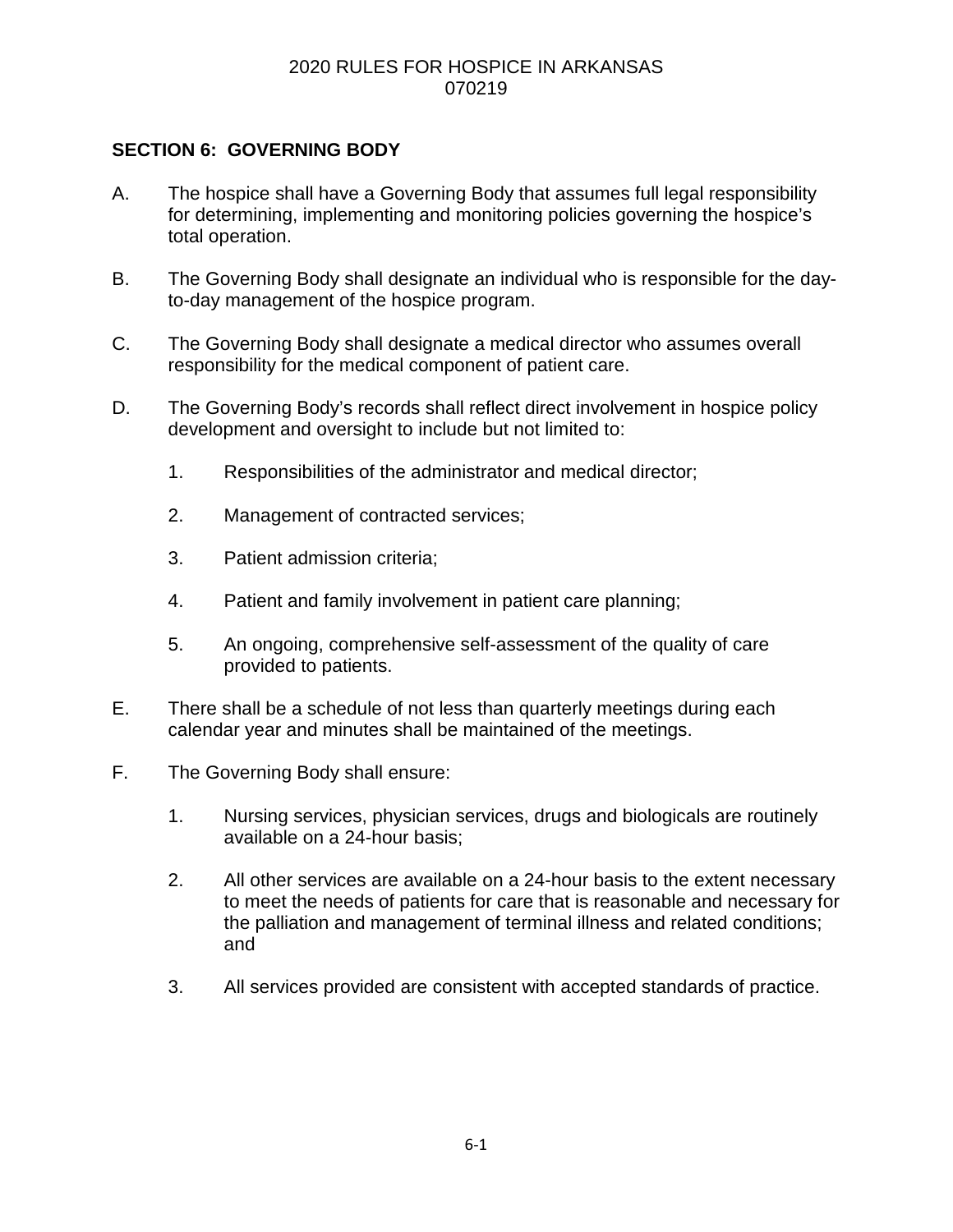# **SECTION 7: PATIENT RIGHTS AND RESPONSIBILITIES**

- A. A hospice shall inform and document that each patient, or when appropriate the patient's representative, has been informed of the following before or during the initial evaluation:
	- 1. The right to appropriate and professional quality services regardless of race, creed, color, religion, sex, national origin, sexual preference, disability or age, and to be free from physical abuse, mental abuse and/or neglect. The patient and property shall be treated with dignity and respect by all that provide services;
	- 2. The right to receive an explanation of the informed consent and election statement that is signed by the patient or patient's representative for the provision of hospice care;
	- 3. The right to participate in the decision-making process regarding where care is to be delivered and the options available;
	- 4. The right to receive a timely response from the hospice agency regarding any request for services;
	- 5. The right to privacy and confidentiality;
	- 6. The right to be informed of the name of the hospice agency, services offered by the agency, services being provided to the patient, and how to contact that agency during all hours;
	- 7. The right to be informed of the process of submitting and addressing complaints to the hospice agency and be informed of the address and phone number of the State Licensing Agency;
	- 8. The right to be informed that a hospice may not discontinue or diminish care because of the lack of a payer source; and
	- 9. The right to be informed orally and in writing, prior to service, of expected payment sources, i.e., Medicare, Medicaid, and various other payers.
	- 10. Services the hospice does not cover.
- B. The agency shall provide each patient and patient's representative with a list affirming the patient's and patient's representative's responsibility to:
	- 1. Assist in developing and maintaining a safe environment, when possible;
	- 2. Treat all agency staff with respect;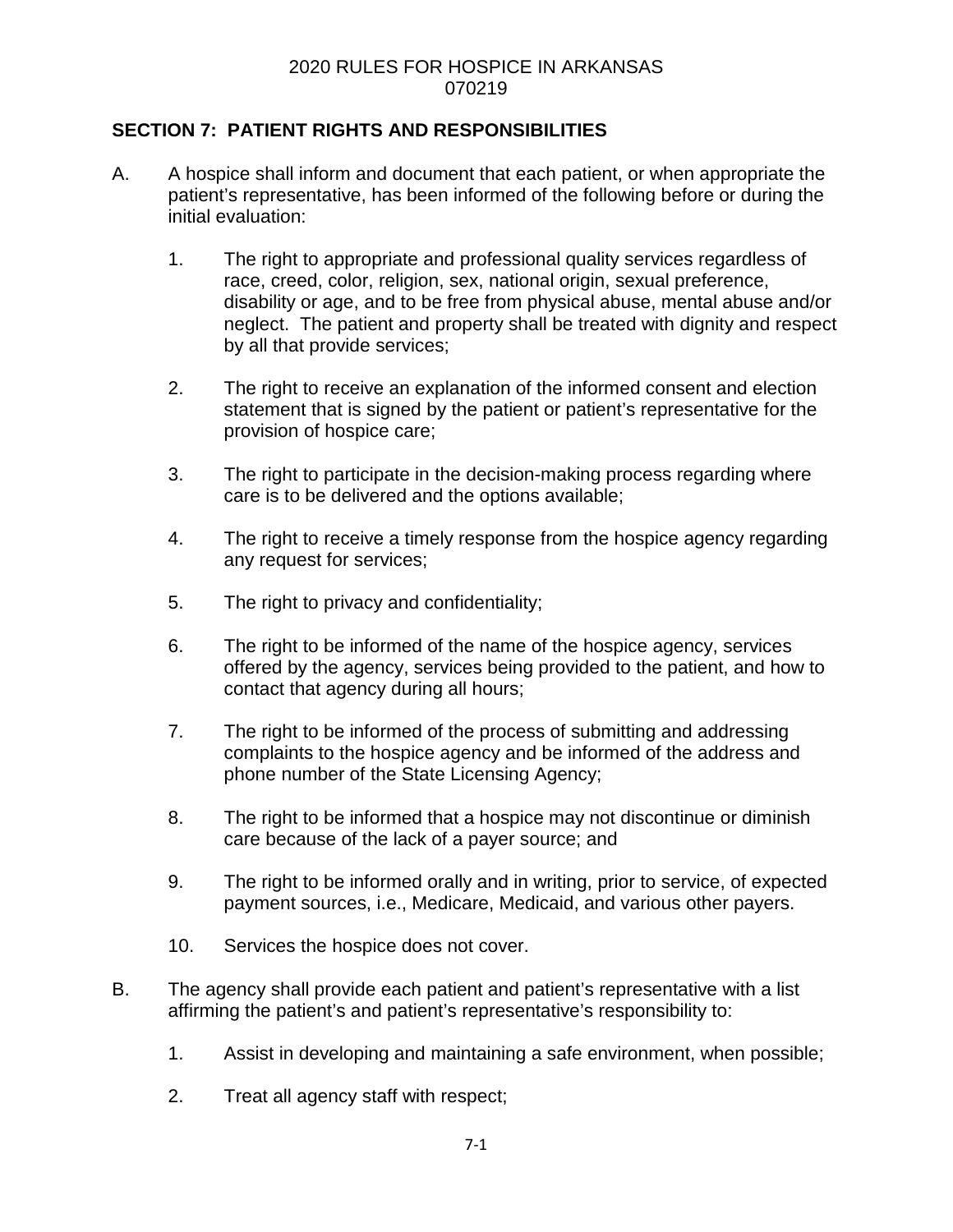- 3. Participate in the development and update of the plan of care; and
- 4. Adhere to the plan of care as developed by the agency and assist in the care as necessary.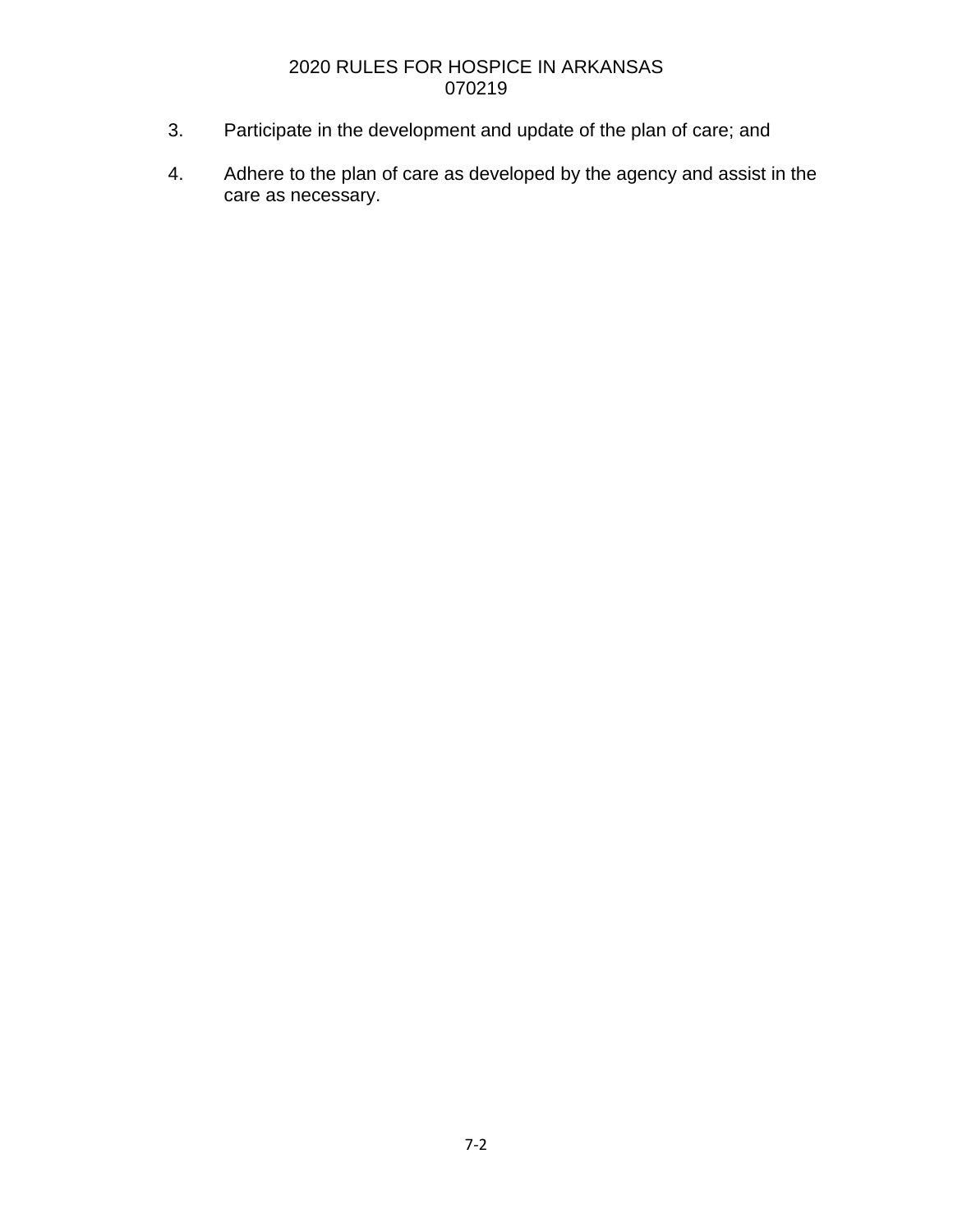# **SECTION 8: ADMINISTRATION**

- A. Administration shall provide and document the following:
	- 1. Job descriptions for all employees and volunteers;
	- 2. Policies and procedures for each available service;
	- 3. In-services pertinent to hospice care shall be ongoing for employees, volunteers, and contracted staff;
	- 4. Orientation for all employees, volunteers and contracted staff; and
	- 5. Annual review of policies and procedures.
	- 6. Criminal history checks for employees and volunteers as required by Ark. Code Ann. §20-38-101 et seq.
- B. Services by Arrangement

A hospice may arrange for another individual or entity to furnish services to the patients. If services are provided under arrangement (i.e. under contract), the following standards shall be met:

1. Continuity of Care

The hospice program shall ensure the continuity of patient/family care in home, outpatient, and in-patient settings.

2. Written Agreement

The hospice shall have a written agreement for the provision of contracted services. The contract shall include at least the following:

- a. Identification of services to be provided; and
- b. Qualifications of personnel providing the services.

### C. Short Term Inpatient care

The hospice shall have a written agreement approved with an area hospital, hospice in-patient facility, or qualified skilled nursing facility which states that the hospice may continue to follow any hospice patient admitted to that facility.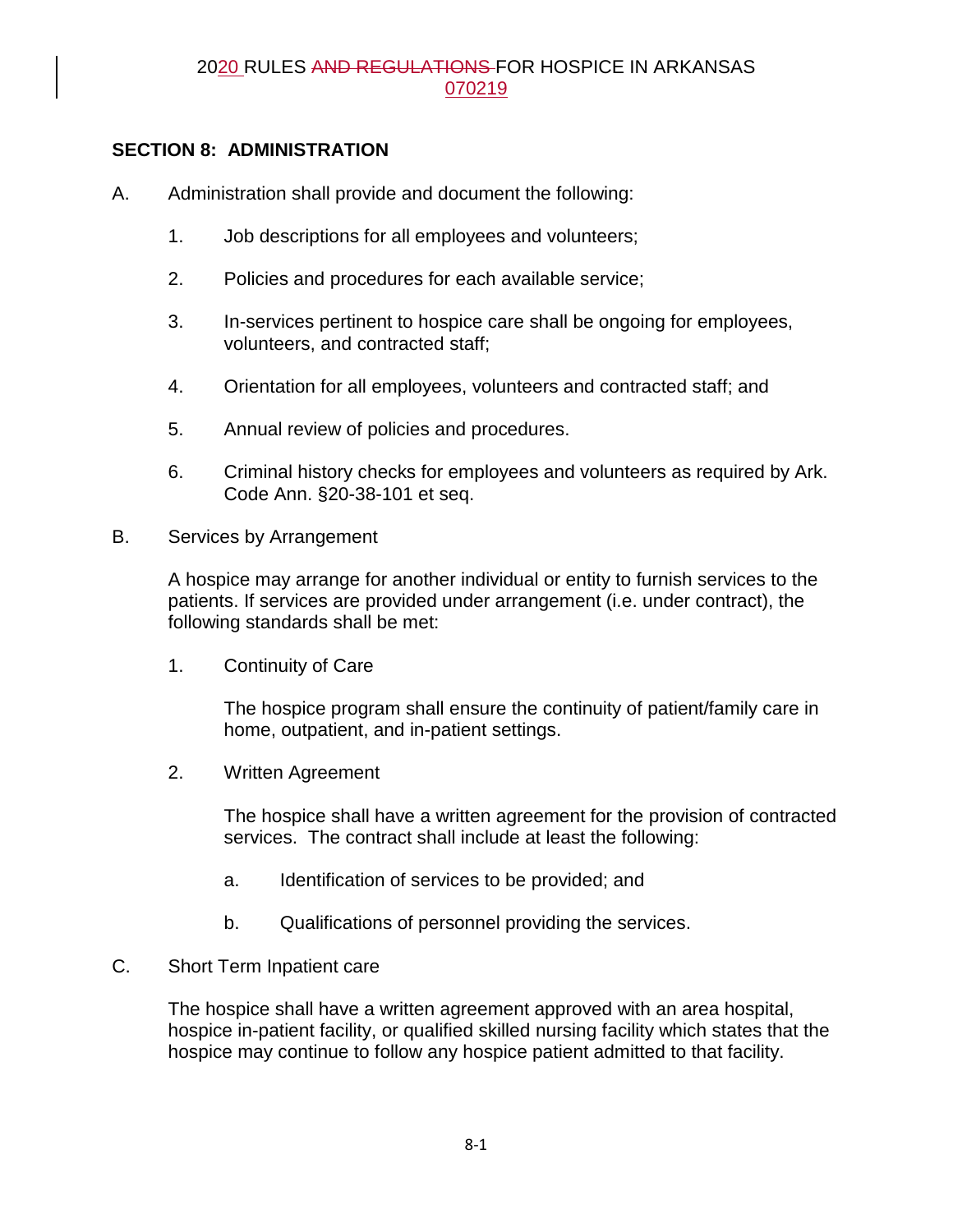D. Continuation of Care

A hospice may not discontinue or diminish care because of the lack of a payer source.

E. Licensure

The hospice and all hospice employees shall be licensed in accordance with applicable Federal, State and local laws.

F. Core Services

A hospice shall ensure all core services (i.e., Nursing, Medical Social Services, and Counseling) described in the following section are routinely provided directly by hospice employees. A hospice may use contracted staff if necessary to supplement hospice employees in order to meet the needs of patients during periods of peak patient loads or under extraordinary circumstances. If contracting is used, the hospice shall maintain professional, financial, and administrative responsibility for the services and shall assure the qualifications of staff and services provided meet the requirements specified for Nursing, Medical Social Services, Physician Services, and Counseling.

- NOTE: Physician Services may be provided by an individual contract. The contract must specify the physician will assume all responsibilities as outlined in Section 11.
- G. Post Mortem Procedures

The Hospice Agency shall have a procedure addressing post mortem procedures.

H. Pet Therapy

Pet Therapy may be provided by the hospice in the patient's home. Birds, cats, dogs, and other animals may be permitted in the patient's home. Therapy animals shall have appropriate vaccinations and licenses. A veterinary record shall be kept on all therapy animals to verify vaccinations and be made readily available for review and shall not negatively affect the well-being of the patient.

I. Employee Health

It shall be the responsibility of Administration, with advice and guidance from the Medical Staff and the Infection Control Committee, to establish and enforce policies concerning pre-employment physicals and employee health. The policies shall include but are not limited to: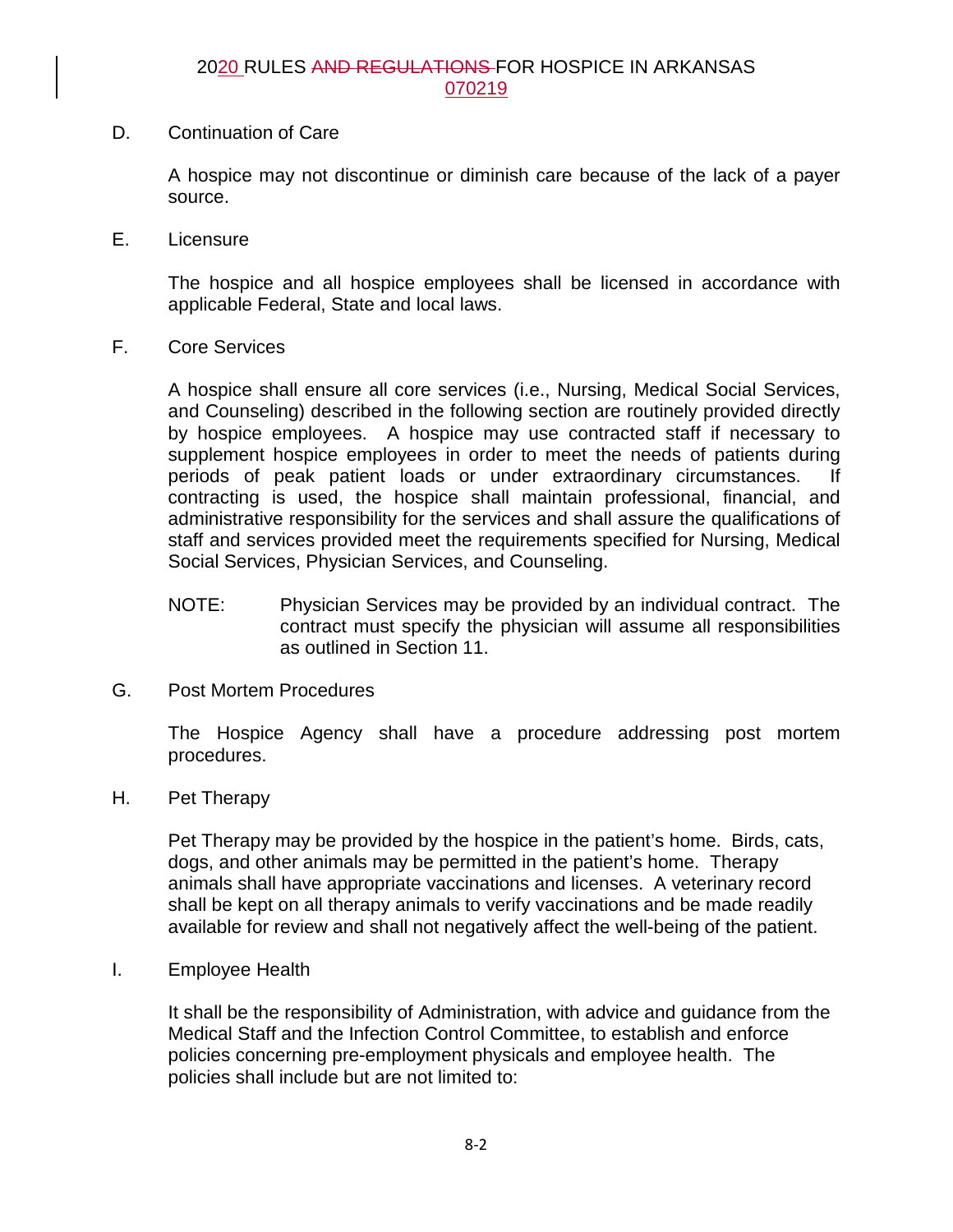- 1. Requirements for an up-to-date health file for each employee;
- 2. Annual testing of each employee having direct patient contact for tuberculosis. Each employee having direct patient contact, regardless of whether the employee is a reactor, non-reactor, or converter, shall be tested or evaluated in accordance with the applicable section of the Tuberculosis Manual of the Arkansas Department of Health and Human Services; There shall be measures for prevention of communicable disease outbreaks, especially mycobacterium tuberculosis (TB). All plans for the prevention of transmission of TB shall conform to the most current CDC Guidelines for Preventing the Transmission of Mycobacterium Tuberculosis in Healthcare Facilities; and
- 3. Work restrictions shall be placed on personnel who are known to be affected with any disease in a communicable stage. Such individuals shall not work in any area in any capacity in which there is the likelihood of transmitting disease to patients, personnel or other individuals within the hospice or a potential of contaminating food, food contact surfaces, supplies or any surface with pathogenic organisms.
- J. Complaints

Each agency shall keep a record of complaints received. Documentation shall include the name of the complainant, the relationship to the patient, the nature of the complaint, and the action taken to resolve the complaint.

K. Informed Consent

An informed consent shall be signed by the patient or patient's representative for provision of hospice care.

L. Certification of Terminal Illness

The agency shall have certification signed by the attending physician and medical director or physician designee stating the patient has a terminal illness.

- M. Election of Hospice Care
	- 1. Duration of election. An election to receive hospice care shall be considered to continue as long as the patient remains in the care of a hospice or does not revoke the election for hospice care and remains certified as appropriate for hospice.
	- 2. Effective date of election. A patient or patient's representative may designate an effective date for the election period that begins with the first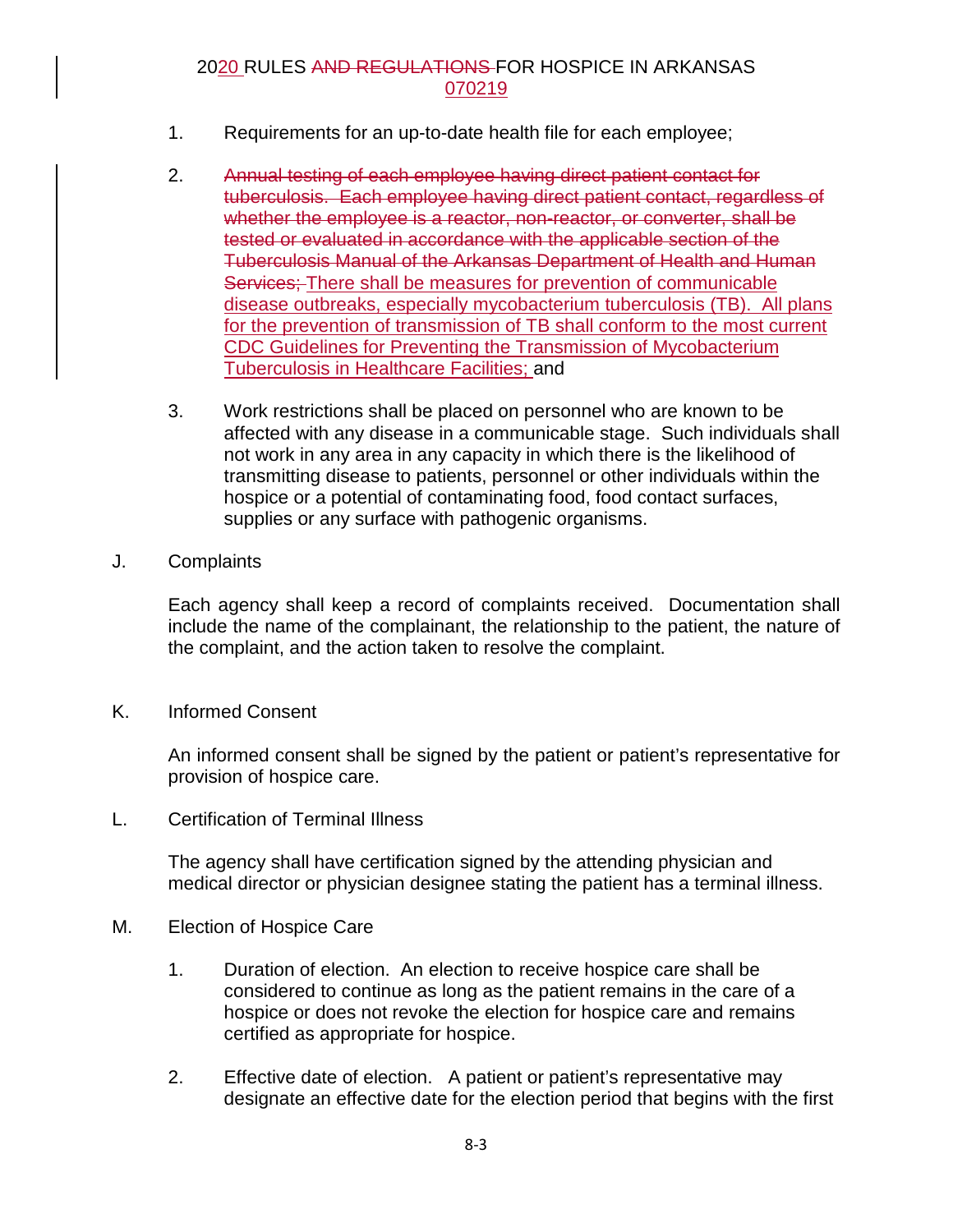day of hospice care.

- 3. Waiver of other benefits. A patient or patient's representative can elect hospice care from only one hospice provider at any given time.
- N. Elements of the Election Statement. The election statement shall include the following:
	- 1. Identification of the hospice that provides care to the patient;
	- 2. The patient's or the patient's representative's acknowledgment that he or she has been given a full understanding of the palliative rather than curative nature of hospice care, as it relates to the patient's terminal illness;
	- 3. The effective date of the election; and
	- 4. The signature of the patient or patient's representative.
- O. Revoking the Election of Hospice Care
	- 1. A patient or patient's representative may revoke the patient's election of hospice care at any time during an election period.
	- 2. To revoke the election of hospice care, the patient or patient's representative shall file a statement with the hospice that includes the following information:
		- a. A signed statement that the patient or patient's representative revokes the patient's election for hospice care.
		- b. The date the revocation is effective. (A patient or patient's representative may not designate an effective date earlier than the date that the revocation is made.)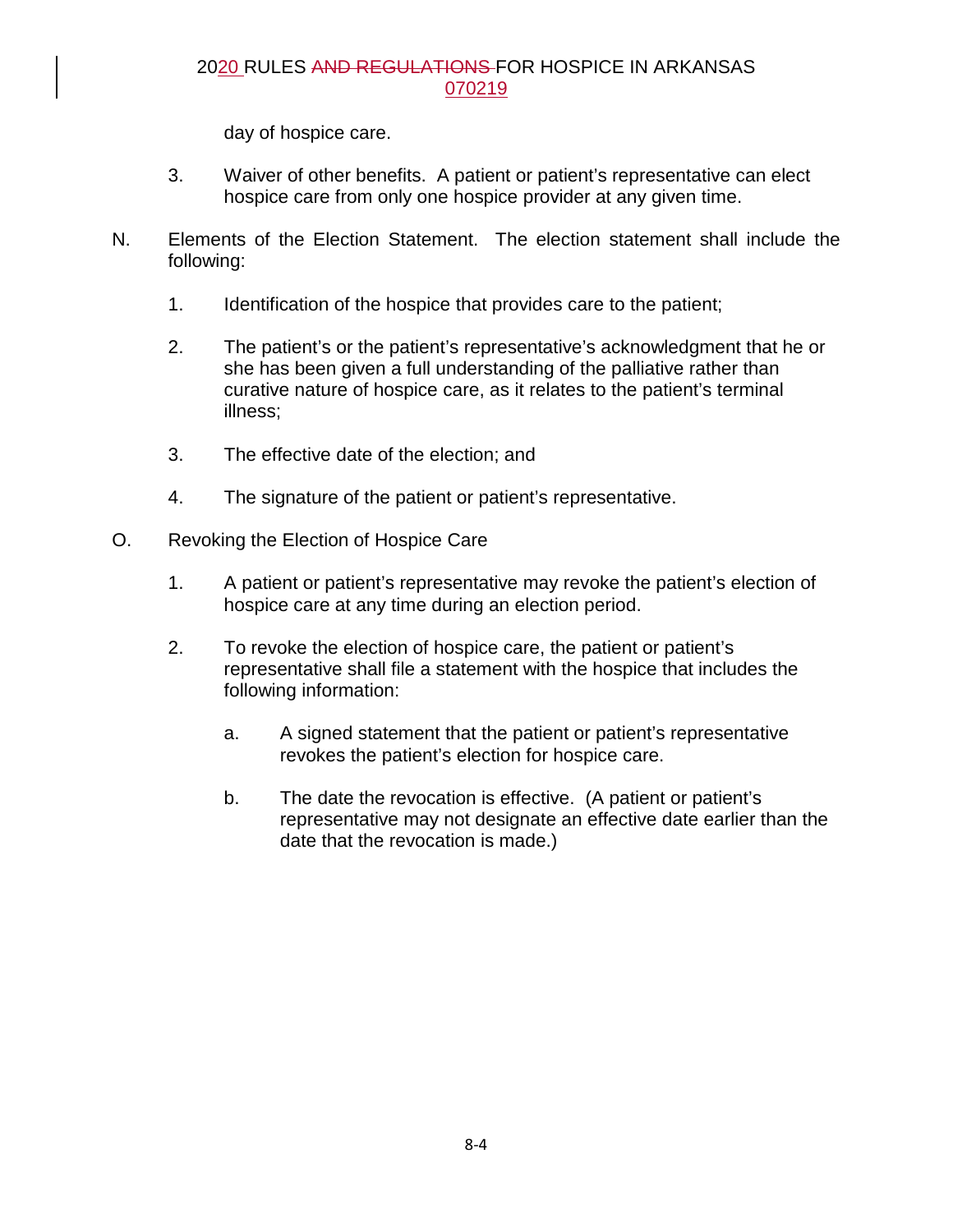# **SECTION 9: QUALITY IMPROVEMENT (QI)**

- A. The organization shall develop, implement, and maintain an ongoing program to assess and improve the quality of care and services provided. A Quality Improvement (QI) plan shall be developed and maintained to describe the manner in which QI activities shall be conducted. The QI plan shall be reviewed and approved by the Medical Staff and Governing Body annually.
	- 1. All hospice programs, services, departments and functions, including contracted services related to patient care, shall participate in ongoing quality improvement activities.
	- 2. The hospice shall collect and assess data on the functional activities identified as priorities in the QI plan.
	- 3. Improvement strategies shall be developed for programs, services, departments and functions identified with opportunities for improvement.
	- 4. The effectiveness of improvement strategies and actions taken shall be monitored and evaluated, with documentation of conclusions regarding effectiveness.
- B. The QI program shall include, but not be limited to, ongoing assessment and improvement activities regarding the following:
	- 1. Access to care, processes of care, outcomes of care and hospice-specific clinical data;
	- 2. Customer satisfaction (patients and families, physicians, and employees).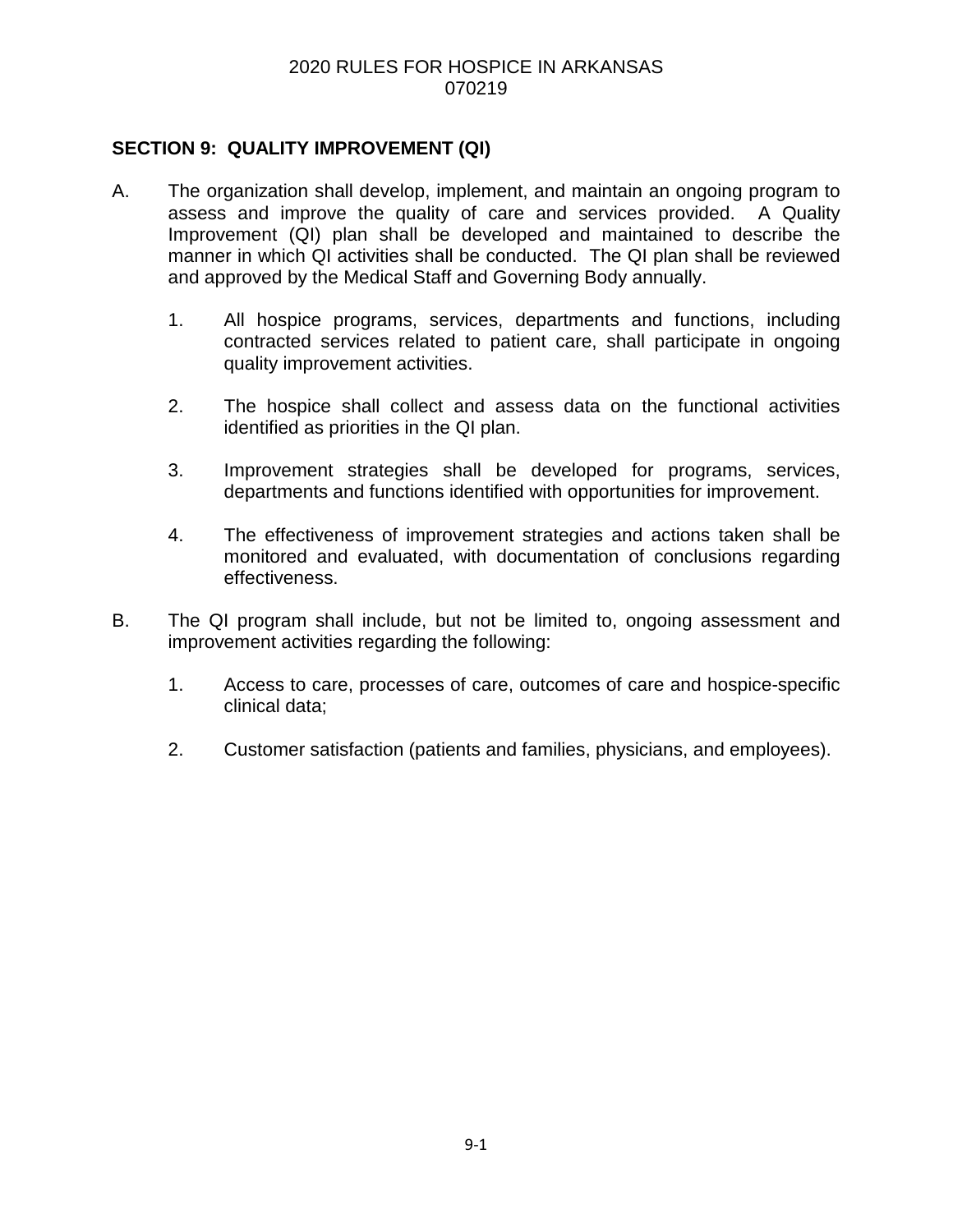# **SECTION 10: INFECTION CONTROL**

Each hospice shall develop an infection control program which protects patients, family and personnel from nosocomial or community acquired infections.

- A. The hospice shall develop and use a coordinated process that effectively reduces the risk of endemic and epidemic nosocomial infections in patients, health care workers and visitors.
- B. It shall be the duty of the Administrator or his/her designee to report all known infectious or communicable diseases as required by Ark. Code Ann. § 20-7-109 to the Arkansas Department of Health and Human Services and Human Services, Division of Epidemiology.
- C. There shall be policies and procedures establishing and defining a comprehensive Infection Control program to include:
	- 1. Provisions for education of universal precautions to patients, families, and hospice employees including but not limited to:
		- a. Hand hygiene including procedures for soap and water as well as alcohol based hand rub if used;
		- b. Disinfections;
		- c. Liquid and solid waste disposal of infectious waste;
		- d. Needle disposal; and
		- e. Other means of limiting the spread of contagion.
	- 2. A plan for monitoring and evaluating all aseptic and sanitation techniques employed in the hospice to ensure that approved infection control procedures are followed.
- D. There shall be an orientation program for all new health care workers concerning the importance of infection control and each health care worker's responsibility in the infection control program.
- E. There shall be a plan for each employee to receive annual in-services and educational programs as indicated based on assessments of the infection control process.
- F. No items shall be used past the expiration date.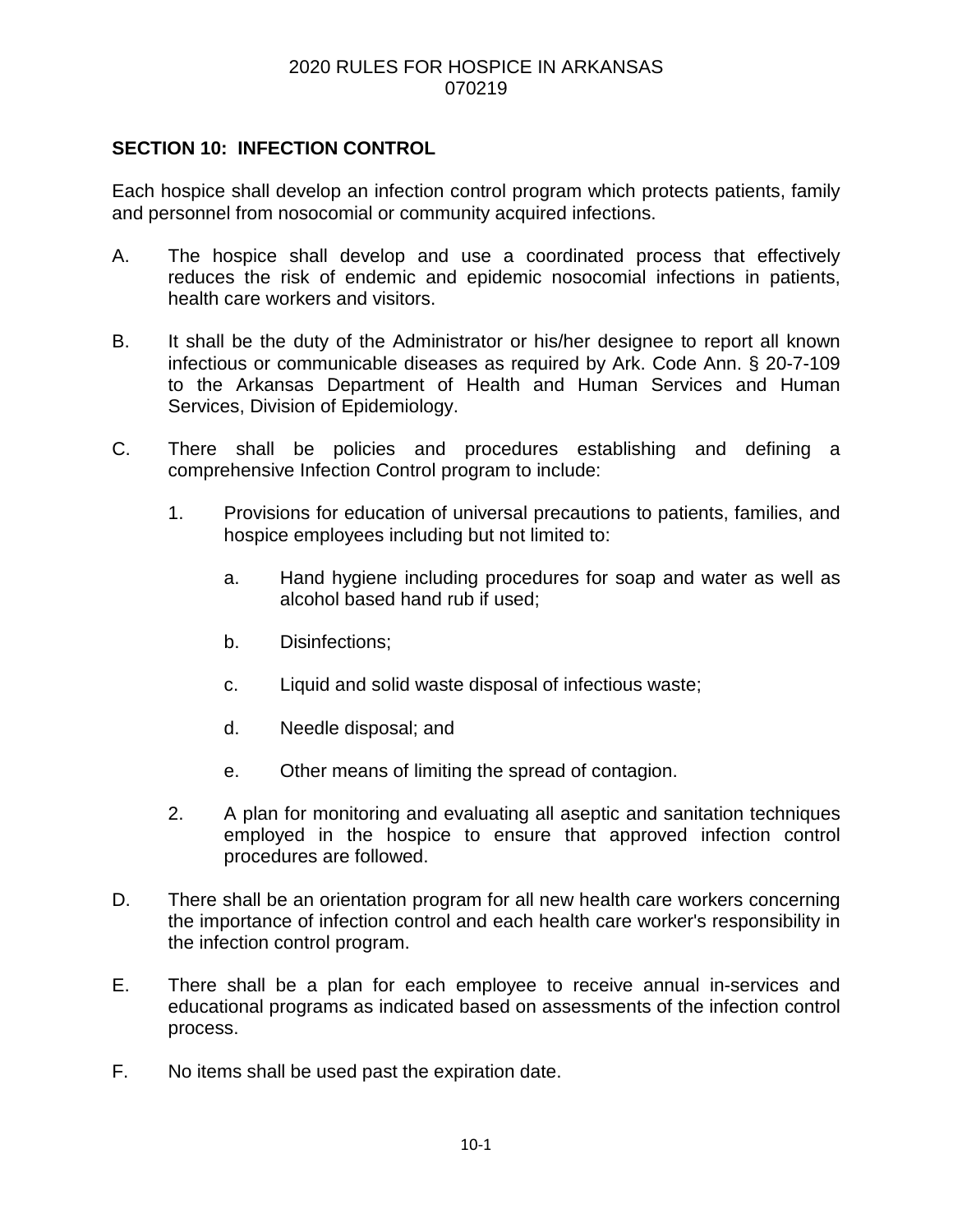G. One-time patient care items shall not be reused.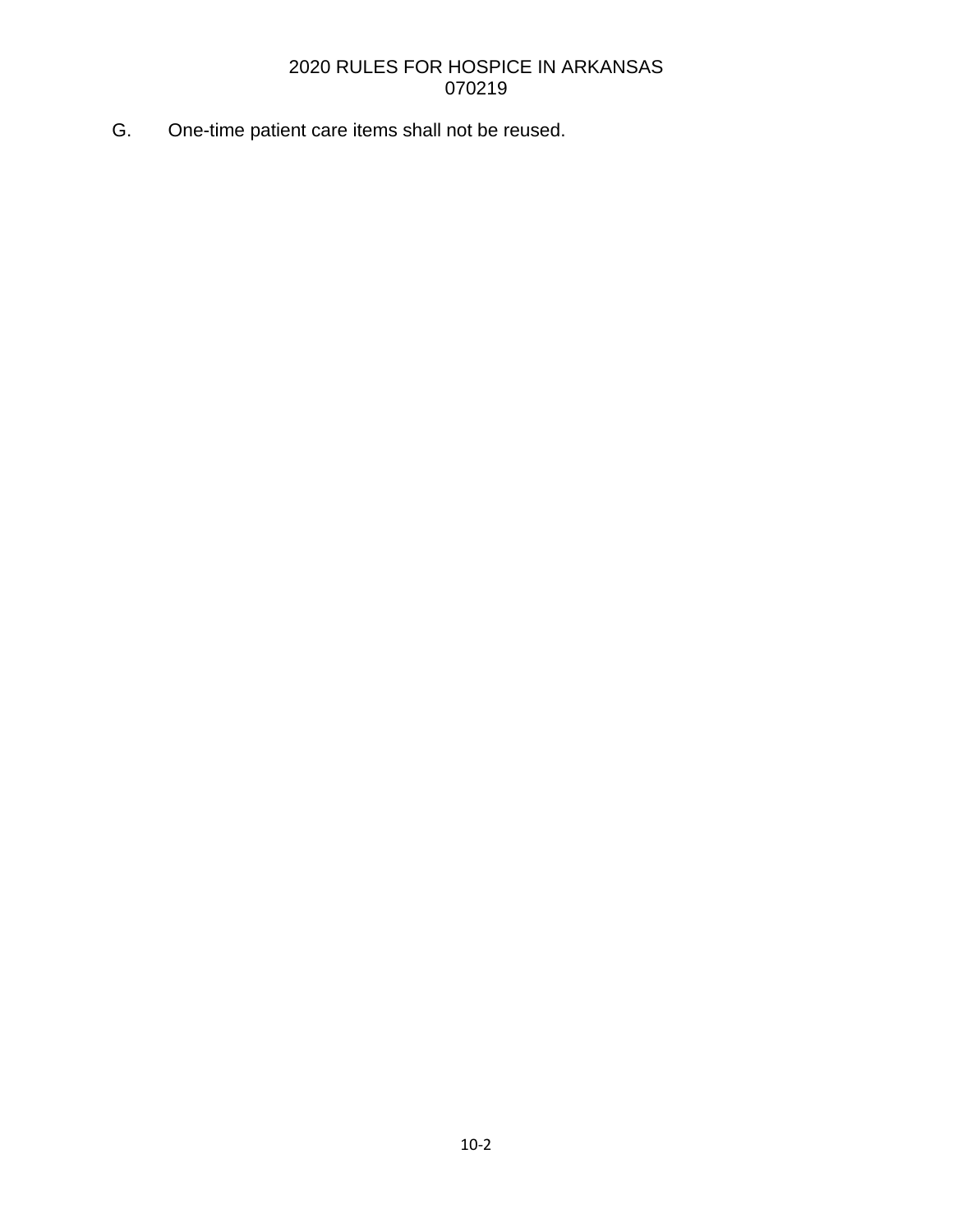# **SECTION 11: PHYSICIAN SERVICES**

A. Medical Director

The overall responsibility for the medical component of patient care shall be under the direction of a physician, qualified by training and experience in hospice care, who shall also be responsible for no less than the following:

- 1. Ensuring and maintaining quality standards of medical practice;
- 2. Achievement and maintenance of quality assurance of medical practices through a mechanism for the assessment of patient/family care outcomes;
- 3. Certification of terminally ill patients admitted to the hospice program;
- 4. Participation as a member of the interdisciplinary team in the development, implementation and assessment of the patient/family plan of care; and
- 5. Consulting with the attending physician regarding patient care plans.
- B. Physician Services
	- 1. Physician Services shall be provided in accordance with hospice policies.
	- 2. Such policies shall include provisions governing the relationship of the staff physicians, attending physician and the Medical Director to each other, and to the interdisciplinary team.
	- 3. In addition to palliation and management of the terminal illness and related conditions, physician employees of the hospice, including the physician member(s) of the interdisciplinary group, must also meet the general medical needs of the patients to the extent that these needs are not met by the attending physician.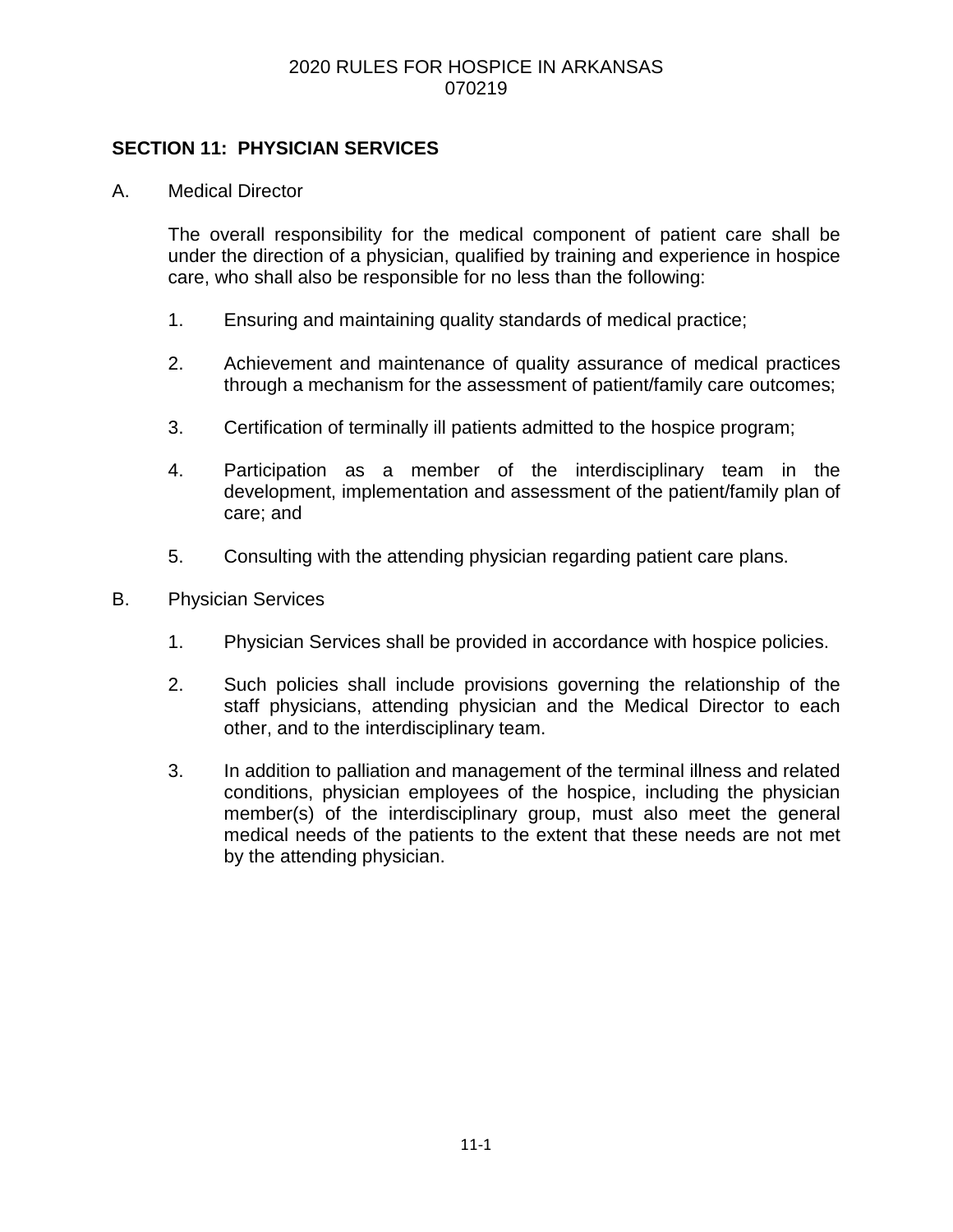# **SECTION 12: NURSING SERVICES**

- A. A registered nurse shall assign the nursing care of each patient to other personnel in accordance with the patient's needs.
- B. A registered nurse shall plan, supervise and evaluate the care for each patient.
- C. Nursing services shall be provided in accordance with recognized standards of practice.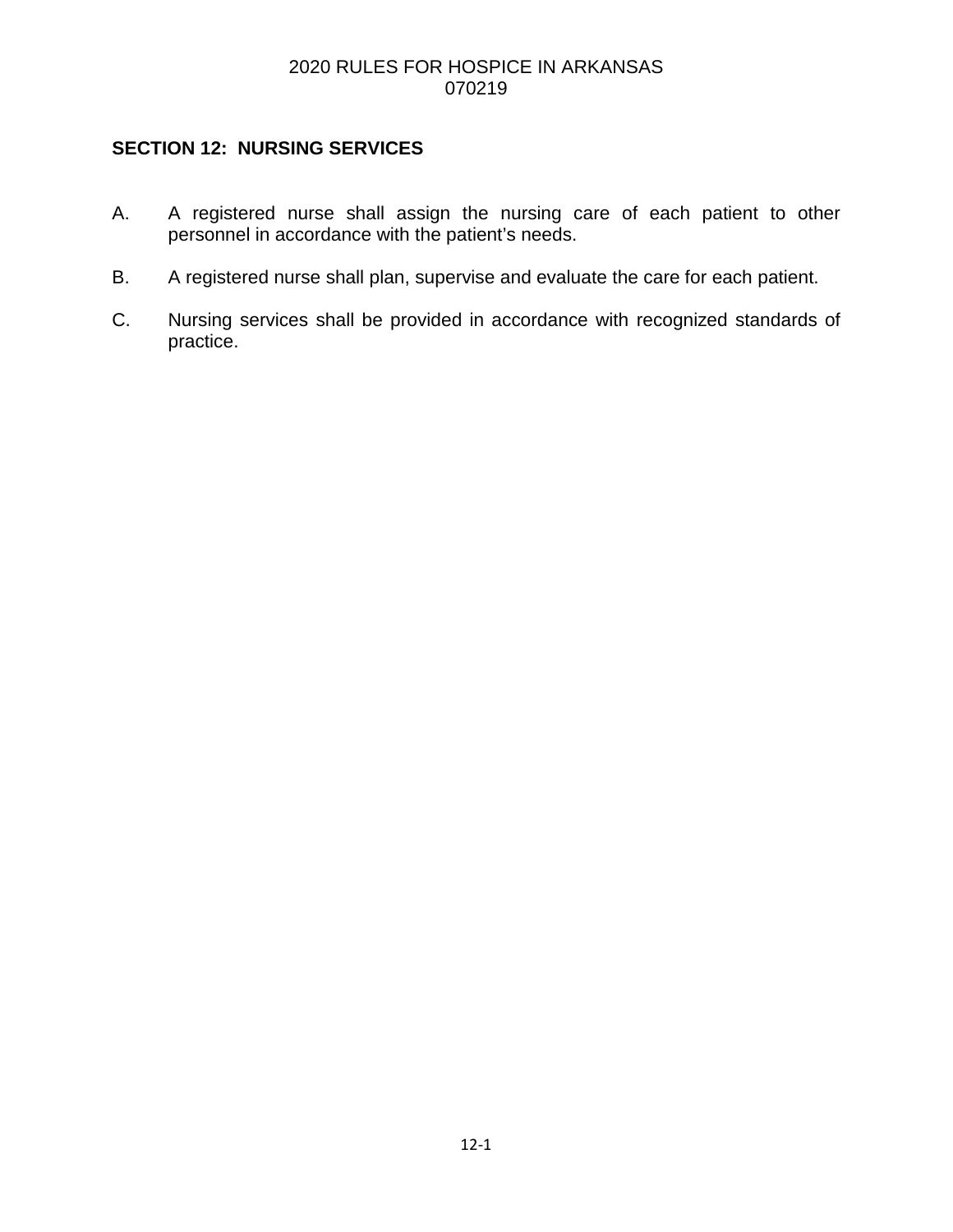# **SECTION 13: INTERDISCIPLINARY GROUP**

The Interdisciplinary Group or groups shall be composed of individuals who provide or supervise the care and services offered by the hospice.

A. Composition of the Interdisciplinary Group

The Interdisciplinary Group or groups shall include at least the following individuals:

- 1. A doctor of medicine or osteopathy;
- 2. A registered nurse;
- 3. A social worker; and
- 4. A pastoral or other counselor.
- B. Role of the Interdisciplinary Group

The Interdisciplinary Group shall:

- 1. Participate in the establishment of the plan of care;
- 2. Provide supervision of hospice care and services;
- 3. Periodically review and update the plan of care to reflect the needs of each patient receiving hospice care.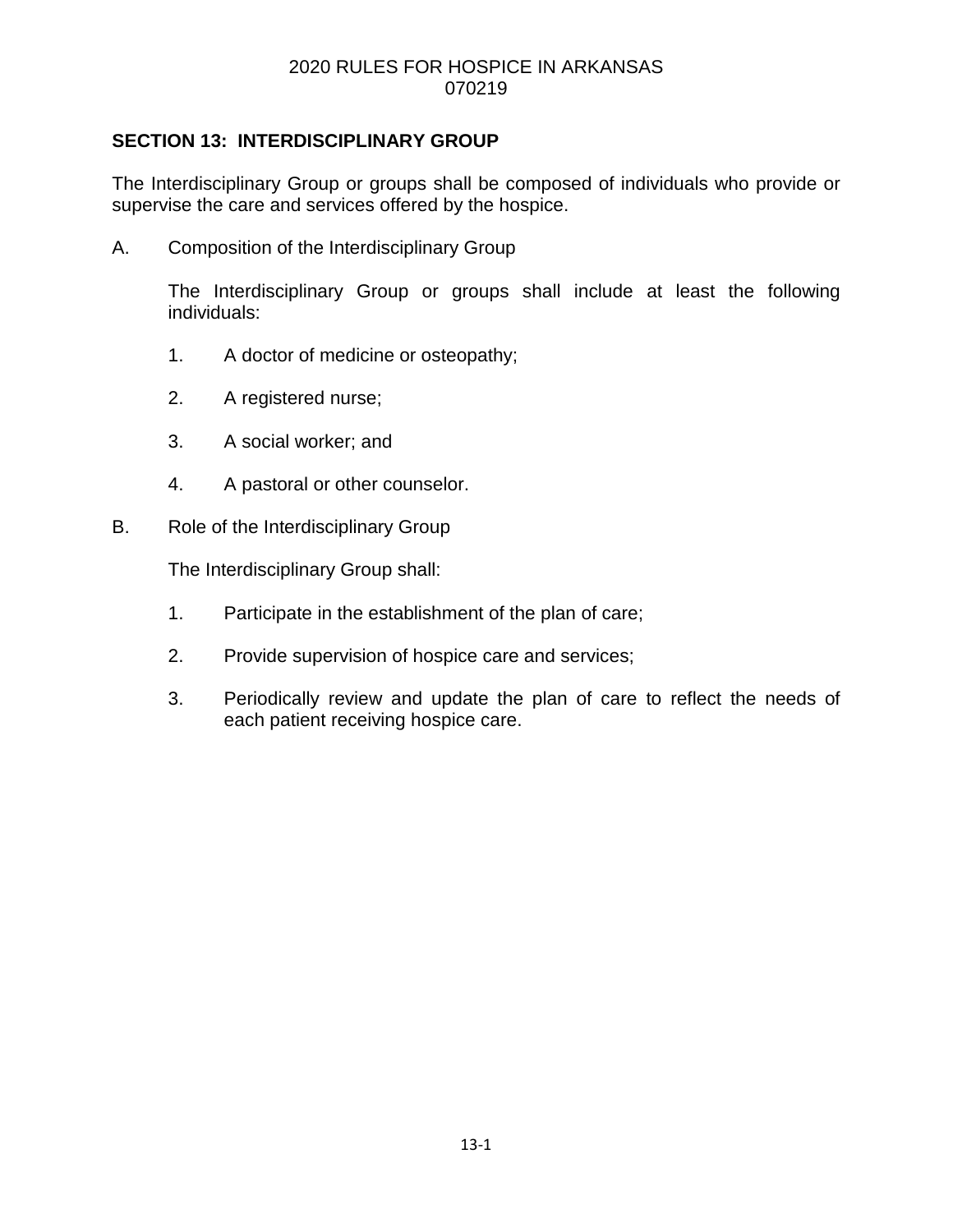#### **SECTION 14: VOLUNTEERS**

The hospice shall use volunteers, in defined roles, under the supervision of a designated hospice employee. The hospice shall maintain documentation of active and ongoing efforts to recruit and retain volunteers.

A. Training

Orientation and training shall be provided consistent with acceptable standards of hospice practice.

B. Role

Volunteers may be used in administrative services or direct patient care.

C. Level of Activity

A hospice shall maintain a volunteer staff sufficient to provide administrative or direct patient care at a minimum that equals five percent of the total patient care hours of all paid hospice employees and contract staff. The hospice shall maintain a continuing level of volunteer activity. Expansion of care and services achieved through the use of volunteers, including the type of services, and the time worked, shall be recorded.

D. Employees as Volunteers

Hospice employees may be used as volunteers only after completing a hospice volunteer training program.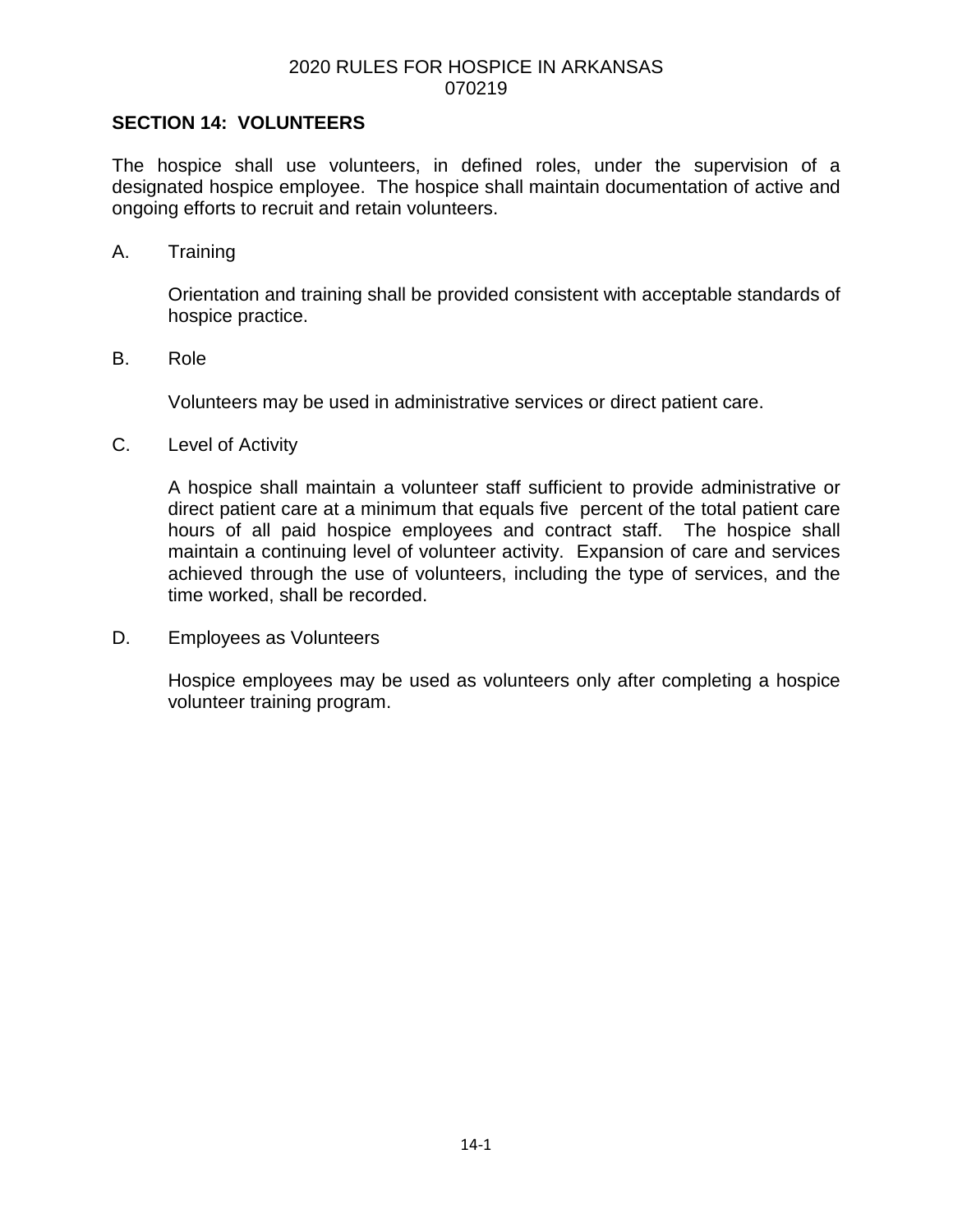# **SECTION 15: COUNSELING SERVICES**

Counseling services shall be available to the patient and the family and shall include the following:

A. Bereavement Services

There shall be an organized program for provision of bereavement services under the supervision of an individual with specialized bereavement training. The plan of care for these services shall reflect family needs which shall include personal visits up to one year following the patient's death. Refusal or variations from the visits or contacts shall be documented.

B Dietary Counseling

A qualified dietitian shall provide dietary counseling, when required- Dietary counseling shall be provided by qualified individuals, which may include registered nurses, dieticians or nutritionists when identified in the patient's plan of care.

C. Spiritual Counseling

The hospice shall notify the patient of the opportunity for spiritual counseling either from the hospice pastoral counselor or clergy of the patient's choice. If the patient elects to have his/her clergy visit, the hospice shall make reasonable efforts to arrange for the visit(s).

D. Social Services

Social Services shall be provided by a qualified Social Worker.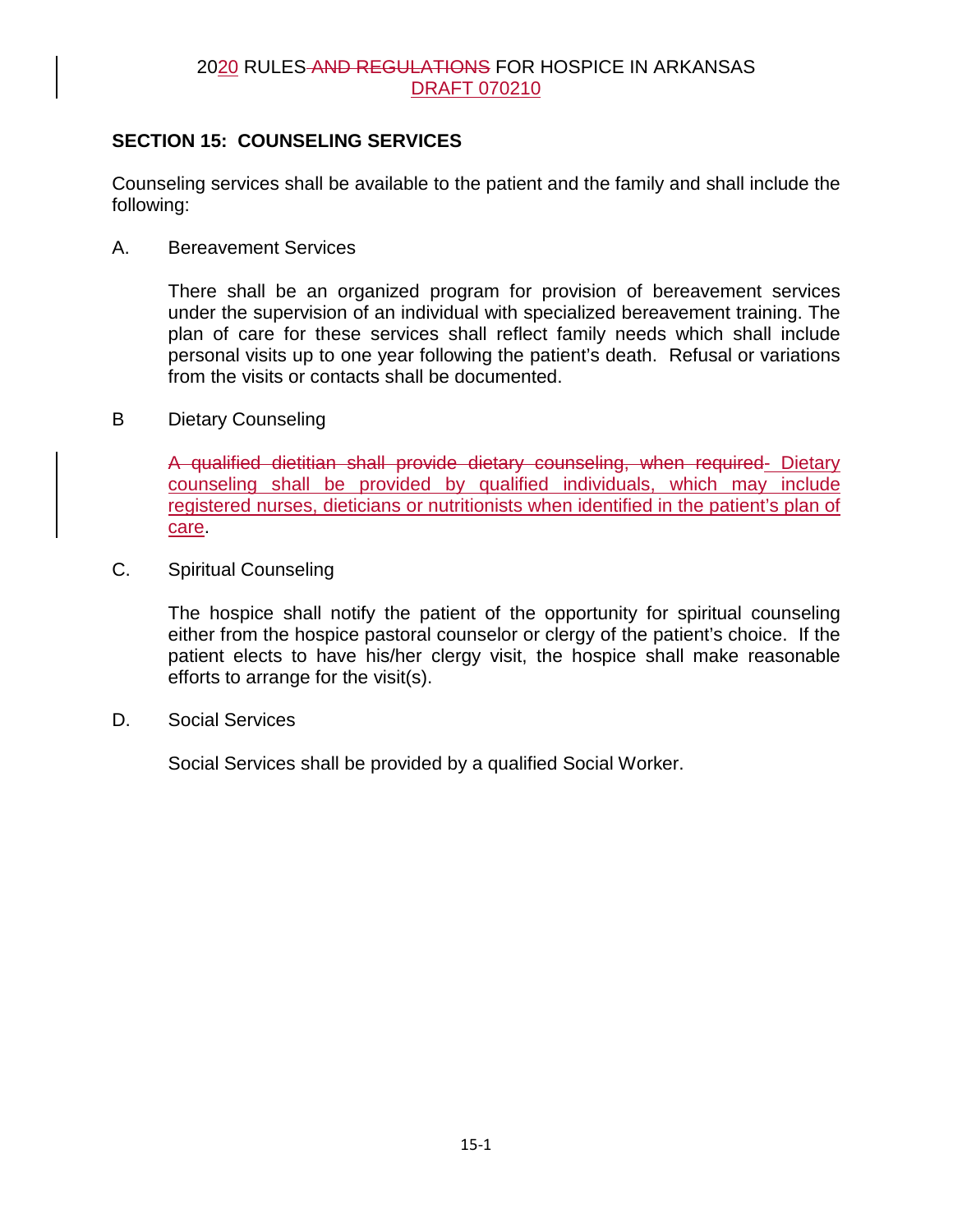# **SECTION 16: OTHER SERVICES**

A hospice shall ensure the following services are available and provided directly by hospice employees or under arrangement and offered in a manner consistent with acceptable standards of practice:

- A. Physical Therapy;
- B. Occupational Therapy; and
- C. Speech-Language Pathology.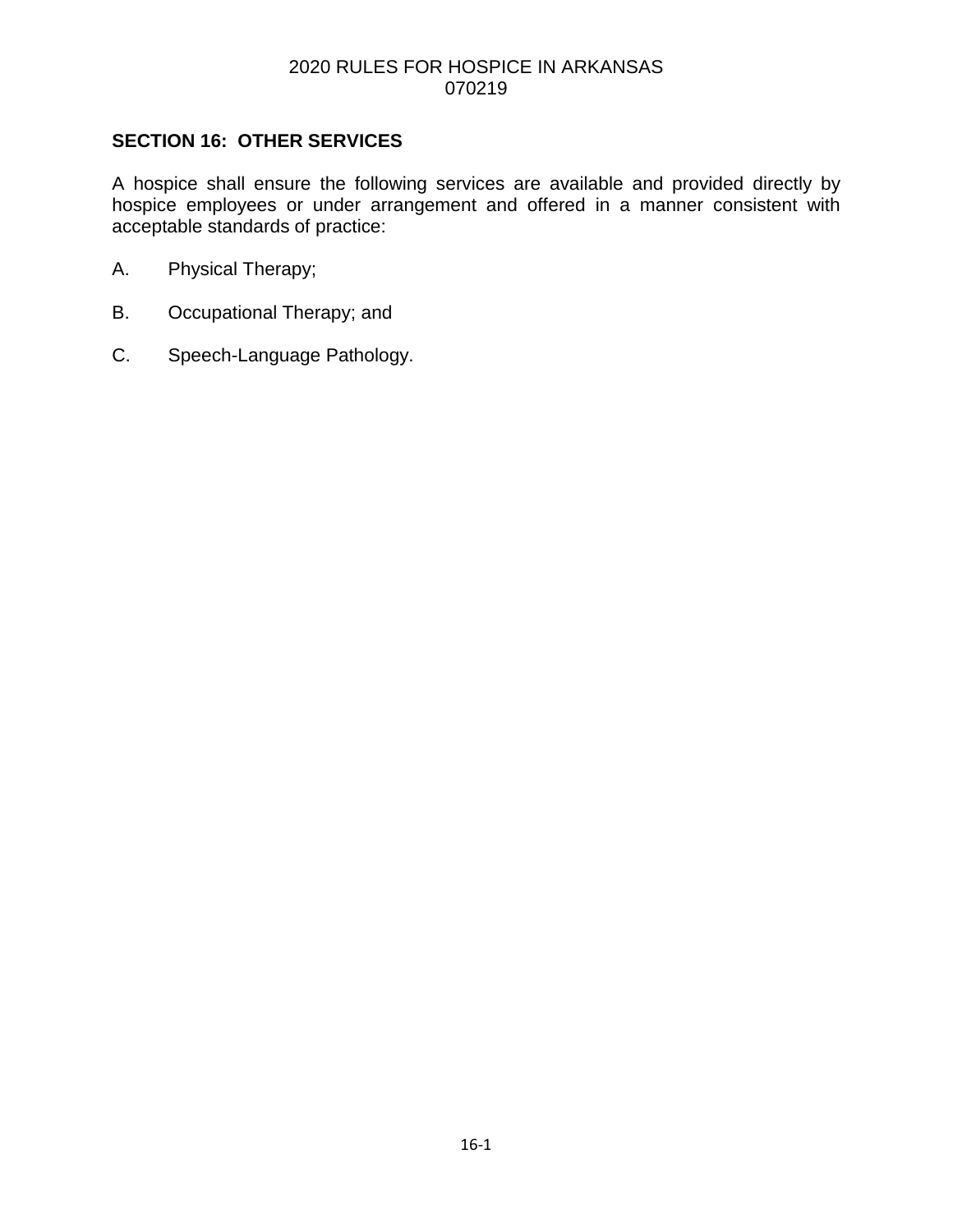# **SECTION 17: HOSPICE AIDE AND HOMEMAKER SERVICES**

- A. Hospice aide services shall be available and adequate in frequency to meet the needs of the patient. A hospice aide is a person who meets at least one of the following requirements:
	- 1. Has at least one year of experience in an institutional setting (home health agency, hospital, hospice, or long-term care facility). This experience shall be verified by a previous employer;
	- 2. Has a certificate issued by the State of Arkansas for work in long-term care facilities. A copy of this certificate shall be available for review; or
	- 3. Has completed a 40-hour aide training course that meets requirements set forth in these-regulations. In lieu of the requirement for completion of the hospice aide training course, a nursing student may qualify as a hospice aide by submitting documentation from the Director of Programs and/or the Dean of a School of Nursing that reflects the nursing student has demonstrated competency in providing basic nursing care in accordance with the school's curriculum.
- B. Any aide who has not been employed as an aide in an institutional setting in the last 24 months shall be observed by a registered nurse performing the skills required to care for a patient including bathing, transferring, range of motion exercises, toileting, dressing, nail care and skin care. The registered nurse shall observe the aide performing these skills on a person. Any other tasks or duties for which the aide may be responsible shall be evaluated by written test, oral test or observation. There shall be documentation by the agency to show evidence of this evaluation.
- C. A registered nurse shall complete an aide assignment sheet for each patient receiving aide services. Each aide caring for the patient shall receive a copy of the assignment sheet and provide services as assigned. A copy of the assignment sheet shall be left in the patient's home and in the patient's medical record.
- D. Each aide assignment sheet shall be individualized and specific according to the patient's needs.
- E. The registered nurse shall conduct a visit to the patient's place of residence at least every two weeks to supervise the aide and update the aide assignment sheet.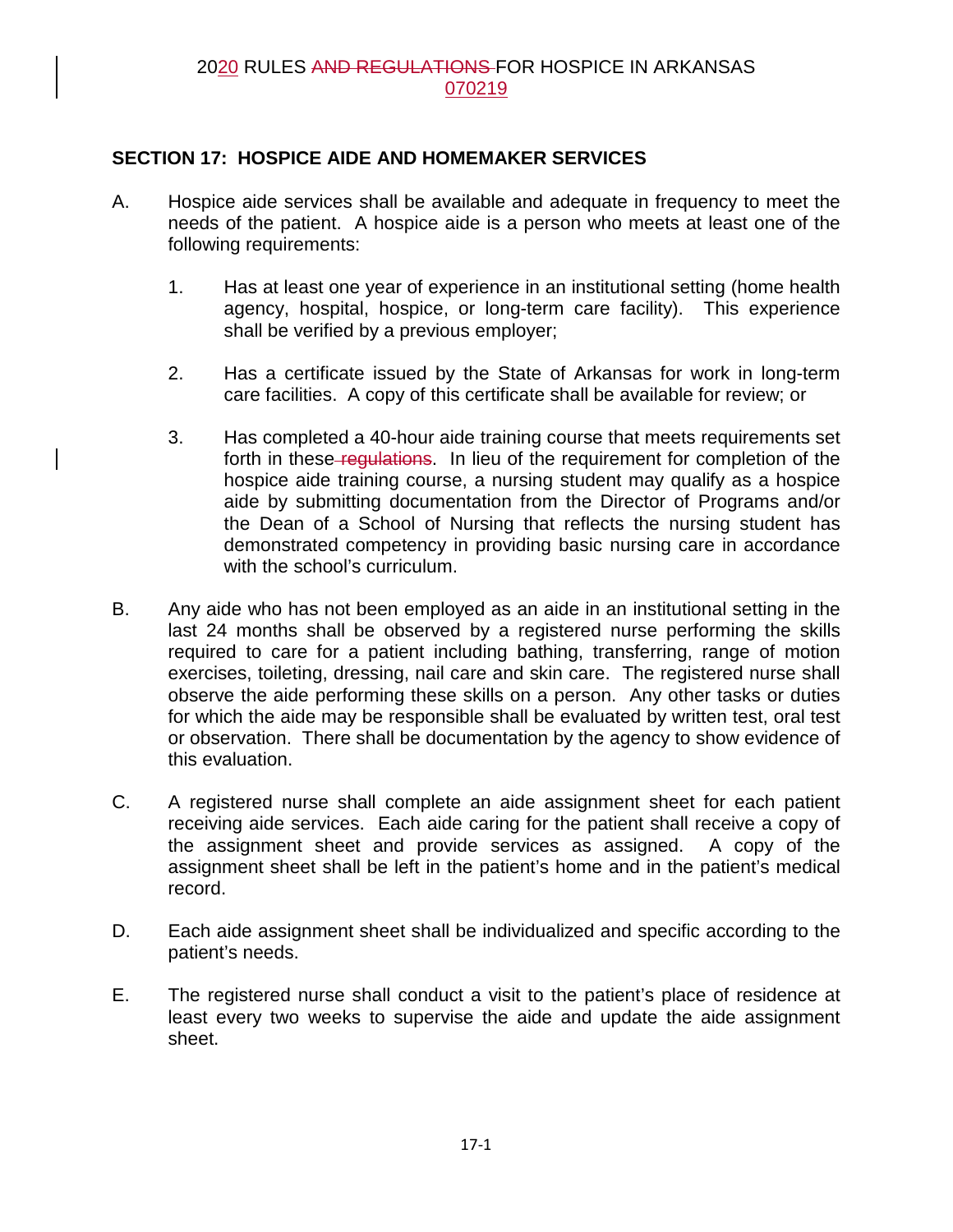- F. In no event shall a hospice aide receive or write verbal orders from a physician. A hospice aide shall not perform any sterile procedure or any procedure requiring the application of medication requiring a prescription.
- G. Upon a request by a patient and/or family member for assistance with medications, the registered nurse may assign a hospice aide to assist with oral medications, which are normally self-administered. Assistance shall be limited to reminding a patient to take a medication at a prescribed time, opening and closing a medication container and returning a medication to a proper storage area.
- H. Except as otherwise provided in these rules, duties of the hospice aide may include:
	- 1. Personal care (example: bathing, grooming, feeding, ambulation, exercise, oral hygiene, and skin care, etc.);
	- 2. Assistance with medications ordinarily self-administered as assigned;
	- 3. Household services essential to health care in the home;
	- 4. Completion of records and reporting to appropriate supervisor;
	- 5. Taking and charting vital signs;
	- 6. Extension of therapy services; and
	- 7. Any duty consistent with the State Board of Nursing Regulations on Delegation of Duties may be assigned by a registered nurse to meet the needs of the patient.
- I. If the training is provided by the agency, the training program for hospice aides shall be conducted under the supervision of a registered nurse. The training program may contain other aspects of learning, but shall include the following;
	- 1. A minimum of 40 hours of classroom and clinical instruction related particularly to the hospice setting;
	- 2. Written course objectives with expected outcomes and methods of evaluation;
	- 3. An assessment that the student knows how to read and write and to carry out directions; and
	- 4. Orientation to hospice philosophy, bathing, ambulation and exercise,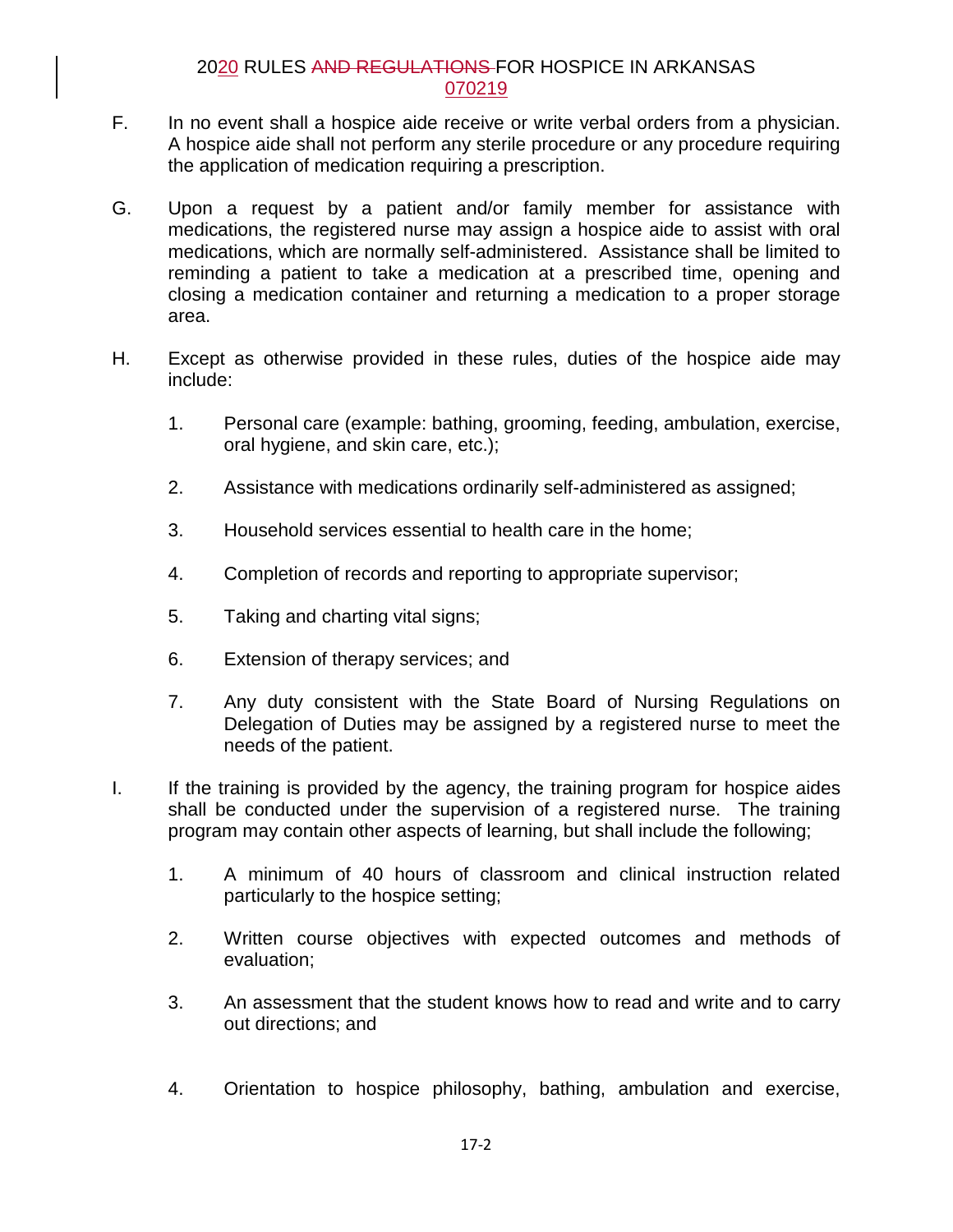personal grooming, principles of nutrition and meal preparation, health conditions, developmental stages and mental status, household services essential to health care at home, assistance with medication, safety in the home, completion of appropriate records and reporting changes to appropriate supervisor.

- J. Aides shall receive a minimum of 12 hours in-service training per 12 months. The in-services provided shall address areas that directly relate to the patient care aspects of the aides' job.
- K. Homemaker services shall be available and adequate in frequency to meet the patient's needs.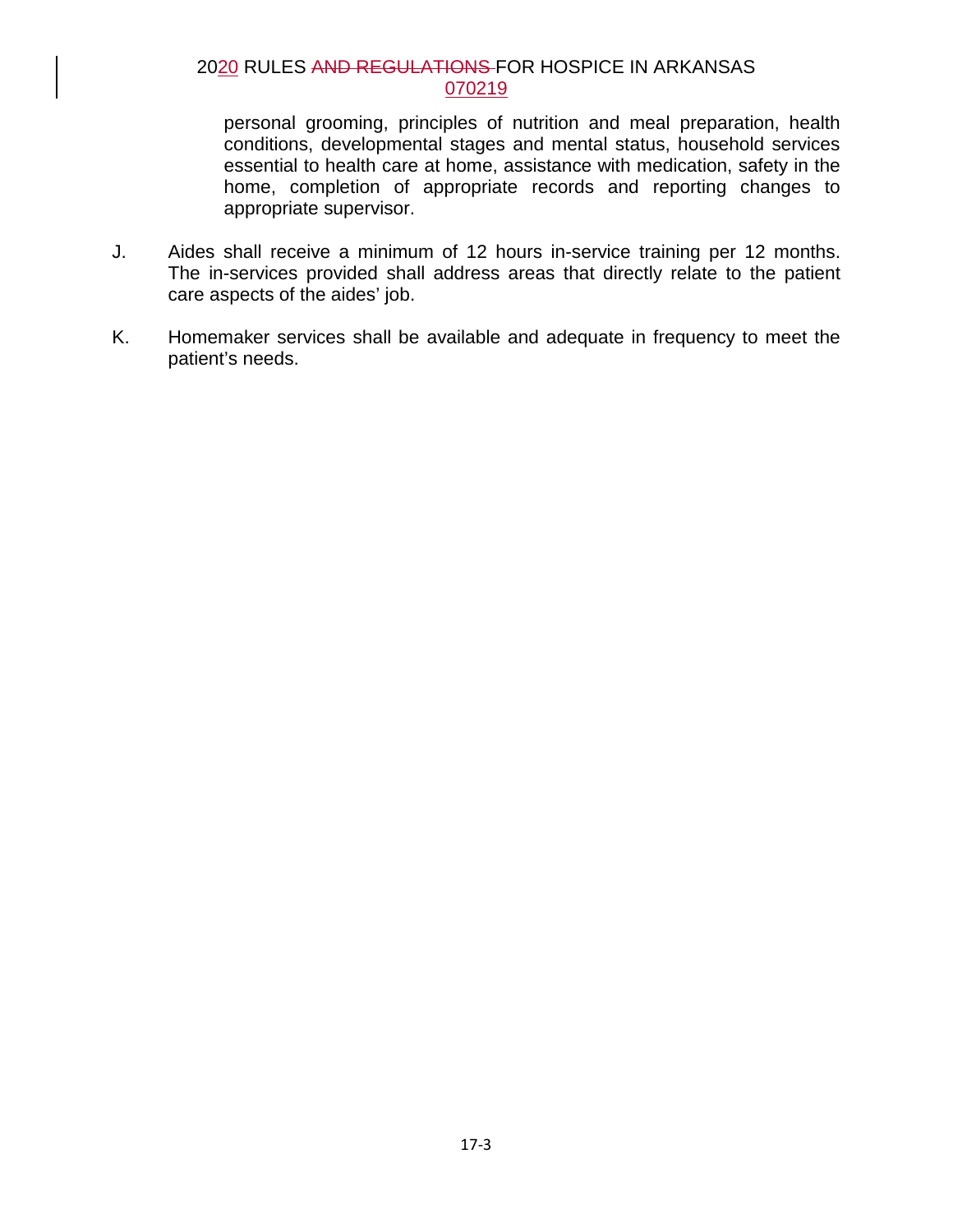# **SECTION 18: PLAN OF CARE**

A written plan of care shall be established, maintained, and provided for each patient admitted to a hospice program. The plan shall include an assessment of the patient's needs and identification of the services including the management of discomfort and symptom relief. It shall state in detail the scope and frequency of services needed to meet the patient's and family's needs. A written plan of care shall be:

- A. Developed by the attending physician, the medical director or physician designee and interdisciplinary group prior to providing care; and
- B. Reviewed and revised to reflect the patient and family's current needs, by the attending physician, the medical director or physician designee, and interdisciplinary group. The reviews shall be documented.
- C. Content of plan. The plan must include assessment of the individual's needs and identification of the services including the management of discomfort and symptom relief. It must state in detail the scope and frequency of services needed to meet the patient's and family's needs.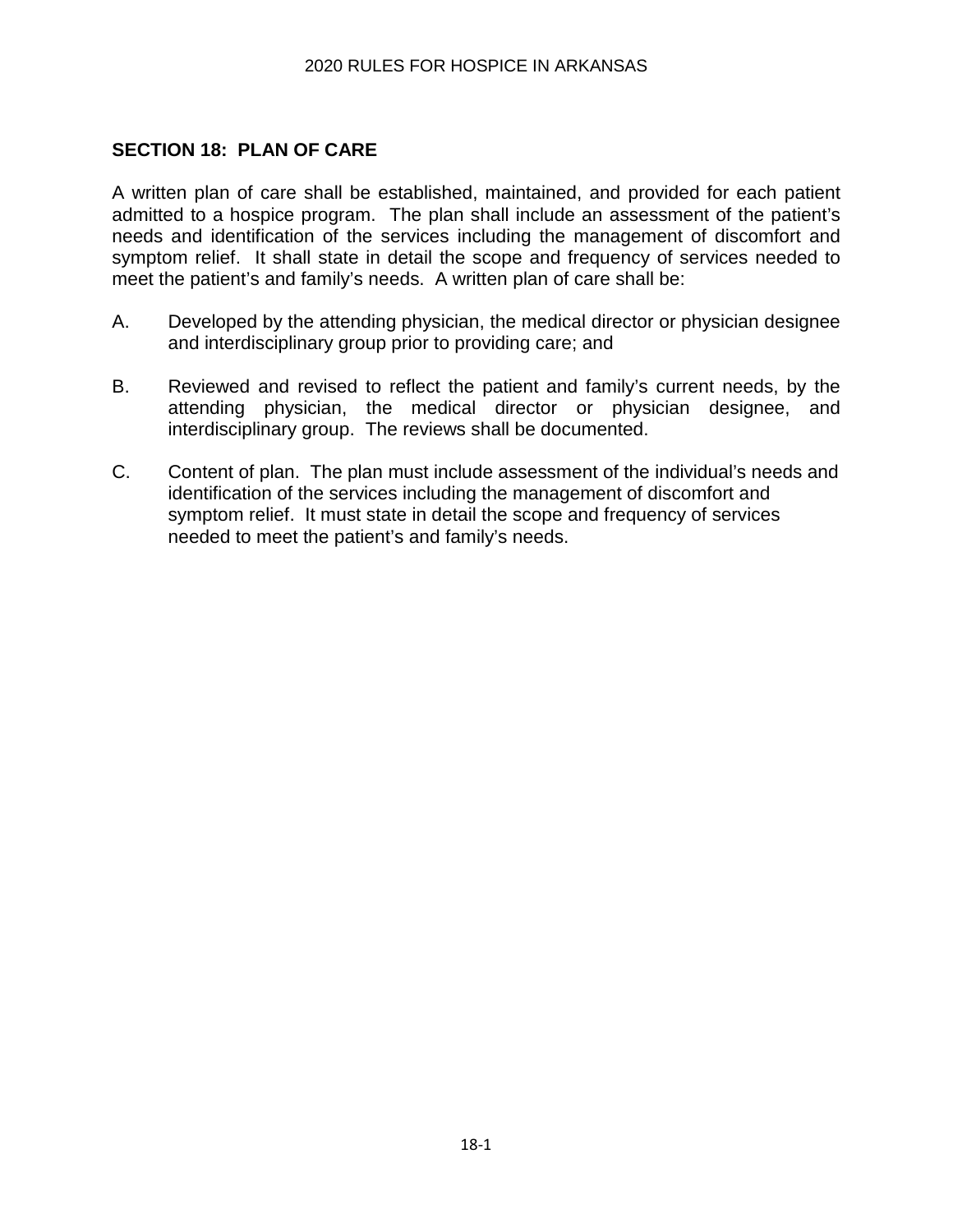# **SECTION 19: CLINICAL RECORDS**

In accordance with accepted principles of practice, the hospice shall establish and maintain a clinical record for every patient receiving care and services. The record shall be complete, accurate readily accessible and systematically organized to facilitate retrieval.

A. Content

Entries shall be made for the day services are provided and filed within seven days. Entries shall be signed by the person providing the services. All entries shall be legible and readily accessible. The record shall include all services whether furnished directly or under arrangement. Each patient's record shall contain the following:

- 1. Initial and subsequent assessments;
- 2. Plan of care;
- 3. Identification data;
- 4. Consent, authorization and election forms;
- 5. Pertinent medical history; and
- 6. Documentation of all services and events.
- B. Protection of Information

The hospice shall use reasonable precautions to safeguard the clinical record against loss, destruction and unauthorized use.

C. Record Retention

Closed records shall be retained for a minimum of five years.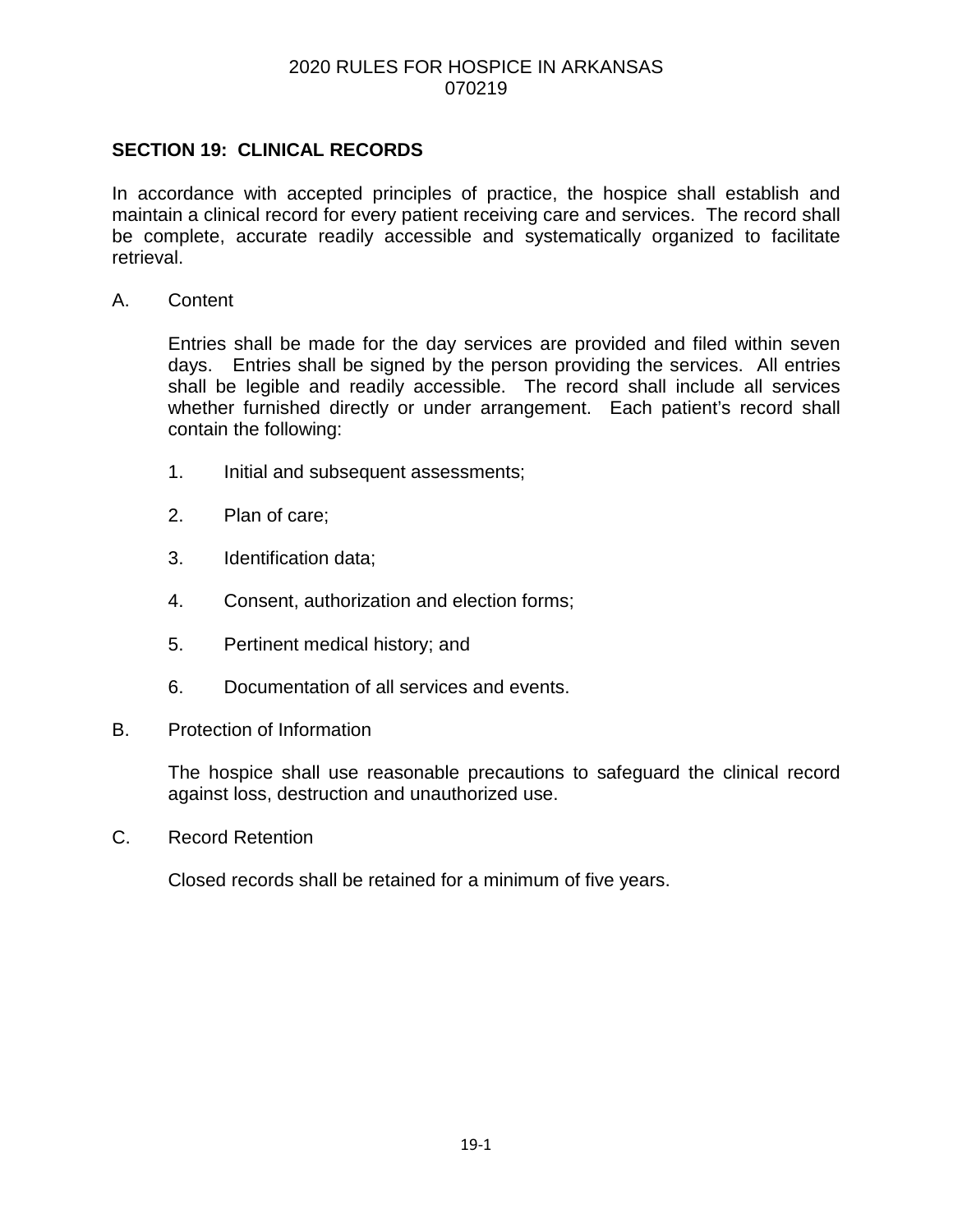# **SECTION 20: MEDICAL SUPPLIES / MEDICATIONS**

Medical supplies, appliances, drugs and biologicals, shall be provided as needed for the palliation and management of the terminal illness and related conditions.

A. Administration

All drugs and biologicals shall be administered in accordance with accepted standards of practice.

B. Controlled Drugs in the Patient's Home

Controlled substances no longer required by a patient receiving in-home hospice services may be disposed of by the owner of the prescription or a family member of a deceased patient to whom the controlled substances were dispensed. If requested, the controlled substances may be disposed of in the presence of a hospice nurse in which case the nurse shall document the disposal by completing the Report of Drugs Surrendered Form and returning it to Pharmacy Services and Drug Control, Arkansas Department of Health and Human Services and Human Services. The patient or family member shall keep the blue copy of the Report of Drugs Surrendered Form while the nurse places the yellow copy in the medical record and returns the white copy to Pharmacy Services and Drug Control, Arkansas Department of Health and Human Services.

C. Administration of Pharmaceuticals

A licensed nurse, physician, patient or caregiver shall administer pharmaceuticals.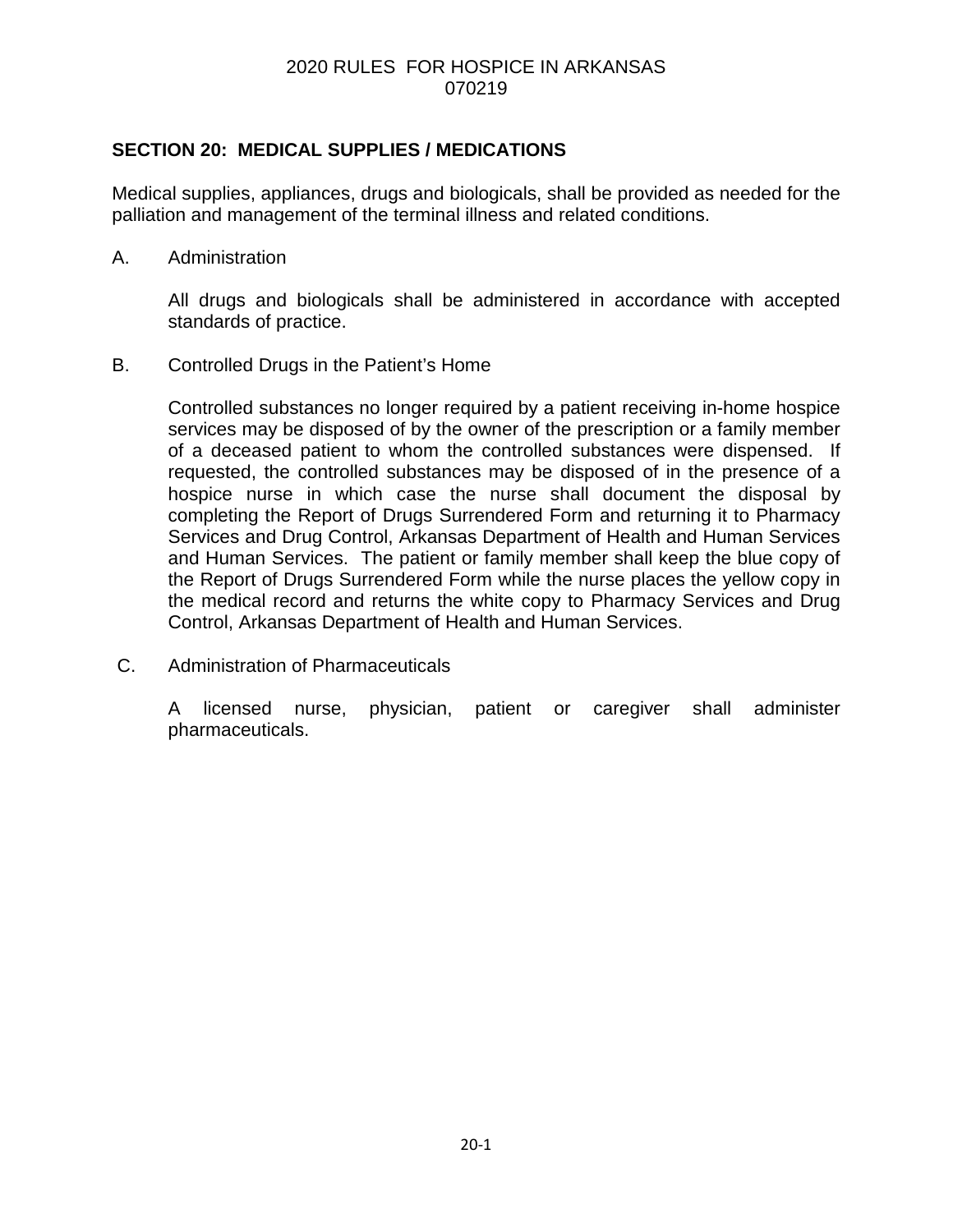# **SECTION 21: SHORT-TERM INPATIENT CARE**

Inpatient care shall be available for pain control, symptom management, respite purposes, and shall be provided in licensed facilities, as stated below:

A. Inpatient Care for Symptom Control

Inpatient care for pain control and symptom management shall be provided in one of the following:

- 1. A hospice that meets the requirements for providing inpatient care directly as specified in the Section, 22 "Inpatient Direct Care."
- 2. A hospital or a Skilled Nursing Facility (SNF).
- 3. Each shift shall include a registered nurse on site to supervise and provide direct patient care.
- B. Inpatient Care for Respite Purposes

Inpatient care for respite purposes shall be provided by one of the following:

- 1. A hospice that meets the requirements for providing inpatient care directly as specified in the Section, "Inpatient Direct Care", Section 22.
- 2. A hospital, skilled nursing facility (SNF), or nursing facility (NF).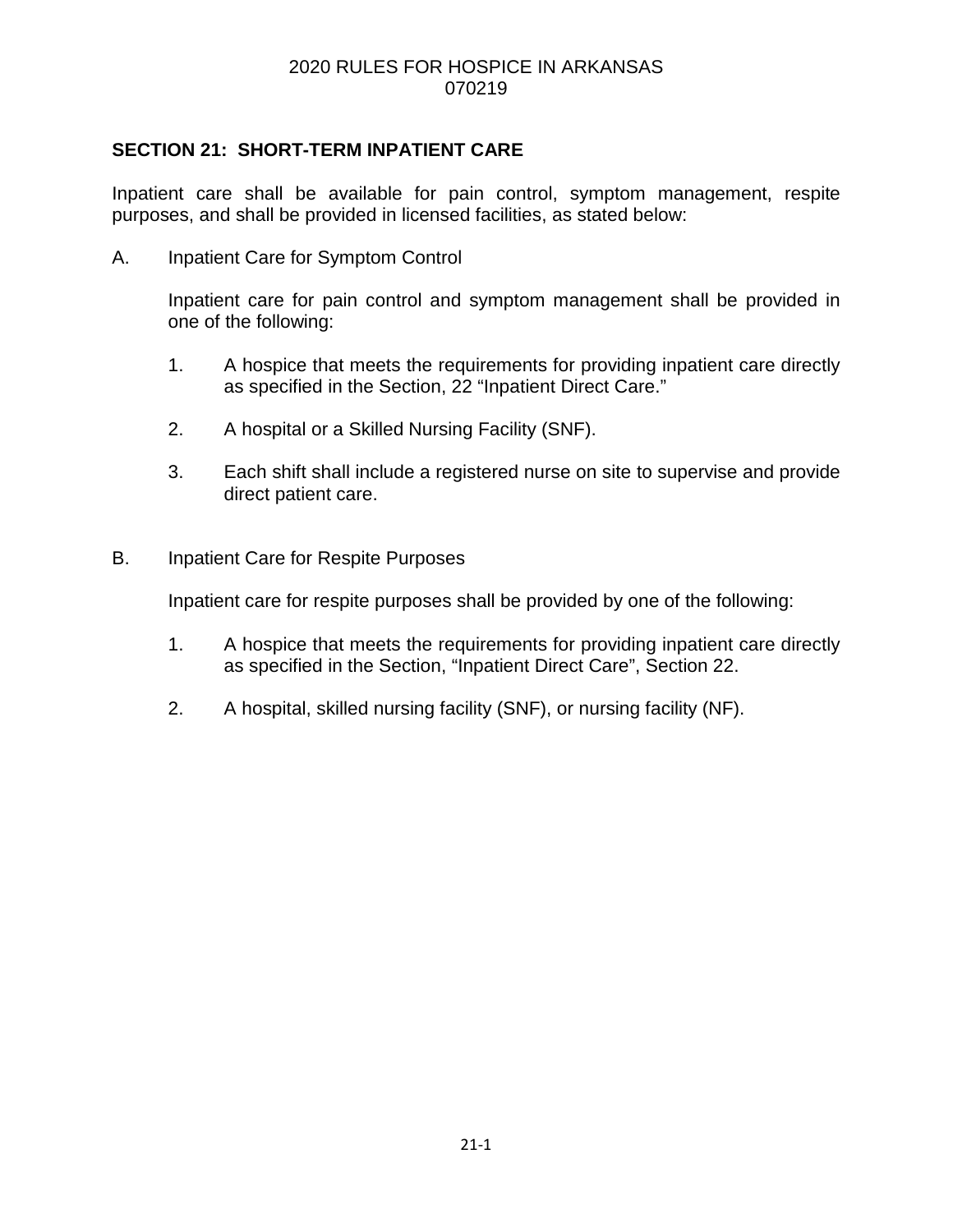# **SECTION 22: IN-PATIENT DIRECT CARE**

In addition to the preceding sections, In-patient Direct Care shall also comply with Sections 22 through 34.

- A. Administration shall be responsible for the following:
	- 1. Policies and procedures shall be provided for the general administration of the institution and for each department, section or service in the facility. All policies and procedures for departments or services shall have evidence of ongoing review and/or revision. The first page of each manual shall have the annual review date, signature of the department supervisor and/or person(s) conducting the review.
	- 2. The facility shall have visitation policies determined by the Medical Staff, Governing Body and Administration. Patients shall be permitted to receive visitors at any hour, including small children.
	- 3. Disaster Preparedness

A written disaster preparedness plan shall be developed and communicated to staff through orientation, education and ongoing reviews. The plan shall include:

- a. A definition of "disaster" for the hospice inpatient facility's given location and circumstances;
- b. Arrangements for prompt identification and transfer of patients and records to another facility if necessary;
- c. Arrangements for coordination of community resource; and
- d. Menus to coincide with a 24-hour supply of perishable and 72 hours supply for non-perishable food available for emergencies.
- B. Nursing
	- 1. The facility shall provide24 hour nursing service sufficient to meet patient needs in accordance with the patient plan of care. Each patient receives treatments, medications, and diet as prescribed, and is kept comfortable, clean, well-groomed, and protected from accident, injury, and infection.
	- 2. Each shift shall include a registered nurse on site to supervise and provide direct patient care and one other nursing personnel type (e.g. RN, LPN and/or hospice aide.) A ratio of at least 1 nursing personnel to each 4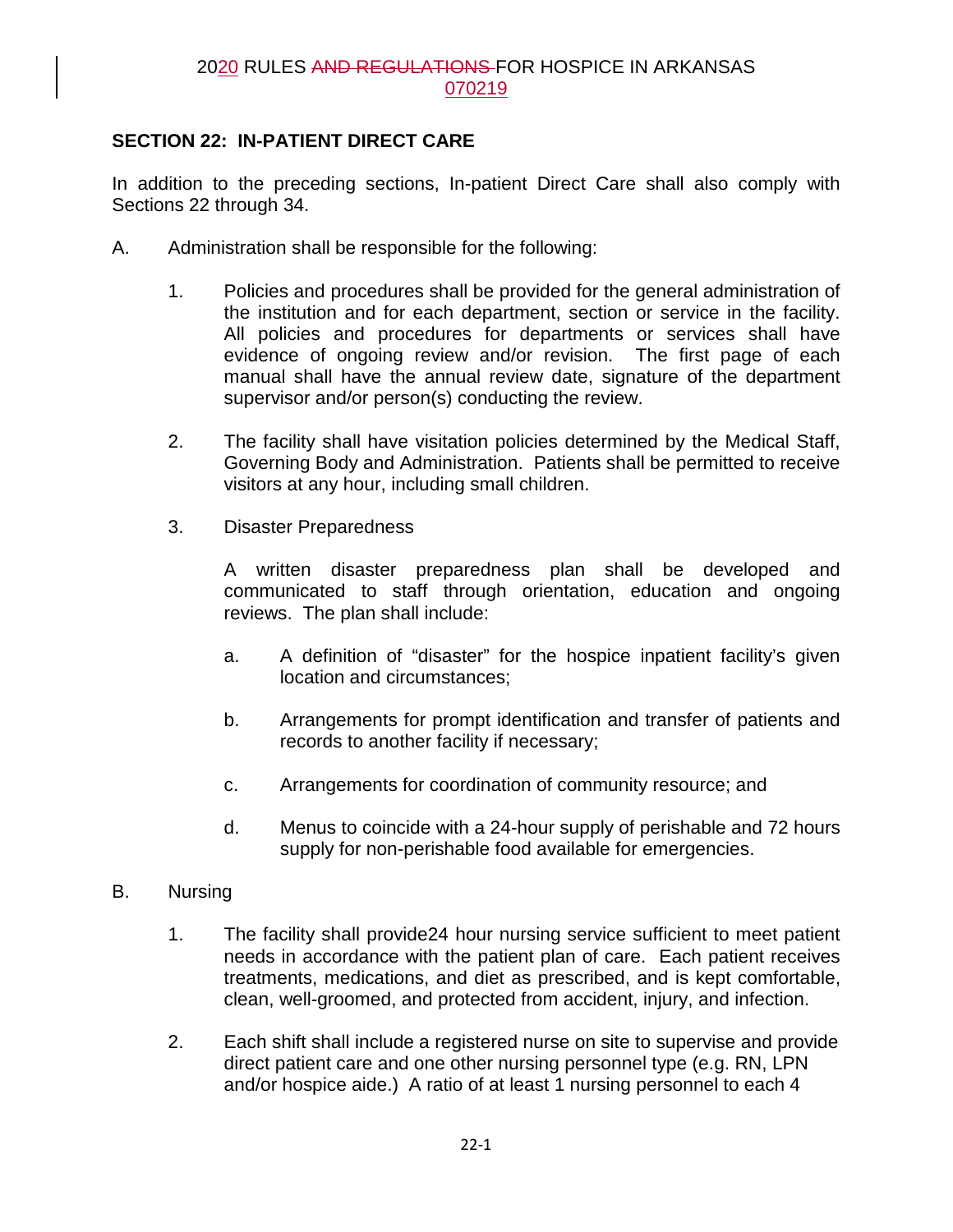patients shall be maintained from 7 A.M. to 7 P.M. and a ratio of 1 to 6 from 7 P.M. to 7 A.M.

3. A registered nurse shall assign the patient care of each patient to other nursing personnel in accordance with the patient's needs.

### C. Dietary

Meal service, menu planning and supervision. The hospice shall:

- 1. Serve at least three (3) meals or their equivalent each day at regular times, with not more than fourteen (14) hours between an evening meal and breakfast. Meals may be adjusted according to the request and as tolerated by the patient.
- 2. Procure, store, prepare, distribute and serve all food under sanitary conditions in accordance with the current Rules and Regulations Pertaining to Food Establishments.
- 3. Employ a registered dietician or have a formal agreement with a registered dietician who is responsible for:
	- a. Planning menus that meet nutritional needs of each patient, in accordance with the recommended dietary allowances of the Food Nutrition Board of the National Research Council, National Academy of Sciences; and
	- b. Supervising the meal preparation and service to ensure the menu plan is followed.
- 4. Have menus prepared by a registered dietitian for patients who require medically prescribed special diets.
- 5. Have bedtime and between meal snacks or supplements available.
- D. Pharmaceutical Service

Appropriate methods and procedures for the dispensing and administering of drugs and biologicals shall be developed. Whether drugs and biologicals are obtained from community or institutional pharmacists or stocked by the facility, the facility is responsible for drugs and biologicals for patients, in so far as they are covered under the program and for ensuring that pharmaceutical services are provided in accordance with accepted professional principles and appropriate Federal, State and local laws.

1. In facilities that obtains drugs and biologicals from community or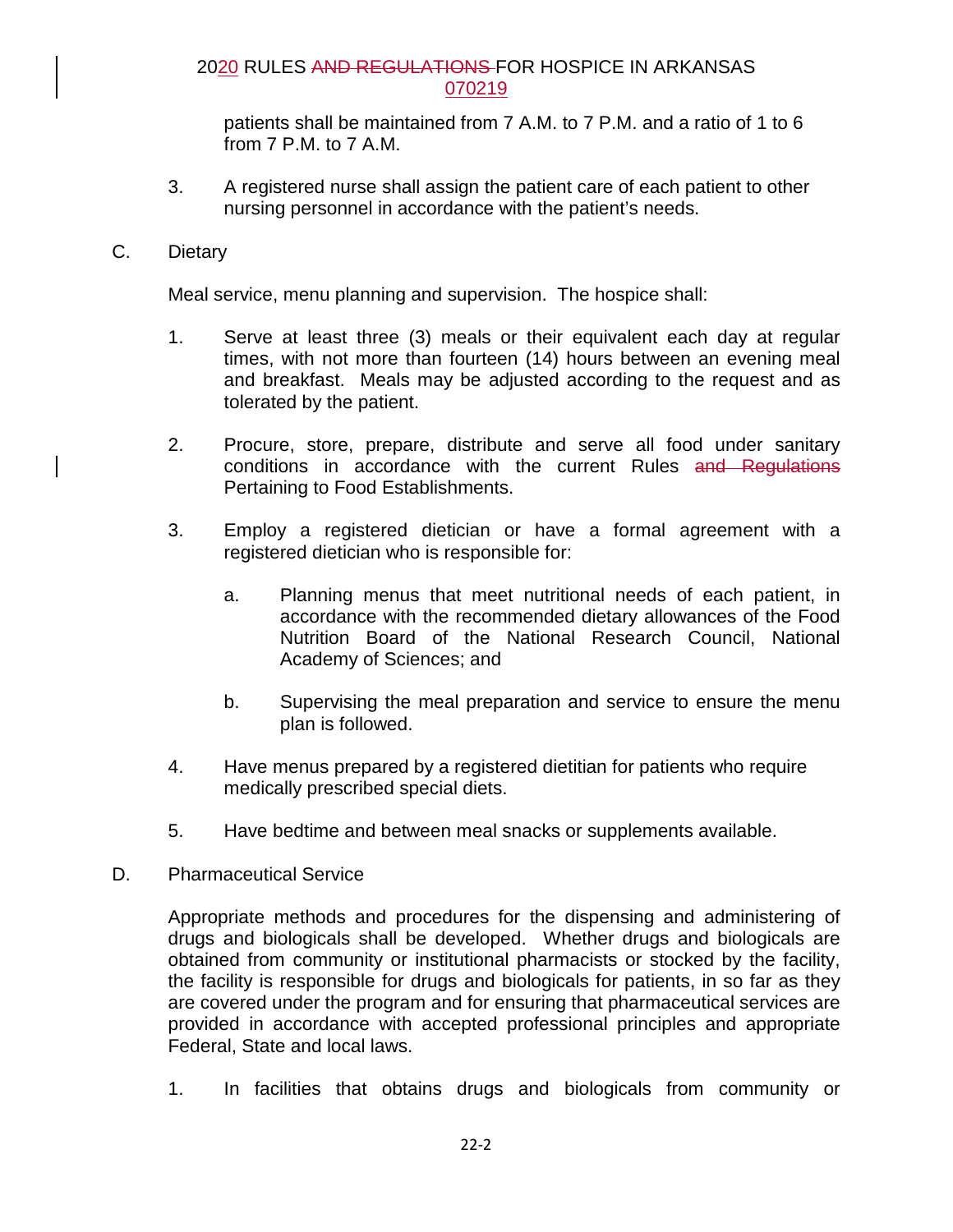institutional pharmacies:

- a. The Hospice shall have contractual arrangements to ensure services are available 24 hour 7 days a week to the patients in the Hospice facility.
- b. All prescription medications in the facility shall be patient specific and appropriately labeled.
- c. No prescription drug floor stock shall be allowed in the facility.
- 2. The Hospice shall:
	- a. Employ a licensed pharmacist; or
	- b. Have a formal agreement with a licensed pharmacist to advise the hospice on ordering, storage, administration, disposal, and record keeping of drugs and biologicals; and
	- c. Have a Pharmaceutical Service Committee which meets quarterly consisting of at least the Medical Director, Pharmacist, Nurse Manager, and Administrator. The committee shall be responsible for the following:
		- 1) Serve as an advisory group to the medical staff;
		- 2) Approve the policies and procedures for pharmaceutical service annually;
		- 3) Approve medication formulary annually;
		- 4) Approve floor stock annually; and
		- 5) Discuss medication errors and adverse drug reactions.
- 3. Orders for Medications
	- a. All medications shall be ordered by the physician or credentialed licensed practitioner according to their scope of practice if approved by the Medical Staff and Governing Body.
	- b. If the medication order is verbal:
		- 1) The physician shall give the order only to a licensed nurse, pharmacist, or another physician; and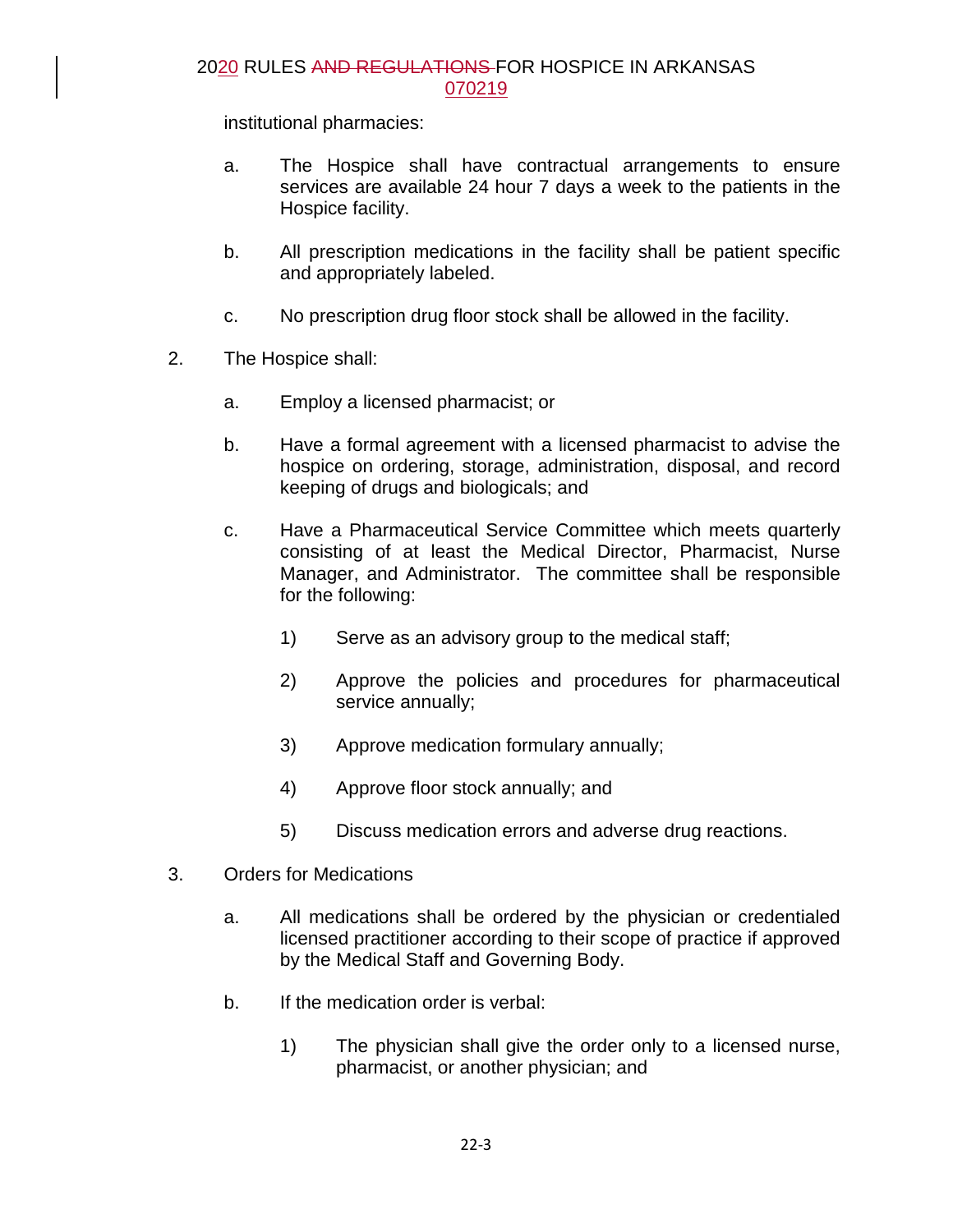- 2) The individual receiving the order shall record and sign immediately. The prescribing physician shall sign in the time frame determined by hospice policy.
- 4. Administration of Medication

Medications shall be administered only by one of the following individuals:

- a. Licensed personnel in accordance with their scope of practice; and
- b. The patient with approval of the attending physician and according to hospice policy.
- 5. Control and Accountability

The pharmaceutical service has procedures for control and accountability of all drugs and biologicals throughout the facility. Drugs are dispensed in compliance with Federal and State laws. Records of receipt and disposition of all controlled drugs are maintained in sufficient detail to enable an accurate reconciliation. The pharmacist determines drug records are in order and an account of all controlled drugs is maintained and reconciled.

6. Labeling of Drugs and Biologicals

The labeling of drugs and biologicals is based on currently accepted professional principles and includes the appropriate accessory and cautionary instructions, as well as the expiration date when applicable.

7. Storage

In accordance with State and Federal laws, all drugs and biologicals are locked and stored under proper temperature controls and only authorized personnel shall have access to the keys. Scheduled drugs shall be maintained as required by Federal and State regulationrules.

8. Drug Disposal

Controlled substances no longer required by a patient residing in an inpatient hospice shall be disposed of by returning unused medications and a Report of Drugs Surrendered Form to Pharmacy Services and Drug Control, Arkansas Department of Health and Human Services and Human Services.

E. Linen.

The hospice has available at all times a quantity of linen essential for proper care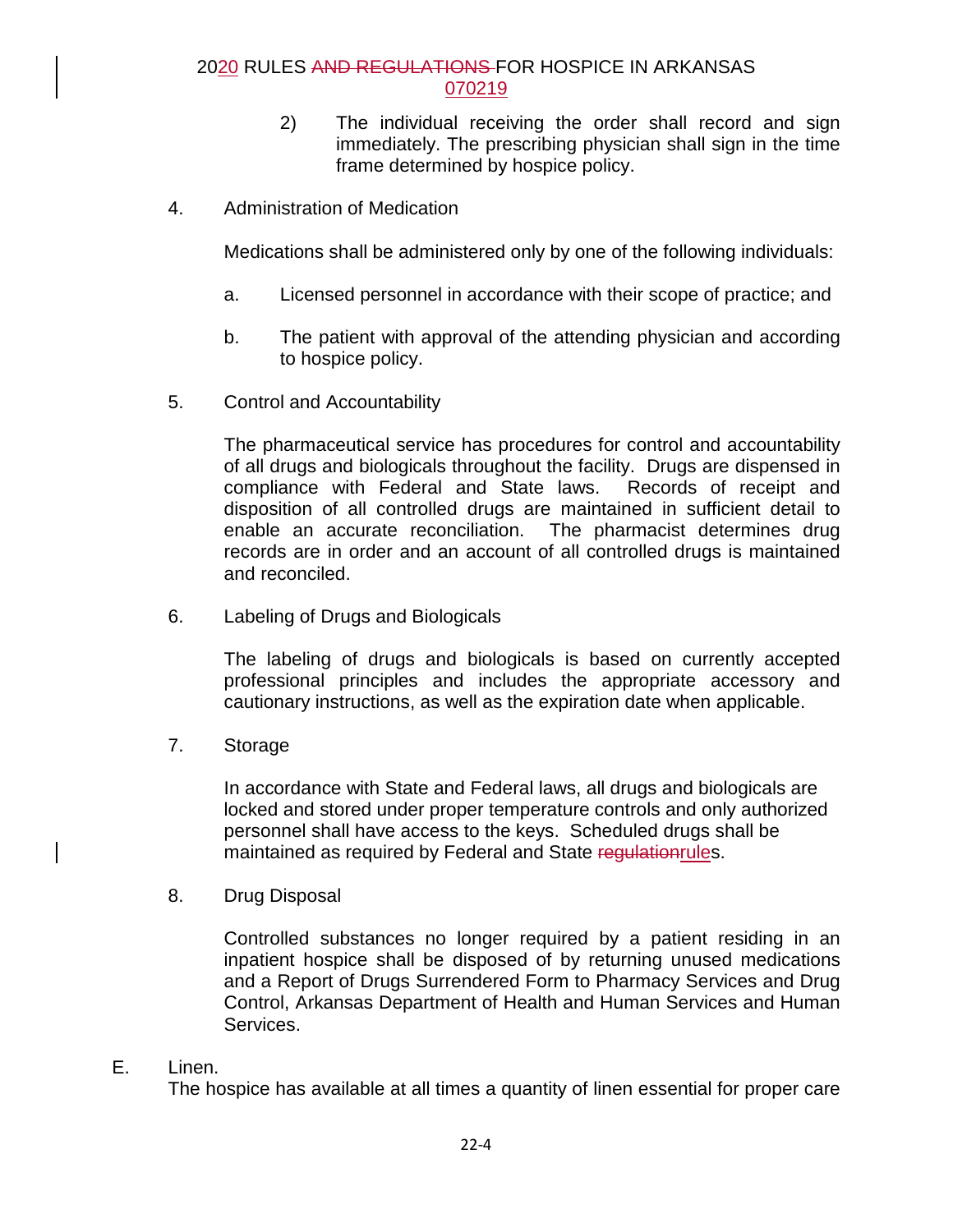and comfort of patients. Linens are handled, stored, processed, and transported in such a manner as to prevent the spread of infection.

F. Pet Therapy

Therapy animals (Birds, cats, dogs, and other animals) may be permitted to visit in the patient's room and shall not negatively affect the well being of others. Animals shall have appropriate vaccinations and licenses. A veterinary record shall be kept on all therapy animals to verify vaccinations and be made readily available for review. Therapy pets shall not be allowed in food preparation, food storage, dining or service areas.

G. If personal pets are allowed in the facility the facility will have policy and procedures consistent with local ordinances.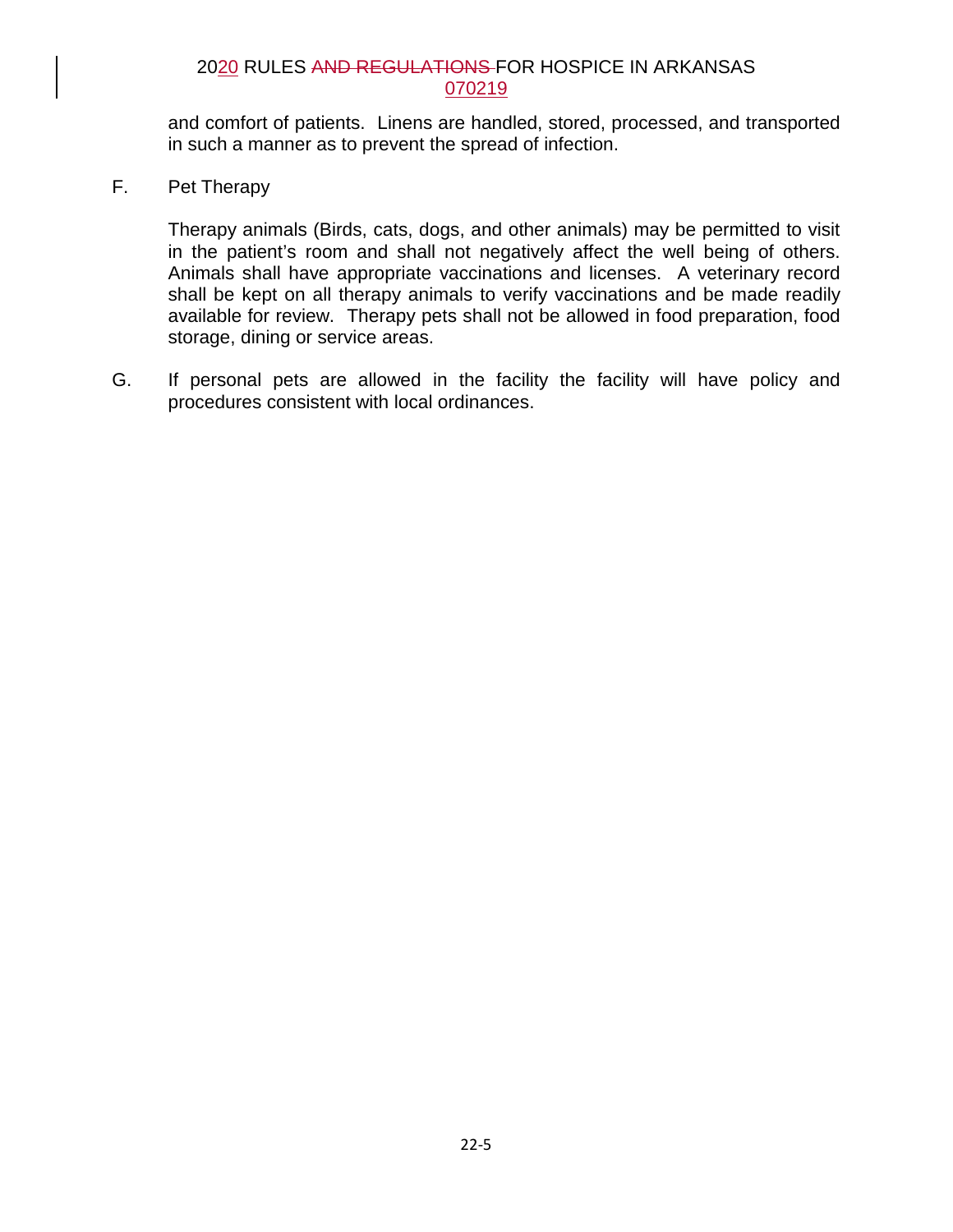#### 2020 FOR HOSPICE IN ARKANSAS 070219

### **SECTION 23: INFECTION CONTROL**

- A. There shall be a comprehensive list of communicable diseases for which patients shall be isolated and for which there are visitation restrictions. The list, and other policies and procedures for isolation, shall conform to the latest edition of the Centers for Disease Control and Prevention, (CDC) Guidelines.
- B. There shall be policies and procedures established and followed for:
	- 1. Sterilization;
	- 2. Sanitary food preparation;
	- 3. Housekeeping
	- 4. Linen Care;
	- 5. Separation of clean from dirty process; and
	- 6. Use of disinfectants, antiseptics and germicides according to the manufacturer's directions.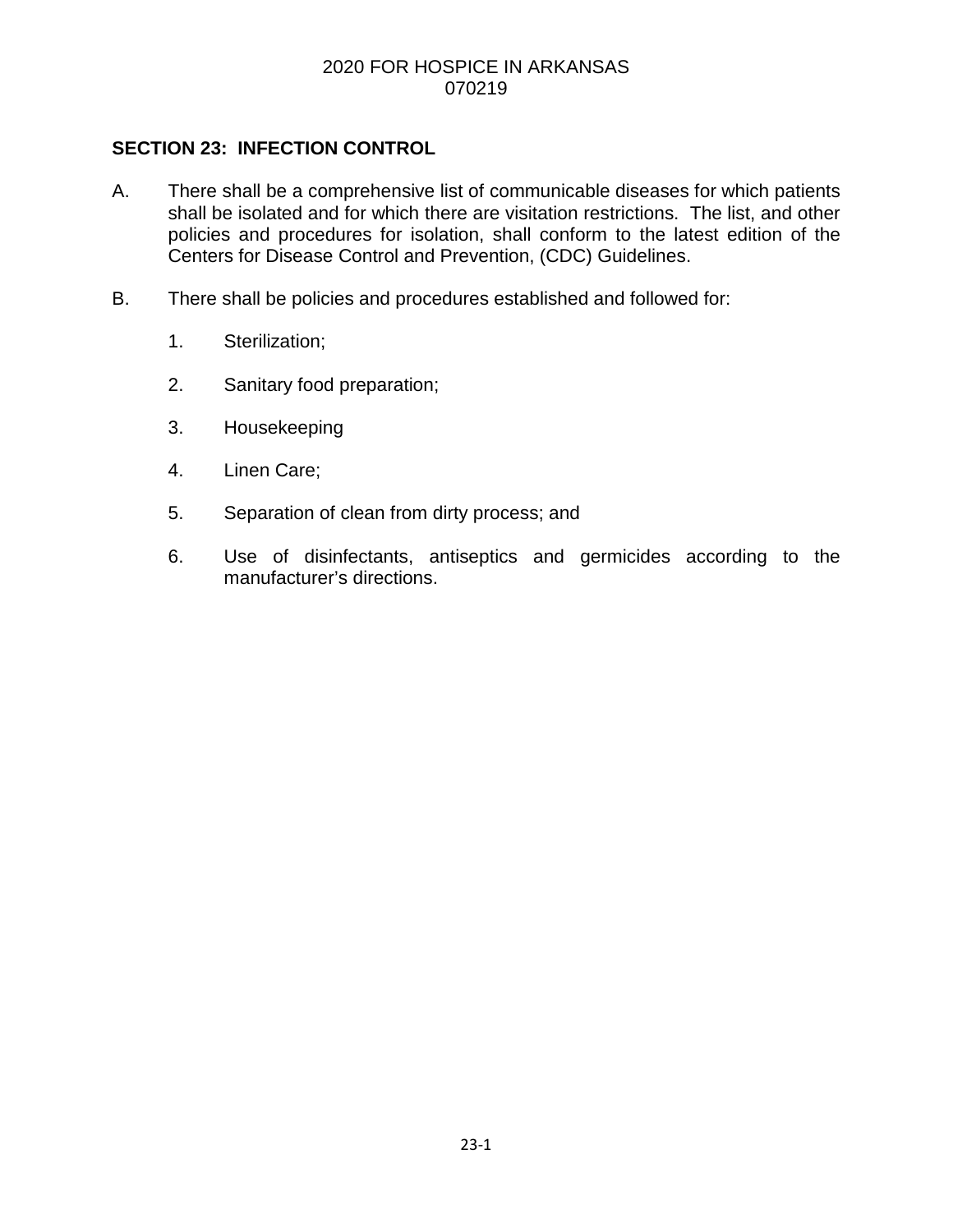## **SECTION 24: PHYSICAL ENVIRONMENT.**

- A. A homelike setting design and functional program shall include the following:
	- 1. A place where all family members, including children, may come and go in a natural, family-like manner;
	- 2. Social areas where family members may bring food and dine together and enjoy music, games, and other activities common to the family unit; and
	- 3. A balance between privacy and opportunity for social interaction.
	- 4. Patients Areas: Bedrooms, dining areas, lounges, and surroundings shall be designed to promote privacy and dignity for the patient and family. The interior design of patient use areas shall consider lighting, the use of finish materials, furniture arrangement, and equipment to create a home like ambience without compromising the ability of caregivers to attend to the needs of the patient. Patient toilet rooms shall be accessible and provide adequate space for staff assistance in wheelchair transfers as necessary for at least 50% of patient capacity.
- B. Building and Grounds.
	- 1. The building and equipment shall be maintained in a state of good repair at all times.
	- 2. Facilities and their premises shall be kept clean, neat and free of litter, and rubbish. The facility shall have written policies and procedures for housekeeping.
	- 3. Rooms for gas fired equipment shall not be used for storage except for noncombustible materials.
	- 4. Portable equipment shall be supervised by the department having control of such equipment and shall be stored in areas which are not accessible to patients, visitors, or untrained personnel.
	- 5. Corridors, attics, and passageways shall be free of storage. Exits shall not be blocked by storage of furniture or equipment at any time.
	- 6. Each hospice facility shall develop a written preventive maintenance plan including all electrically powered patient care equipment, physical plant equipment and fire alarms and detection systems. This plan shall be available to the Department for review at any time. Such plans shall provide for maintenance as recommended by the manufacturer, applicable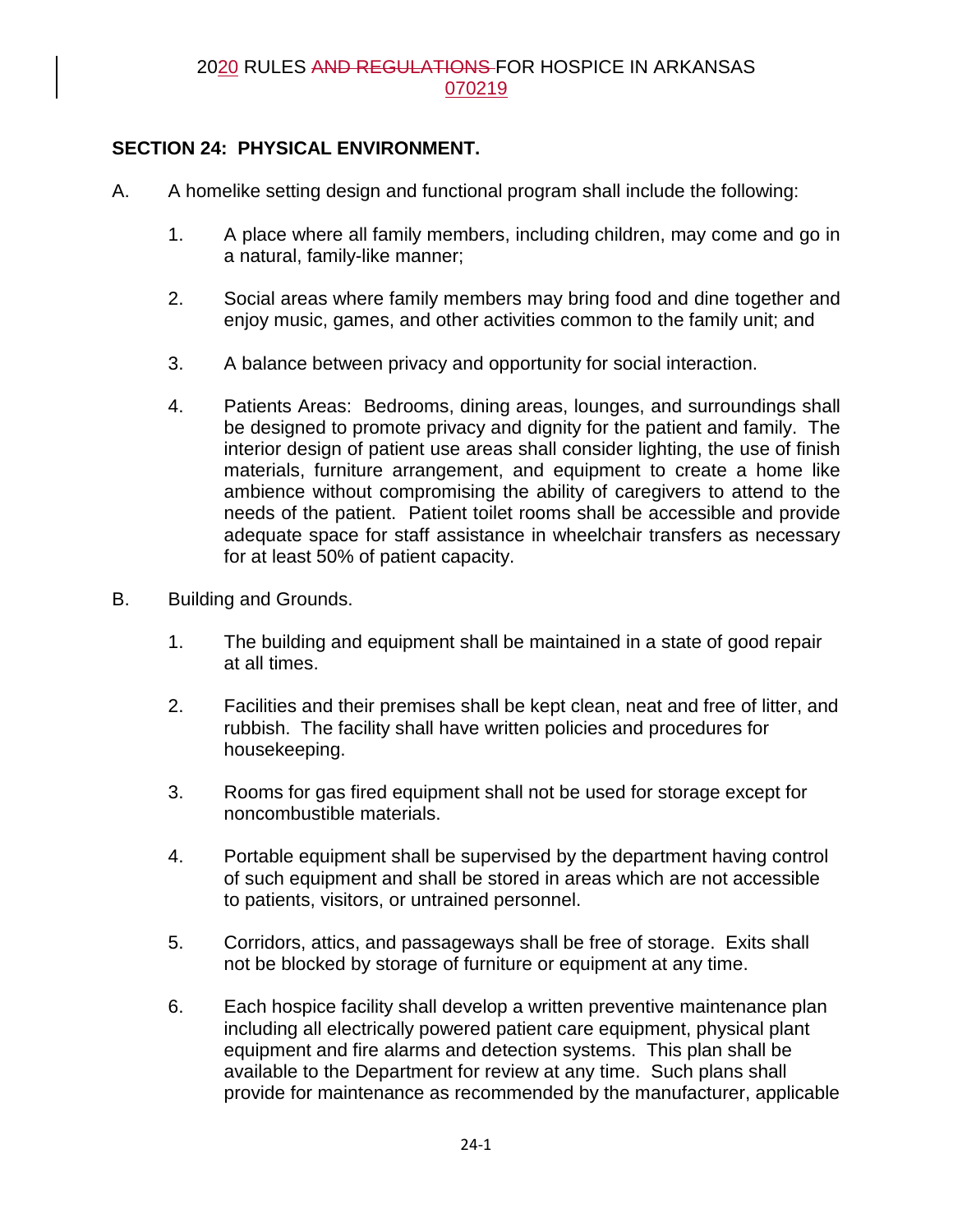codes, or designer and ensure that equipment and systems perform properly and safely.

- 7. Hand washing stations shall be available in visitors' rest rooms and for use by staff personnel.
- 8. A supply of hot water for patient use shall be available at all times within the range of 110º - 120º. A weekly hot water temperature log shall be maintained.
- 9. Heating, ventilating and air-conditioning (HVAC) systems shall be operated and maintained in a manner to provide a comfortable and safe environment for patients, personnel, and visitors. An air filter change out log shall be maintained.
- 10. Steam and Hot Water Systems and Pressure Vessels.

All pressure vessels shall meet the requirements of the Arkansas Boiler Inspector, Arkansas Department of Labor. Boiler feed pumps, heating circulating pumps, condensate return pumps, and fuel oil pumps shall be connected and installed to provide normal and standby service.

C. Maintenance and Engineering.

Emergency Procedures Program (EPP). There shall be written emergency procedures or a disaster management plan for utility system disruptions or failures which address the specific and concise procedures to follow in the event of a utility system malfunction or failure of the water supply, hot water system, medical gas system, sewer system, bulk waste disposal system, natural gas system, commercial power system, communication system, boiler or steam delivery system. These procedures shall be kept separate from all other policy and procedure manuals as to facilitate their rapid implementation. These procedures shall contain but are not limited to the following information:

- 1. A method of obtaining alternative sources of essential utilities;
- 2. A method of shutoff and location of valves for malfunctioning systems;
- 3. A method of notification of hospice staff in affected areas;
- 4. A method of obtaining repair services.
- D. Environmental Services.

Solutions, cleaning compounds, disinfectants, vermin control chemicals, and all other potentially hazardous substances that are used in connection with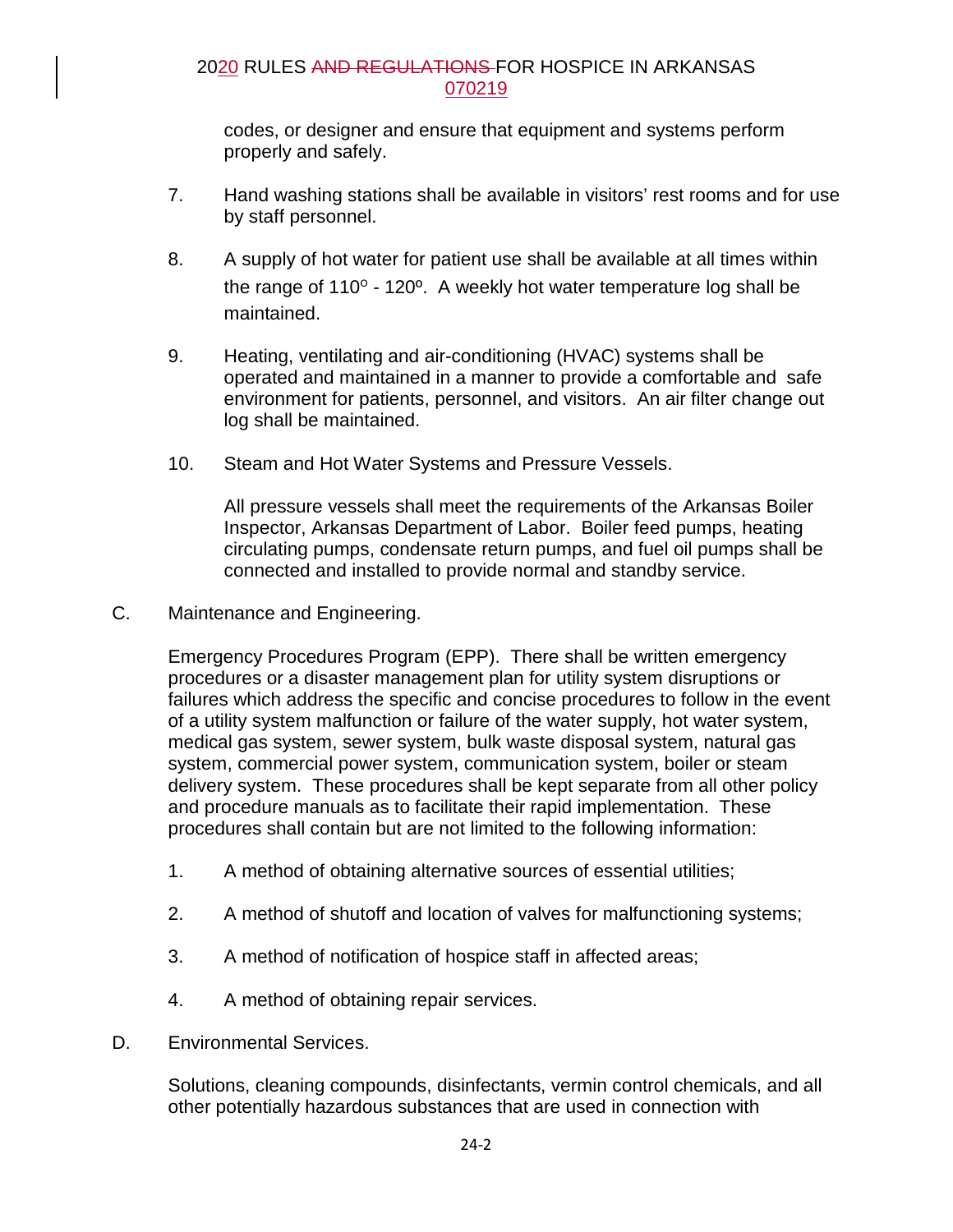environmental services shall be:

- 1. Kept in containers which accurately reflect at least the following:
	- a. Content name;
	- b. Concentration of solution;
	- c. Expiration date and lot number;
- 2. Stored in a secured area. Under no circumstances shall these substances be stored in or near food storage or food preparation areas;
- E. Laundry Services.
	- 1. Facility laundry service:
		- a. Sorting of soiled laundry shall be done in a designated area;
		- b. Tables or bins shall be provided for sorting of soiled laundry;
		- c. Lint traps shall be provided on dryers and shall be cleaned regularly;
		- d. Pre-rinsing shall be done in the laundry service not in showers, bathtubs or lavatories;
		- e. Removal of solid soil shall be done in soiled utility rooms or rooms that are designated for this purpose;
		- f. Patient clothing may be washed in the patient area if a separate equipped laundry room is available;
		- g. A rinsing sink shall be provided in the soiled linen area of the laundry;
		- h. Hot water supplied to laundry areas shall be not be under 120ºF. Chlorine bleach, if used, shall be used at 150 parts per million. Provisions shall be made to provide 160ºF hot water at the laundry equipment when needed. (This may be a steam jet or separate booster heater.) However, this does not imply that all water used would be at this temperature. Water temperatures required for acceptable laundry results will vary. Lower temperatures may be adequate for most procedures in many facilities but the higher 160ºF should be available when needed for special conditions;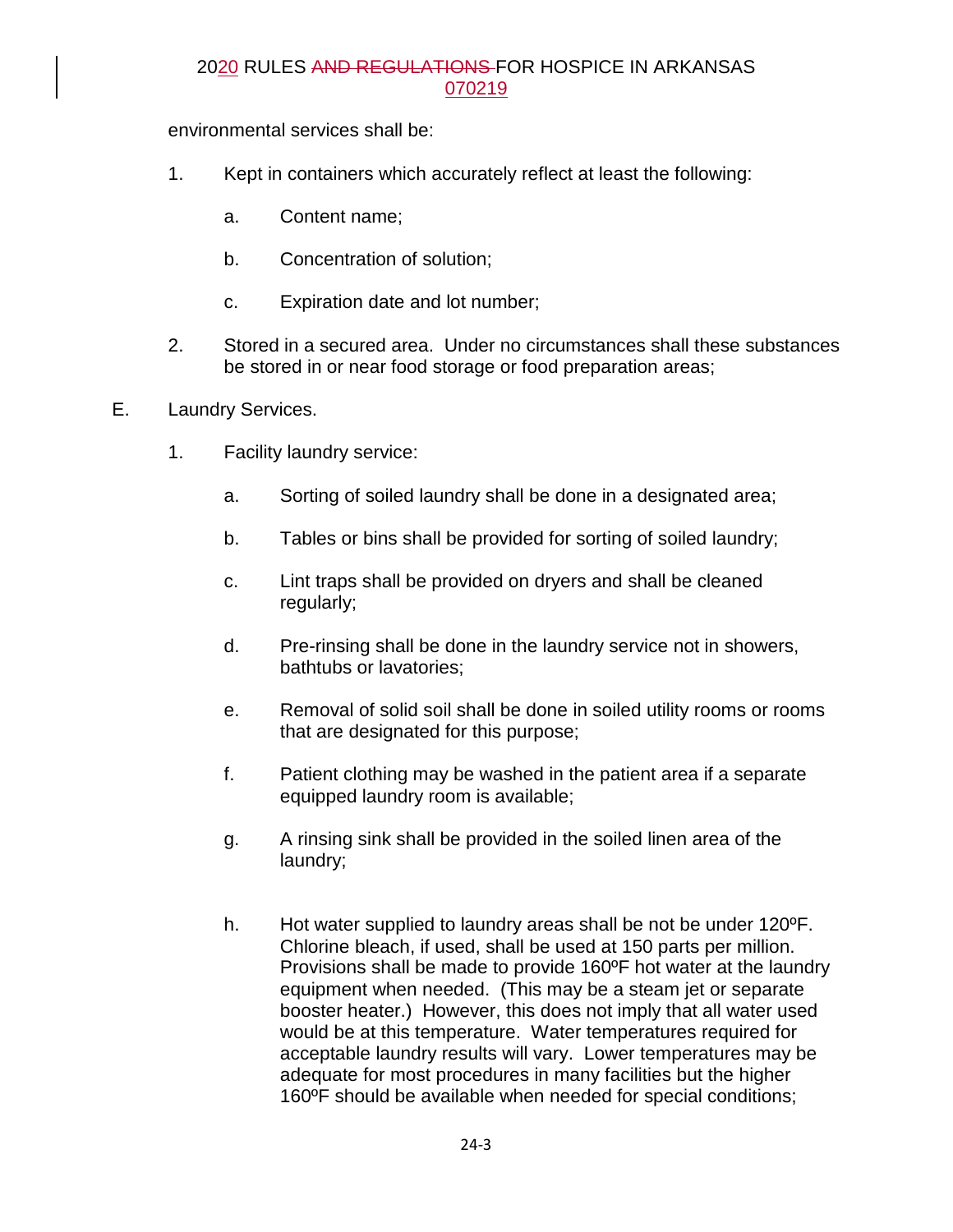- i. Linen contained in hot water soluble plastic bags (identified as being contaminated) shall be placed directly into the washing machine without being removed from the bag for sorting;
- j. A lavatory equipped with wrist action controls, a soap dispenser and a towel dispenser shall be provided in the laundry for use by the personnel;
- 2. Facilities which do not have laundry services on site:
	- a. The facility shall designate a person to determine that all launderable items processed in a commercial laundry shall be in accordance with standards set forth in this section;
	- b. Soiled, wet, and contaminated laundry shall be stored in a designated area until pick up by the commercial laundry;
	- c. A designated clean area shall be provided for receiving clean laundry and shall be separate from the soiled laundry area;
	- d. Clean linen shall be packaged and protected from contamination during transportation and storage.
- F. Safety.
	- 1. There shall be an effective program to enhance safety within the facility and grounds
	- 2. Any fire or disaster event at the facility shall be reported immediately to the Arkansas Department of Health and Human Services by telephone 501-661-2201 during regular working hours or to 1-800-554-5738 or 501- 661-2136 after normal working hours, holidays and weekends.
	- 3. Facilities that permit smoking in the building shall post "No Smoking" signs in any room or compartment where flammable liquids, combustible gases, or oxygen is used or stored, and in any other hazardous locations.
	- 4. There shall be keys available to assure prompt access to all locked areas. All doors shall be devised so they can be opened from the inside of the locked area. Special door locking devices are acceptable in limited areas. Usage is subject to all codes and regulationrules.
	- 5. All required exit doors shall remain unlocked per NFPA requirements.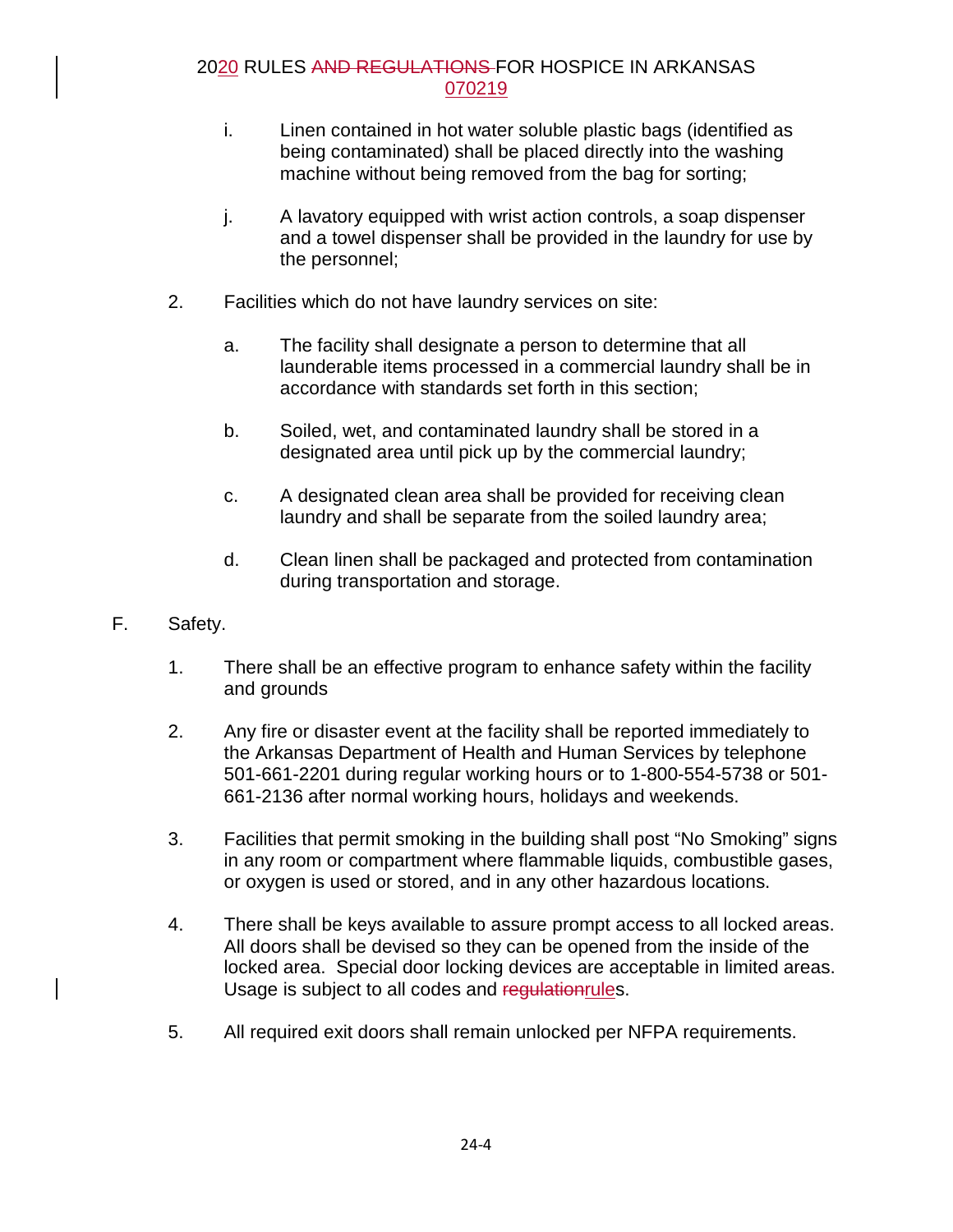## **SECTION 25: PHYSICAL FACILITIES**

- A. General Considerations.
	- 1. The requirements set forth herein have been established by the Department and constitute minimum requirements for the design, construction, renovation, and repair of facilities requiring licensure under these regulationrules.
	- 2. Facilities shall be accessible to the public, staff, and patients with physical disabilities.
	- 3. Projects involving existing facilities shall be programmed and phased to minimize disruption of the existing functions. Access, exits and fire protection shall be maintained for the occupant's and the facility's safety.
	- 4. Codes and Standards. Nothing stated herein shall relieve the owner from compliance with building codes, ordinances, and requistion rules which are enforced by city, county, or other State jurisdictions. Where such codes, ordinances, and regulation rules are not in effect, the owner shall consult the state building codes for all components of the building type which are not specifically covered by these minimum requirements.
- B. Occupancy: Each licensed facility or portion of a licensed facility shall be classified as indicated below:

In-patient Direct Care Hospice: In-patient Direct Care Hospice means a licensed hospice facility that provides direct in-patient care to the terminally ill.

- C. Multiple Occupancy: Facilities may contain more than one provided each different occupancy is separated from all other occupancies by a 2-hour fire resistive rated smoke barrier.
- D. Construction Projects: Each construction project shall be classified as indicated below:
	- 1. New
	- 2. Addition: A project that increases the floor area of a licensed facility.
	- 3. Repair: A project that provides for the repair or renewal of a licensed facility or portion of a licensed facility solely for the purpose of its maintenance.
	- 4. Simple Renovation: A project other than repair that meets all of the criteria listed below: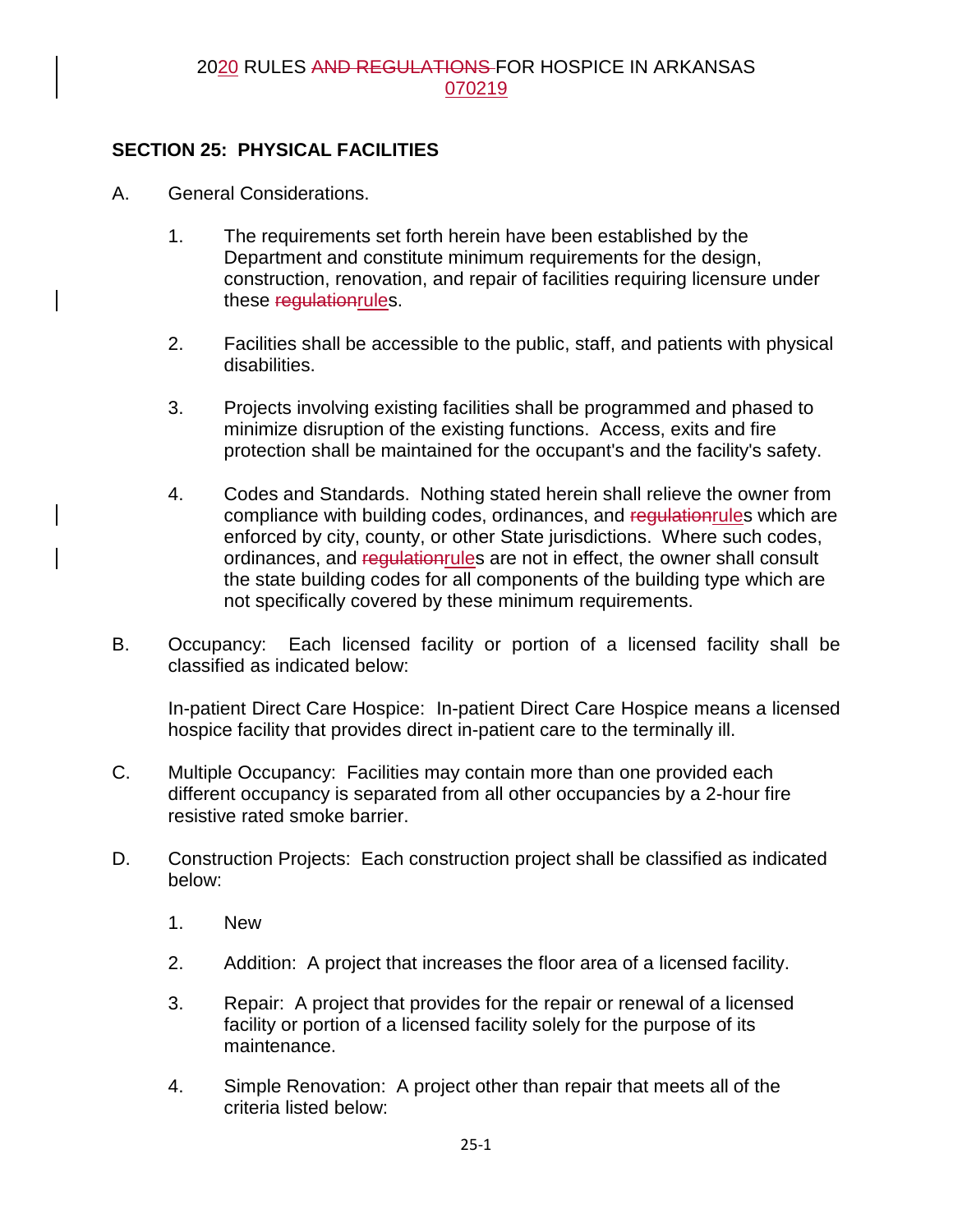- a. The project does not increase the floor area of a licensed facility.
- b. The project does not change the occupancy of a licensed facility or portion of a licensed facility.
- c. The project does not involve more than two (2) smoke compartments.
- d. The smoke compartments affected by the project were completely protected by an automatic sprinkler system prior to the project or the project provides for the installation of a complete automatic sprinkler system in all smoke compartments that are affected by the project.
- 5. Complex Renovation: A project other than Addition, Repair, or Simple Renovation.
- E. Applicable Requirements Based upon Occupancy:

Existing Facilities: Existing facilities that do not comply with these regulation rules shall be permitted to continue in service, provided the lack of conformity with these regulationrules does not present a serious hazard to the occupants as determined by Health Facility Services or other authorities having jurisdiction.

- F. Applicable Requirements Based upon the Type of Project:
	- 1. General:
		- a. Where renovation work is done within an existing facility, all new work, or additions, or both, shall comply, insofar as practical with applicable sections of these regulation rules and appropriate sections of National Fire Protection Association (NFPA) 101 Life Safety Code covering new occupancies.
		- b. In renovation projects and projects involving additions to existing facilities, only that portion of the total facility affected by the project shall comply with applicable sections of these regulation rules and with appropriate parts of NFPA 101 covering new occupancies. Existing portions of the facility that are not included in the project but essential to the functioning of a complete facility shall comply (at a minimum) with the appropriate sections of NFPA 101 covering existing occupancies. Existing portions of the facility that receive less than substantial amounts of new work, shall also comply (at a minimum) with the appropriate sections of NFPA 101 covering existing occupancies.
		- c. Facilities or portions of facilities shall be permitted to be occupied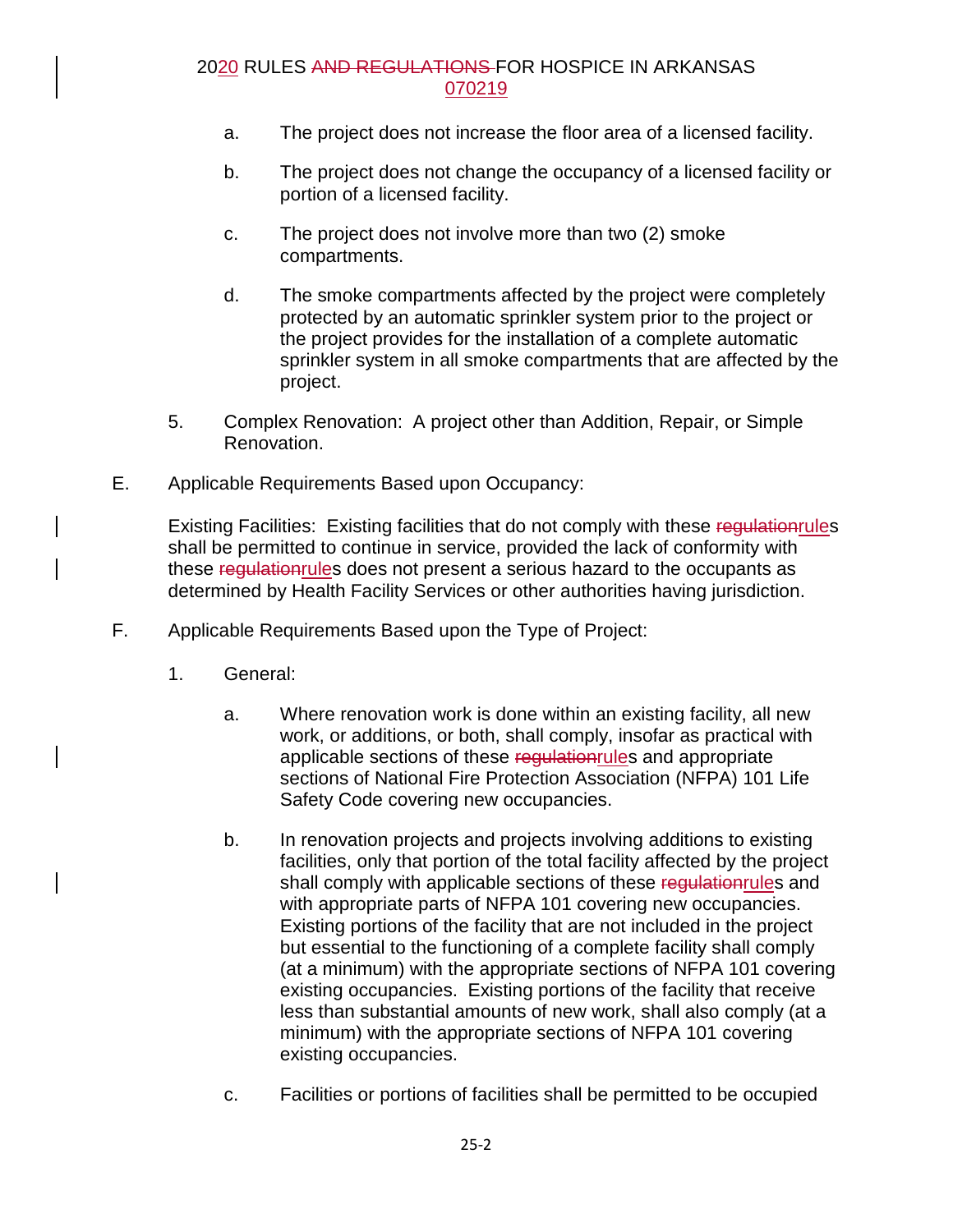during construction, renovation, and repair only where required means of egress and required fire protection features are in place and continuously maintained for the portion occupied or where alternate life safety measures acceptable to the Division and other authorities having jurisdiction are in place.

- 2. New, Addition, Simple Renovation, and Complex Renovation shall be designed, constructed, and renovated in accordance with the applicable Sections of these regulation rules and all Appendices and publications referenced by these Sections.
- 3. Repair projects shall be designed and constructed in a manner that does not diminish the safety level that existed prior to the start of the work.
- G. Project Review and Approval Process.
	- 1. Coordination: Health Facilities Services will coordinate the review and approval process for all offices of the Department.
	- 2. New, Addition, Simple or Complex Renovation Projects shall be reviewed and approved by the Division as indicated below:
		- a. Drawing Review and Approval Process:
			- 1) Submission of Plan Review Fee: A plan review fee in the amount of one percent of the total cost of construction or \$500.00, whichever is less, shall be paid for the review of plans and specifications. The plan review fee check is to be made payable to the Arkansas Department of Health and Human Services. A detailed estimate shall accompany the plans unless the maximum fee of \$500.00 is paid.
			- 2) Submission of Functional Program and Cost Estimate.
			- 3) Submission of Site Location.
			- 4) Submission of Preliminary Plans.
			- 5) Review of functional program, site location, and preliminary plans: Health Facility Services shall review the functional program, site location, and preliminary plans and forward a written response with comments to the Facility.
			- 6) Submission of Final Construction Documents.
			- 7) Review and Approval of Final Construction Documents: Health Facility Services shall review the final construction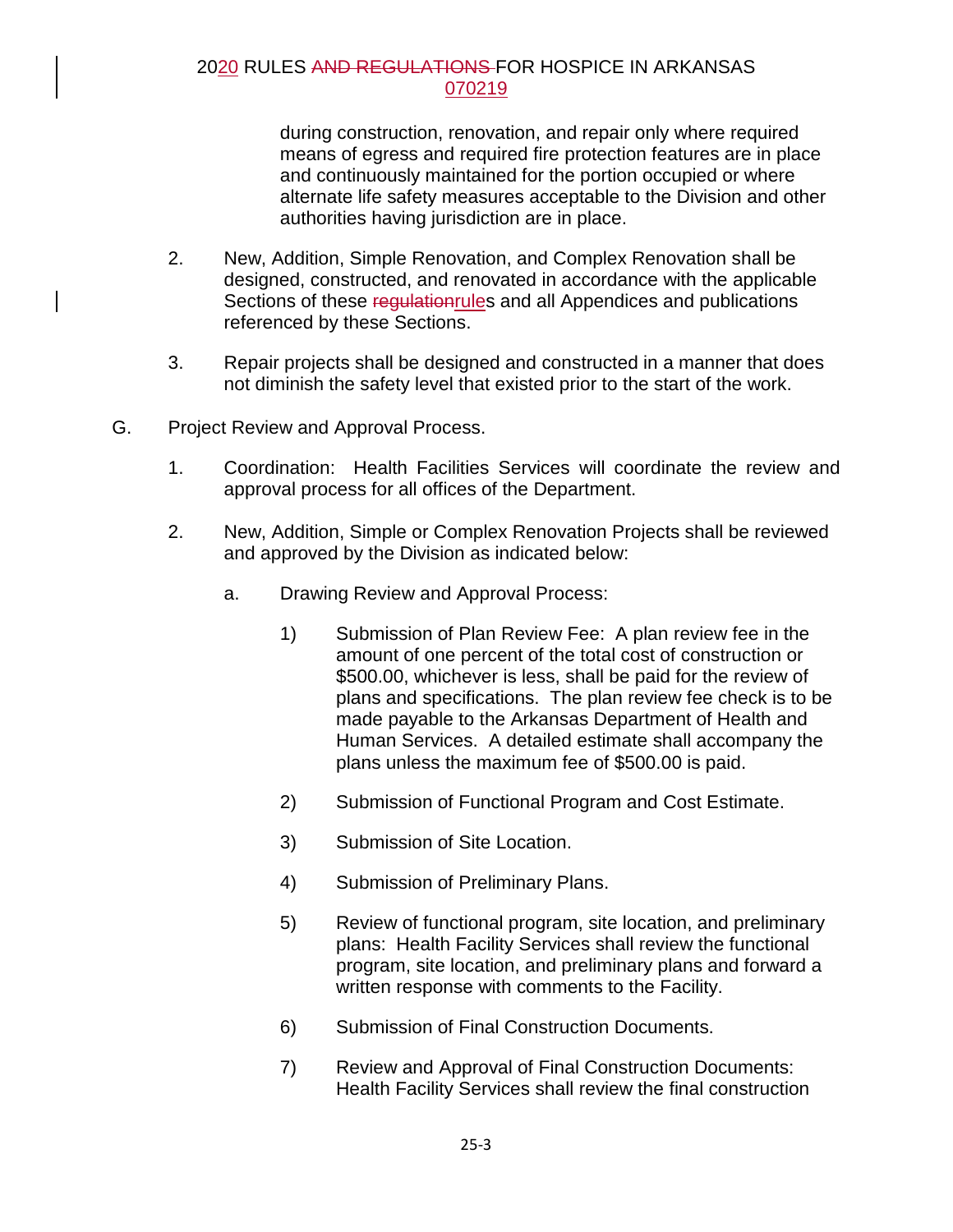documents and forward a written response with comments to the Facility. Health Facility Services shall have a minimum of six (6) weeks to review final construction Documents. The written response shall indicate whether or not the final construction documents are approved. If the final construction documents are not approved, the written response shall indicate the design modifications required to secure approval.

- b. Approval to Begin Construction: Facilities may proceed with New construction, Addition, Simple or Complex renovation projects after receiving a letter from Health Facility Services stating that the final construction documents have been reviewed and approved and after receiving approval from other authorities having jurisdiction.
- c. Site Inspections During Construction.
- d. Final Site Inspection.
- 3. Repair: Repair projects do not require Health Facility Services review and approval.
- H. Site Location.
	- 1. Roads and Parking.
		- a. Paved roads and walks shall be provided within the lot lines to provide access to the main entrance and service entrance, including loading and unloading docks for delivery trucks. Paved walkway shall be provided for necessary pedestrian traffic.
		- b. Each facility shall have parking spaces to satisfy the minimum needs of patients, employees, staff, and visitors. In the absence of a formal parking study, each facility shall provide not less than one space for each day shift staff member and one space for each patient bed. This ratio may be reduced in an area convenient to a public transportation system or to a public parking facility if proper justification is given and provided that approval of any reduction is obtained from the Department.
	- 2. Subsoil Investigation. Subsoil investigation shall be made to determine the subsurface soil and water conditions. The investigation shall include a sufficient number of test pits or test borings to determine, in the judgment of the architect and the structural engineer, the true subsurface conditions. Results of the investigation shall be available in the form of a soil investigation report or a foundation engineering report. The investigation shall be made in close cooperation with the architect and structural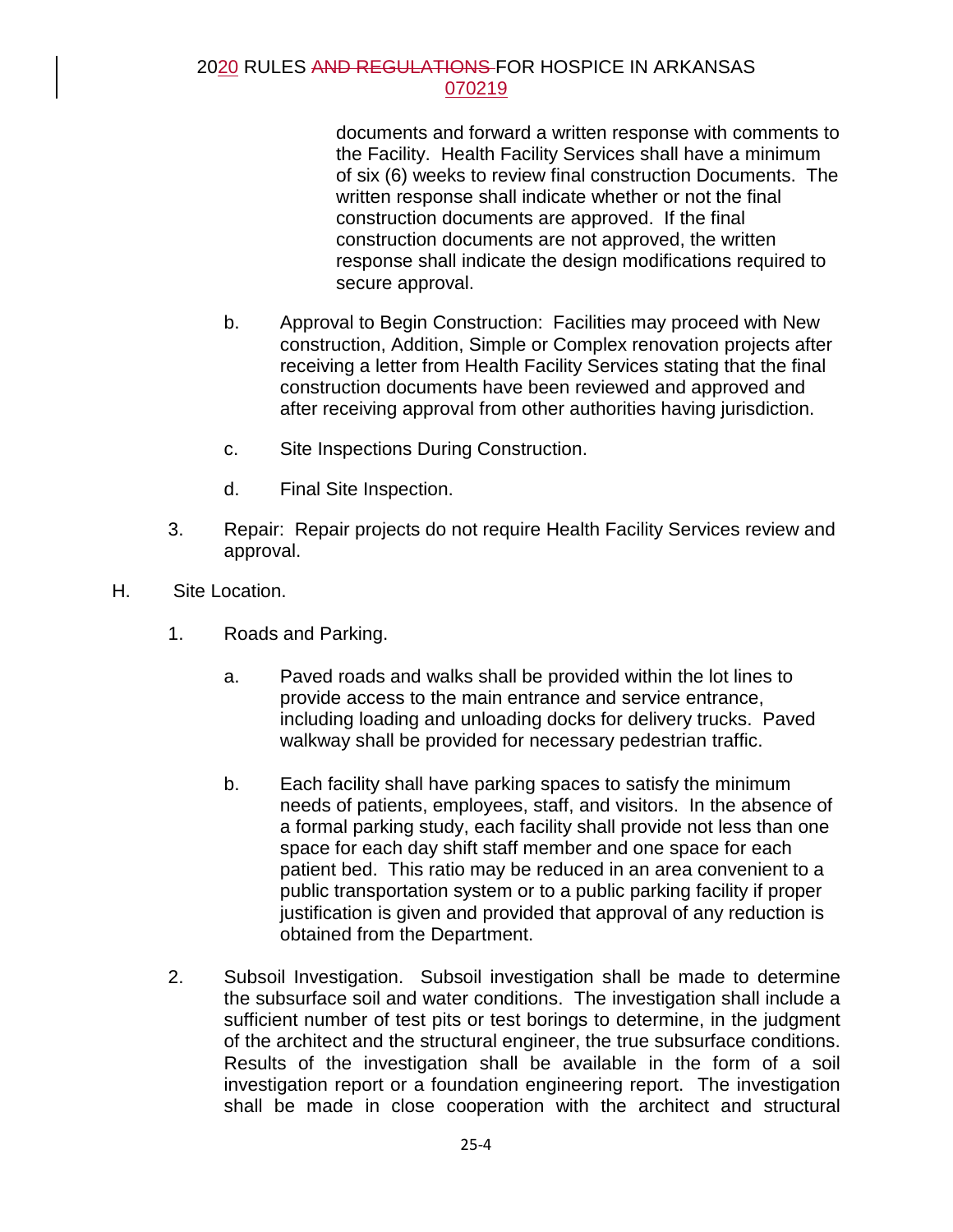engineer and shall contain detailed recommendations for foundation design and gradings.

- 3. Approval. The new building site shall be inspected and approved by the Department before construction begins.
- I. Preliminary Plans: Preliminary plans submitted to the Division shall include as a minimum the following information:
	- 1. Floor plans drawn to scale that indicate room names, room dimensions, corridor dimensions, locations of fire resistive rated partitions, and locations of rated smoke barriers.
	- 2. An existing floor plan indicating existing spaces and exits and their relationship to the new construction (renovation projects only).
	- 3. Building sections that establish the proposed construction type and fire rating. Sections shall be drawn at a scale sufficiently large to clearly present the proposed construction system.
	- 4. A site plan that indicates the location of proposed roads, walks, service and entrance courts, parking, and orientation.
	- 5. Simple horizontal and vertical space diagrams that indicate the relationship of various departments and services to each other and the general room arrangement in each department.
	- 6. A narrative description of proposed mechanical, electrical, and fire protection systems.
- J. Final Construction Documents.
	- 1. Construction Documents shall be prepared by an architect and/or professional engineer licensed by the State of Arkansas.
	- 2. Architectural construction documents shall be prepared by an architect and engineering construction documents (structural, mechanical, electrical, and civil) shall be prepared by a qualified engineer. The documents shall be stamped with appropriate seals for each discipline.
	- 3. Periodic observations of construction shall be provided and documented by each design professional. Design professionals shall verify that the construction is in accordance with the construction documents and that the Record Drawings are properly maintained.
	- 4. The construction contract shall contain a provision to withhold progress payments to the contractor until the Record Drawings are current.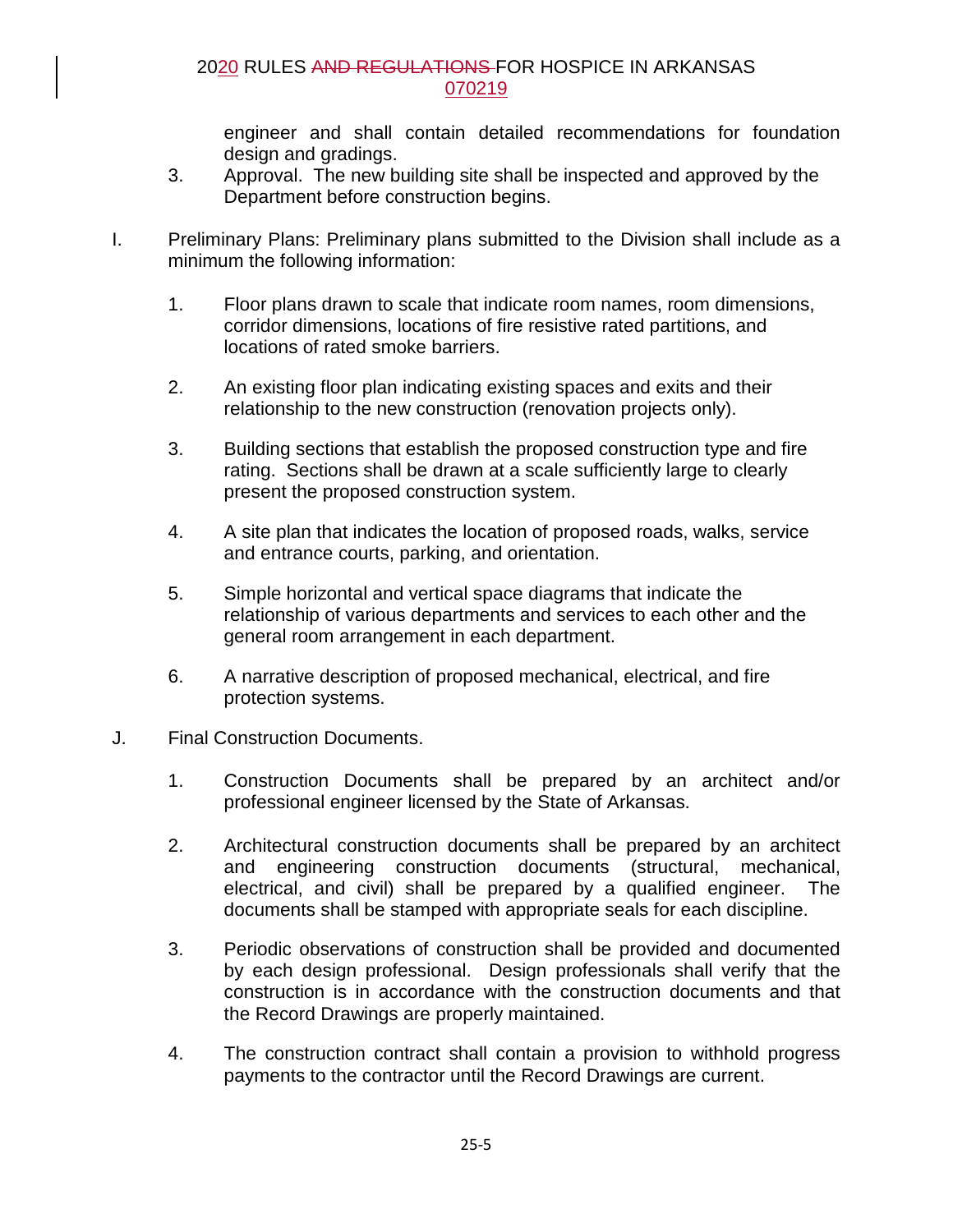- 5. Final Construction Documents shall include drawings and specifications. Separate drawings and specifications shall be prepared for each of the following branches of work: architectural, structural, mechanical, electrical, life safety and fire protection.
	- a. Specifications: Specifications shall supplement the drawings to fully describe types, sizes, capacities, workmanships, finishes, and other characteristics of all materials and equipment and shall include the following:
		- 1) Cover or title sheet with architectural seal;
		- 2) Index;
		- 3) General conditions;
		- 4) General requirements;
		- 5) Sections describing material and workmanship in detail for each class of work.
	- b. All construction documents and specifications shall be approved by the Department prior to the beginning of construction and a letter shall be issued from the licensing agency granting approval to commence with construction. The Department shall have a minimum of six (6) weeks to review construction documents and specifications. Health Facility Services shall coordinate the plan review with other Divisions in the Department.
- K. Site Inspection During Construction. The Department shall inspect the project during the construction process as indicated below:
	- 1. This Department is to be notified when construction begins and a construction schedule shall be submitted to determine inspection dates.
	- 2. Representatives from the Department shall have access to the construction premises and the construction project for purposes of making whatever inspections deemed necessary throughout the course of construction.
	- 3. Any deviation from the accepted construction documents shall not be permitted during construction, until the written request for change(s) in the construction is approved by the Department.
- L. Final Site Inspection.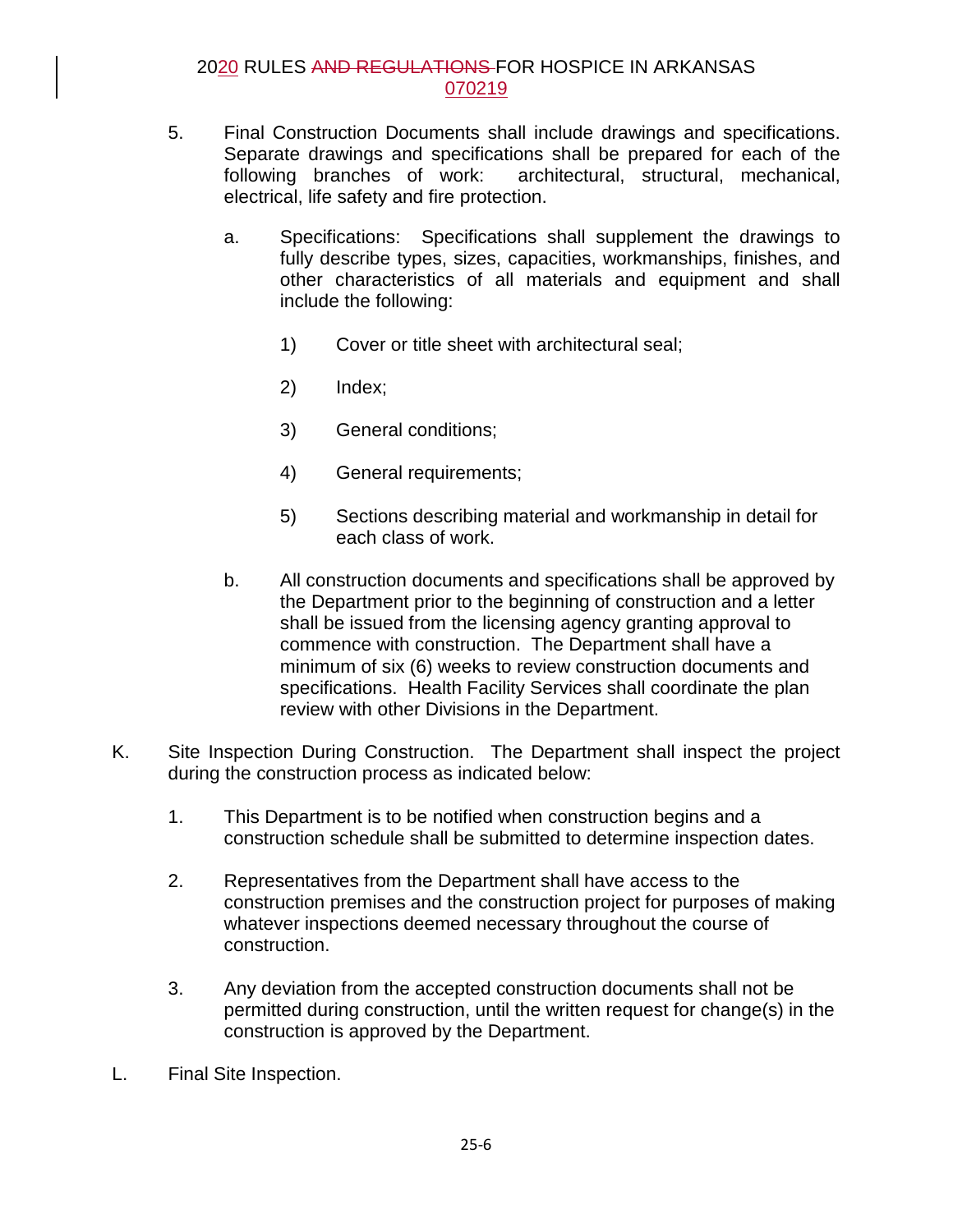- 1. Upon completion of construction and prior to the approval by the Department to occupy and use the facility, the owner shall be furnished a complete set of Record Drawings and a complete set of installation, operation, and maintenance manuals and parts lists for the installed equipment.
- 2. A list of final site inspection items has been provided in Table 5 of the Appendix.
- 3. No facility shall occupy any new structure or major addition or renovation space until the appropriate permission has been received from the local building and fire authorities and licensing agency.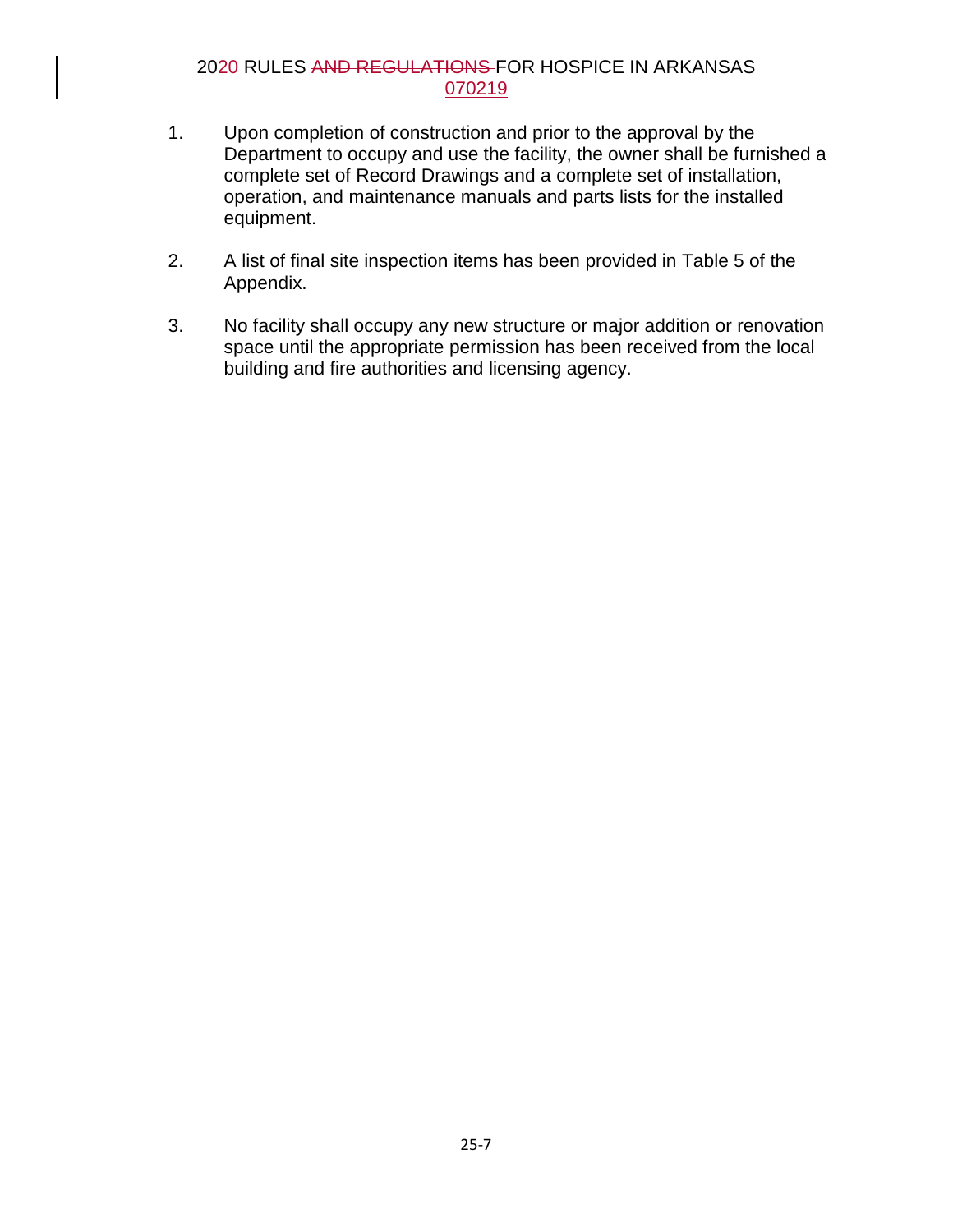### **SECTION 26: PHYSICAL FACILITIES, PATIENT ACCOMMODATIONS FOR HOSPICE FACILITIES**

- A. Patient Rooms. Each patient room shall meet the following requirements.
	- 1. Maximum room capacity shall be two patients.
	- 2. In new construction, patient rooms shall have a minimum of 100 square feet of clear floor area per bed in semi-private rooms and 120 square feet of clear floor area for single-bed rooms, exclusive of toilet rooms, closets, lockers, wardrobes, alcoves or vestibules. The dimensions and arrangement of rooms shall be such that there is a minimum of three feet between the sides and foot of the bed and any wall, other fixed obstruction, or another bed. In semi-private bed rooms, a clearance of four feet shall be available at the foot of each bed to permit the passage of equipment and beds.

Minor encroachments, including columns and lavatories, that do not interfere with functions may be ignored when determining space requirements for patient rooms. Where renovation work is undertaken, every effort shall be made to meet the above minimum standards.

- 3. Each patient room shall have a window with outside exposure and where the operation of windows or vents requires the use of tools or keys, such devices shall be on the same floor and easily accessible to staff. The windowsills shall not be higher than three feet above the floor and shall be above the grade. Patient rooms in new construction intended for 24 hour occupancy shall have windows. If operable windows are installed, such devices shall be restricted to inhibit possible escape or suicide.
- 4. Each patient shall have access to a toilet room without having to enter the general corridor area. One toilet room shall serve no more than four patient beds and no more than two patient rooms. In new construction, an additional hand washing station or sanitizing station shall be placed in the patient room where the toilet room serves more than one bed. The toilet room shall contain a water closet and a hand washing station and the door shall swing outward or be double acting.
- 5. Each patient shall have within the room a separate wardrobe or closet that is suitable for hanging full length garments and for storing personal items.
- 6. Visual privacy from casual observation by other patients and visitors shall be provided for each patient in semi-private rooms with cubicle curtains or equivalent built-in or movable dividers. The method for providing privacy shall not obstruct passage of other patients either to the entrance, toilet, or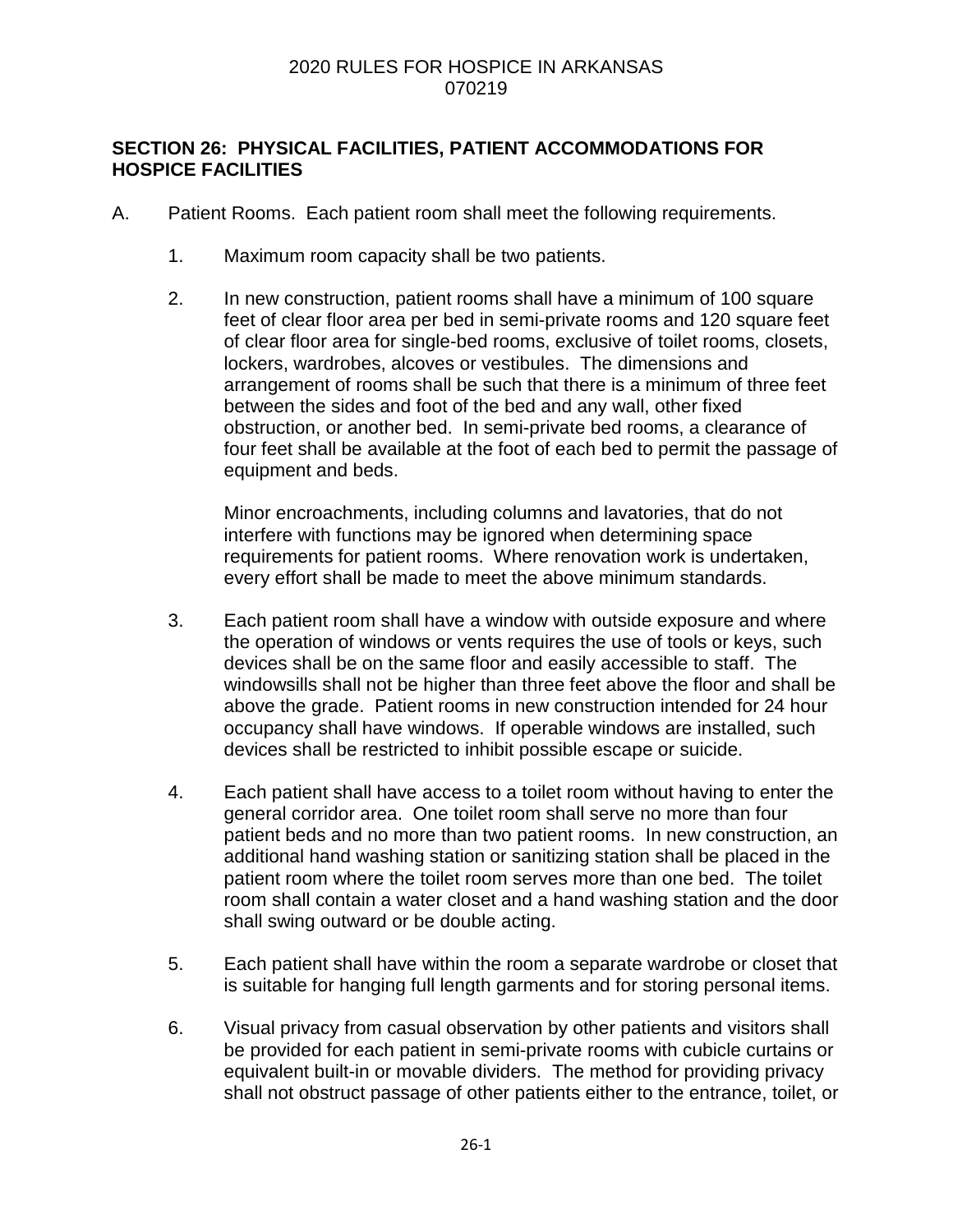lavatory. All curtains shall have a flame spread of 0 to 25 and shall comply with NFPA 13 requirements for clear space below sprinklers.

- 7. Each room shall connect directly with a corridor without passage through another patient's room.
- 8. Rooms existing partially below grade level shall not be used for patients unless they are dry, well ventilated, and are otherwise suitable for occupancy.
- 9. Beds shall be arranged to provide adequate room for all patient care procedures and to prevent the transmission of infections.
- 10. Suitable beds shall be provided. Bed rails shall be provided on beds for children.
- 11. A reading light shall be provided for each patient bed. The location and design shall be such that the light is not annoying to other patients.
- 12. A bedside table with drawer shall be provided for each bed. The lower portion of the table and/or enclosed shelves shall be provided for individual nursing care equipment.
- 13. A bathing facility containing either a bathtub or a shower accessible to a wheeled shower chair shall be conveniently accessible to patient rooms. An accessible toilet room shall be accessible to the bathing room.
- B. Service Areas. Each service area may be arranged and located to serve more than one nursing unit but at least one such service area shall be provided on each nursing floor. Some of the service areas may be combined in a single space. The following service areas shall be located in or readily available to each nursing unit:
	- 1. Nursing Station. Facilities for charting, clinical records, work counter, communication system, space for supplies and convenient access to hand washing stations shall be provided. It may be combined with or include centers for reception and communication;
	- 2. Dictation area shall be provided. This area shall be adjacent to but separate from the nurses' station;
	- 3. Toilet room(s) for staff convenient to nurses' station (may be unisex);
	- 4. Multi-purpose room(s) for staff, patients, patients' families for patient conferences, reports, education, training sessions, and consultation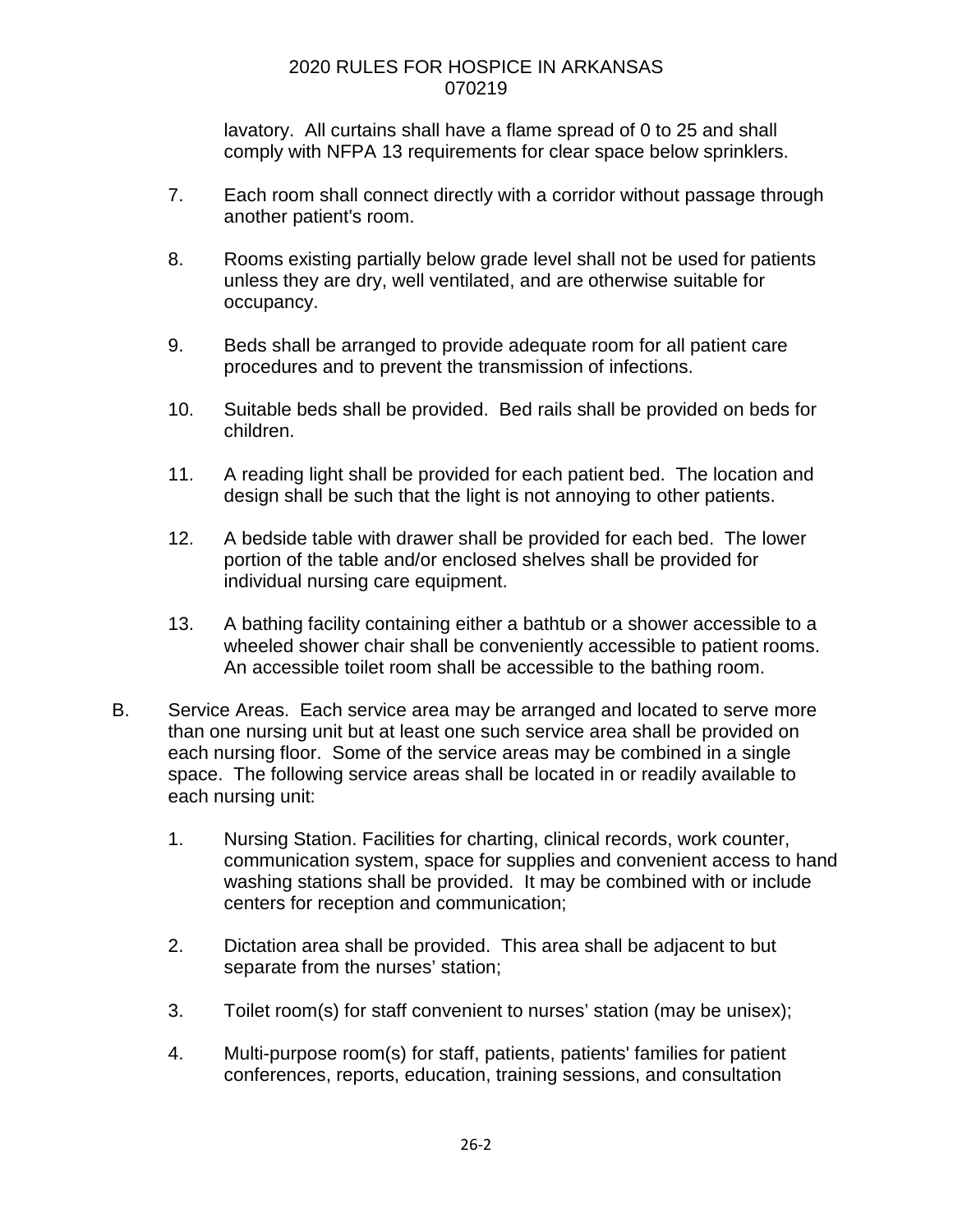- 5. Clean workroom or clean supply room. If the room is used for preparing patient care items, it shall contain a work counter, a hand washing fixture, and storage facilities for clean and sterile supplies. If the room is used only for storage and holding as part of a system for distribution of clean and sterile materials, the work counter and hand washing fixture may be omitted. Soiled and clean workrooms or holding rooms shall be separated and have no direct connection;
- 6. Soiled workroom or soiled holding room. This room shall be separate from the clean workroom. The soiled workroom shall contain a clinical sink (or equivalent flushing-rim fixture). The room shall contain a lavatory (or hand washing fixture). The above fixtures shall both have a hot and cold mixing faucet. The room shall have a work counter and space for separate covered containers for soiled linen and waste. Rooms used only for temporary holding of soiled material may omit the clinical sink and work counter. If the flushing-rim clinical sink is eliminated, facilities for cleaning bedpans shall be provided elsewhere;
- 7. Medication Station. Provisions shall be made for distribution of medications. This may be done from a medicine preparation room or unit, from a self-contained medicine dispensing unit, or by another approved system;
	- a. Medicine preparation room. This room shall be designed to allow for visual supervision by the nursing staff. It shall contain a work counter, a sink adequate for hand washing, refrigerator, and locked storage for controlled drugs. When a medicine preparation room is to be used to store one or more self-contained medicine dispensing units, the room shall be designed with adequate space to prepare medicines with the self-contained medicine dispensing unit(s) present.
	- b. Self-contained medicine dispensing unit. A self-contained medicine dispensing unit may be located at the nurses' station, in the clean workroom, or in an alcove, provided the unit has adequate security for controlled drugs and adequate lighting to easily identify drugs. Convenient access to hand washing stations shall be provided. (Standard cup-sinks provided in many self-contained units are not adequate for hand washing.)
- 8. Nourishment Station. This shall contain a sink equipped for handwashing, equipment for serving nourishment between scheduled and unscheduled meals, refrigerator, storage cabinets, and ice maker units to provide ice for patients' service and treatment. Ice for human consumption shall be from self-dispensing units. Hand washing stations shall be in or immediately accessible to the nourishment station;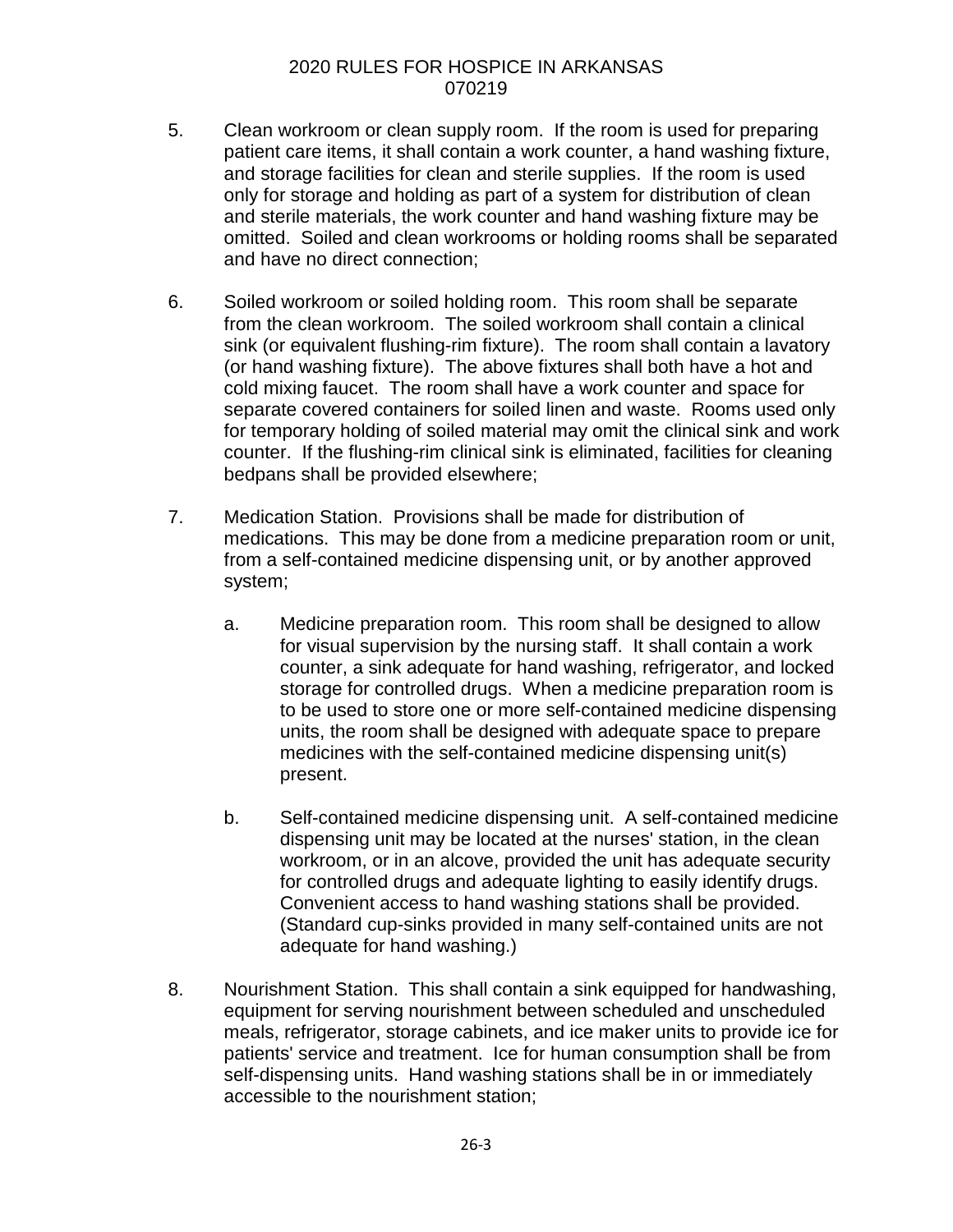- 9. Equipment Storage Room. This shall be for equipment such as I.V. stands, inhalators, air mattresses, walkers and wheelchairs; and
- 10. A comfortable and easily accessible sleep area for family members.
- C. A common kitchen area if provided shall contain a refrigerator, sink and microwave.
- D. Dining and/or gathering space for patients and families shall be provided as required by the narrative program.
- E. Airborne Infection Isolation Room(s). Rooms for patients who are suffering from airborne infections shall be provided at the rate of one for each 36 beds or fraction thereof.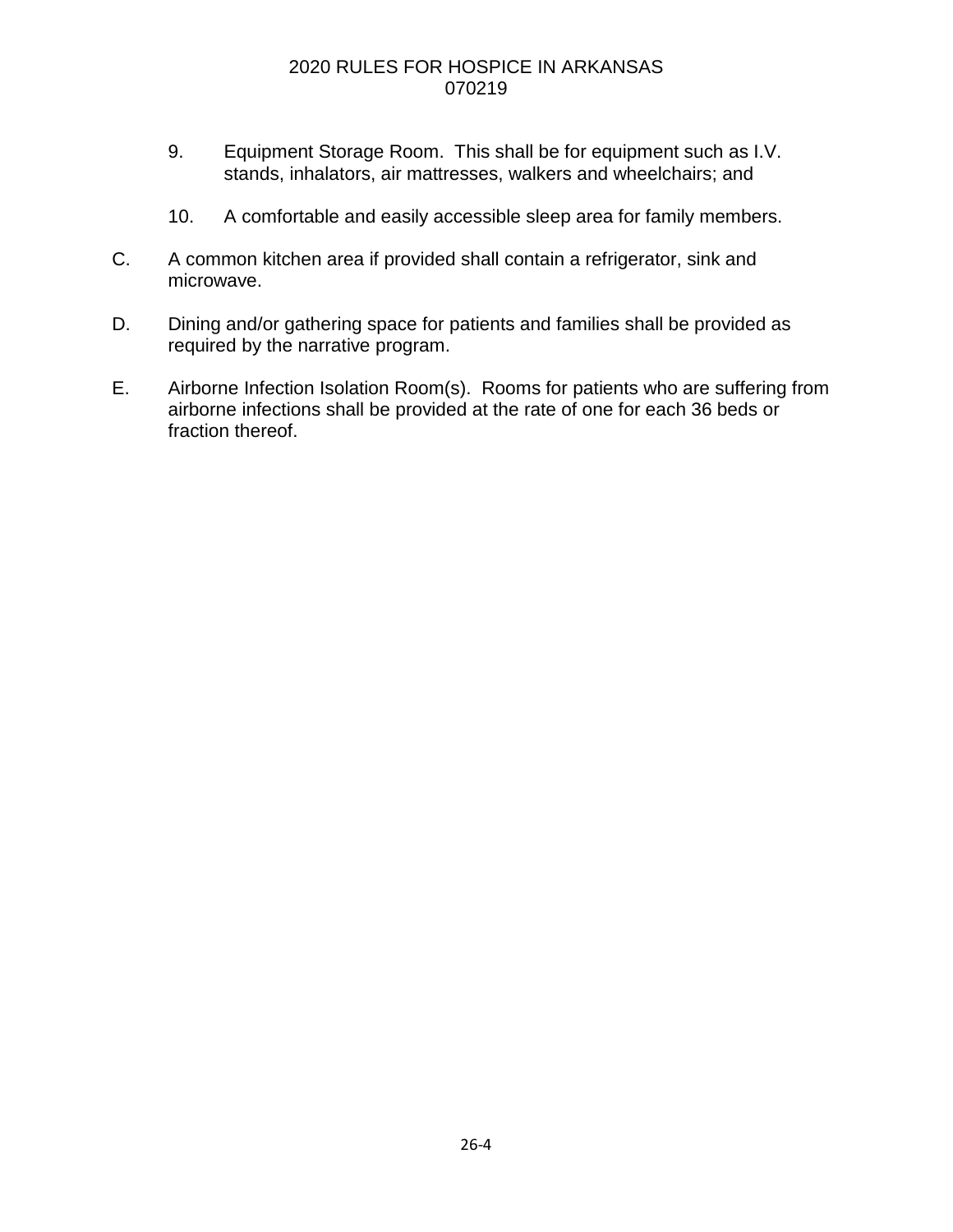## **SECTION 27: PHYSICIAL FACILITIES, PHARMACY**

The size and type of services to be provided in the pharmacy can largely depend upon the type of medication distribution system used, number of patients to be served, and extent of shared or purchased services. This shall be described in the narrative functional program. The pharmacy room or suite shall be located for convenient access, staff control, and security. Facilities and equipment shall be as necessary to accommodate the functions of the program. See Section 22(D) Pharmacy for additional requirements. As a minimum, the following elements shall be included:

#### A. Dispensing.

- 1 A pickup and receiving area.
- 2. An area for reviewing and recording.
- 3. An extemporaneous compounding area that includes a sink and sufficient counter space for medication preparation.
- 4. Work counters and space for automated and manual dispensing activities.
- 5. An area for temporary storage, exchange, and restocking of carts.
- 6. Security provisions for medications and personnel in the dispensing counter area.
- B. Manufacturing.
	- 1. A bulk compounding area.
	- 2. Provisions for packaging and labeling.
	- 3. A quality control area.
- C. Storage (may be cabinets, shelves, and/or separate rooms or closets).
	- 1. Bulk storage.
	- 2. Active storage.
	- 3. Refrigerated storage.
	- 4. Volatile fluids and alcohol storage constructed according to applicable fire safety codes for the substances involved.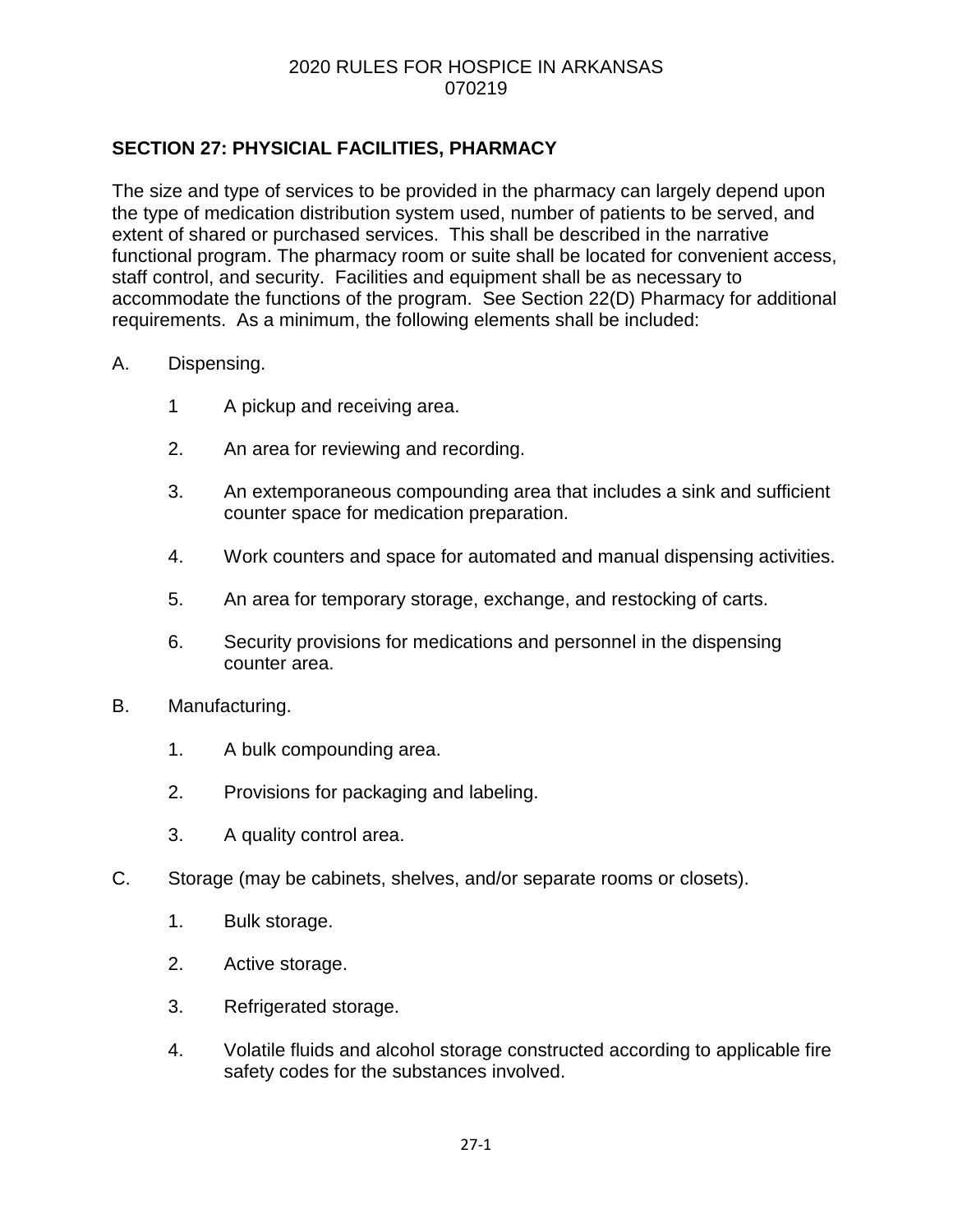- 5. Double-locked storage for controlled substances.
- 6. Storage for general supplies and equipment not in use.
- D. Administration.
	- 1. An area for education and training (may be in a multipurpose room shared with other departments).
	- 2. A separate area for office functions.
- E. Other.
	- 1. Hand washing facilities stations shall be provided within each separate room where open medication is handled and readily accessible.
	- 2. Provide for convenient access to toilet and locker.
	- 3. If unit dose procedure is used, provide additional space and equipment for supplies, packaging, labeling, and storage, as well as for the carts.
	- 4. If IV solutions are prepared in the pharmacy, provide a sterile work area with a laminar-flow work station designed for product protection. The laminar-flow system shall include a nonhydroscopic filter (HEPA) rated at 99.97 percent, as tested by DOP tests and have a visible pressure gauge for detection of filter leaks or defects.
	- 5. Hoods used for chemotherapy shall be 100 percent exhausted to the exterior.
	- 6. As a minimum the partitions enclosing the pharmacy shall extend from the floor to the deck above, with gypsum board on both sides of metal studs.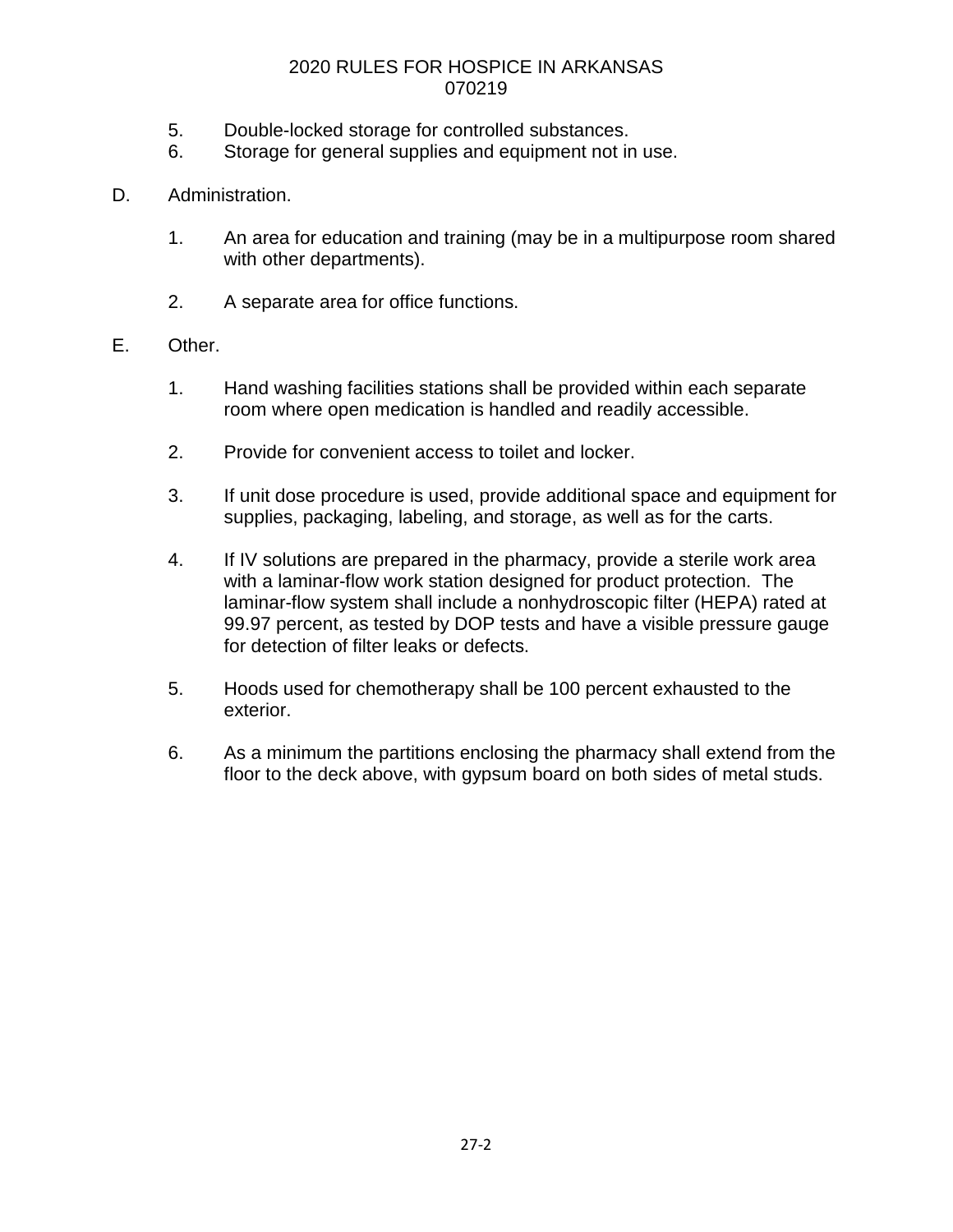## **SECTION 28: PHYSICAL FACILITIES, WASTE PROCESSING SERVICES**

- A. Hazardous Waste and Antineoplastic Agent Disposal. The facility shall have policies and procedures for the identification, segregation, labeling, storage, transport and disposal of hazardous waste. The policies and procedures shall conform with the latest edition of Hazardous Waste Management Regulation 23, Arkansas Department of Environmental Quality, Little Rock, Arkansas. Within the facility, hazardous waste, especially antineoplastic agents, shall be labeled in a manner that it shall be easily recognized from all other waste. The facility shall compile a list of all antineoplastic agents used in the facility. The facility shall have policies and procedures for the clean-up of spills, decontamination and treatment of personnel exposed to hazardous waste and antineoplastic agents.
- B. Regulated Medical Waste (Infectious Waste) Disposal. The facility shall have policies and procedures for the identification, segregation, labeling, storage, transport and disposal of regulated medical waste. All policies and procedures shall conform to the latest edition of the Rules and Regulations-Pertaining to the Management of Medical Waste from Generators and Health Care Related Facilities, Arkansas Department of Health-and Human Services, Little Rock, Arkansas. The facility shall have policies and procedures for the clean-up of spills, and for decontamination and treatment of personnel exposed to regulated medical waste.
- C. Solid Waste Disposal (Non-Infectious Waste). The facility shall have policies and procedures for the identification, segregation, labeling, storage, transport and disposal of solid waste. Policies and procedures shall conform with the latest edition of the Solid Waste Management Regulation 22, Arkansas Department of Environmental Quality, Little Rock, Arkansas.
- D. Other Waste. The facility shall have policies and procedures for the identification, segregation, labeling, storage, transport, and disposal of any waste not specifically mentioned in this section.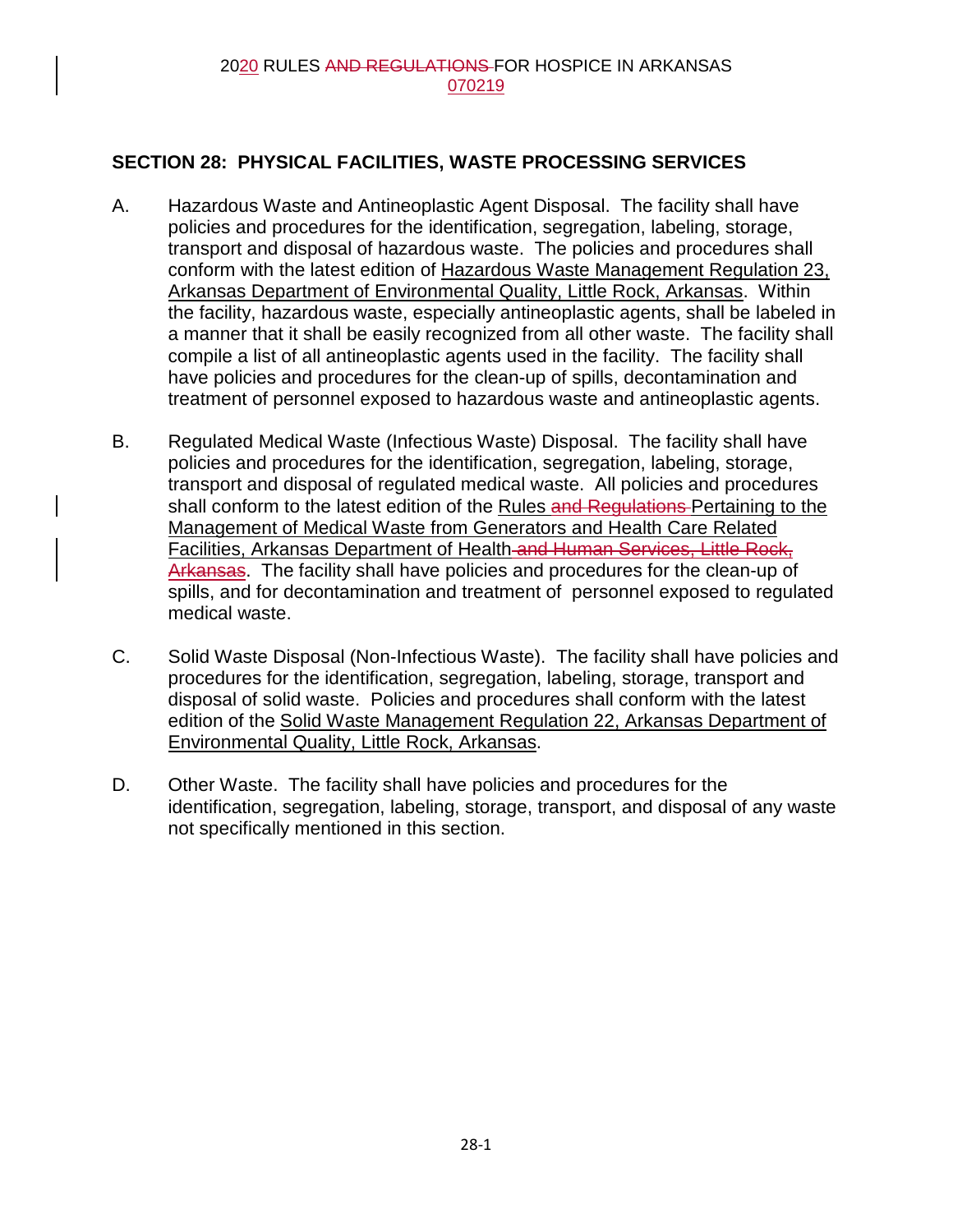#### 2020 RULES AND HOSPICE IN ARKANSAS 070219

### **SECTION 29: PHYSICAL FACILITIES, DETAILS AND FINISHES**

All details for alteration or expansion projects as well as for new construction shall comply with the following.

- A. Details.
	- 1. Compartmentation, exits, automatic extinguishing systems, and other details relating to fire prevention and fire protection shall comply with requirements listed in the NFPA referenced codes, shall be maintained at the facility and shown on the Fire Protection Plan.
	- 2. Corridor partitions, smoke stop partitions, horizontal exit partitions, exit enclosures, and fire rated walls required to have protected openings shall be effectively and permanently identified with signs or stenciling in a manner acceptable to the Health Facility Services. Such identification shall be above any decorative ceiling and in concealed spaces.
	- 3. Rooms containing bathtubs, sitz baths, showers, and water closets, subject to occupancy by patients, shall be equipped with doors and hardware which shall permit access from the outside the room.
	- 4. Glass doors, lights, sidelights, borrowed lights, and windows located within 12 inches of a door jamb (with a bottom frame height of less than 60 inches above the finished floor) shall be constructed of safety glass, wired glass, or plastic, break resistant material that creates no dangerous cutting edges when broken. Safety glass-tempered or plastic glazing materials shall be used for shower doors and bath enclosures. In renovation projects, only glazing within 18 inches of the floor shall be changed to safety glass, wire glass, or plastic, break-resistant material.
	- 5. Thresholds and expansion joint covers shall be installed flush with the floor surface to facilitate use of wheelchairs and carts. Expansion and seismic joints shall be constructed to restrict the passage of smoke.
	- 6. Grab bars shall be provided in all patients' toilets, showers, tubs, and sitz baths. The bars shall have one and one-half inch clearance to walls and shall have sufficient strength and anchorage to sustain a concentrated load of 250 pounds.
	- 7. Lavatories and hand washing stations shall be securely anchored to withstand an applied downward vertical load of not less than 250 pounds on the front of the fixture.
	- 8. The minimum ceiling height shall be seven feet ten inches with the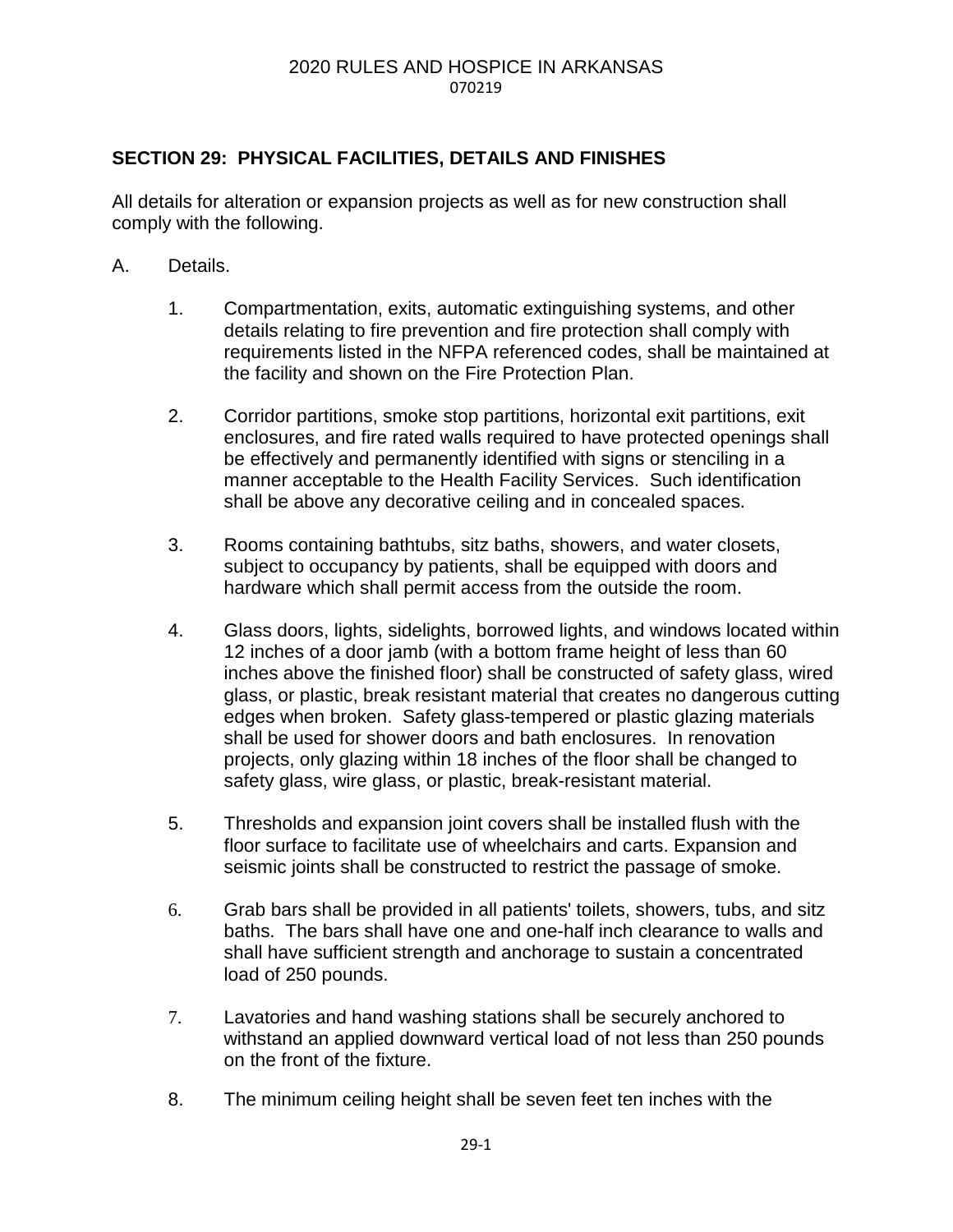#### 2020 RULES AND HOSPICE IN ARKANSAS 070219

following exceptions:

- a. Boiler rooms shall have ceiling clearances not less than two feet six inches above the main boiler header and connecting piping.
- b. Ceilings in corridors, storage rooms, and toilet rooms shall be not less then seven feet eight inches in height. Ceiling heights in small, normally unoccupied spaces may be reduced.
- c. Where existing structures make the above ceiling clearance impractical, clearances shall be as required to avoid injury to individuals up to six feet four inches tall.
- 9. Rooms containing heat-producing equipment (such as boiler or heater rooms and laundries) shall be insulated and ventilated to prevent any floor or partition surface from exceeding a temperature of ten degrees Fahrenheit above ambient room temperature.
- 10. Noise reduction criteria shown in Table 2 of the Appendix shall apply to partition, floor, and ceiling construction in patient areas. (Careful attention shall be given to penetrations.)
- 11. Light fixtures shall be provided with protective covers in food preparation, serving areas, and patient care and treatment spaces. Protective light fixture covers are not required in corridors.
- 12. Handrails shall be provided in all corridors used by patients.
- B. Finishes.

Floors and walls penetrated by pipes, ducts, and conduits shall be tightly sealed to minimize entry of rodents and insects.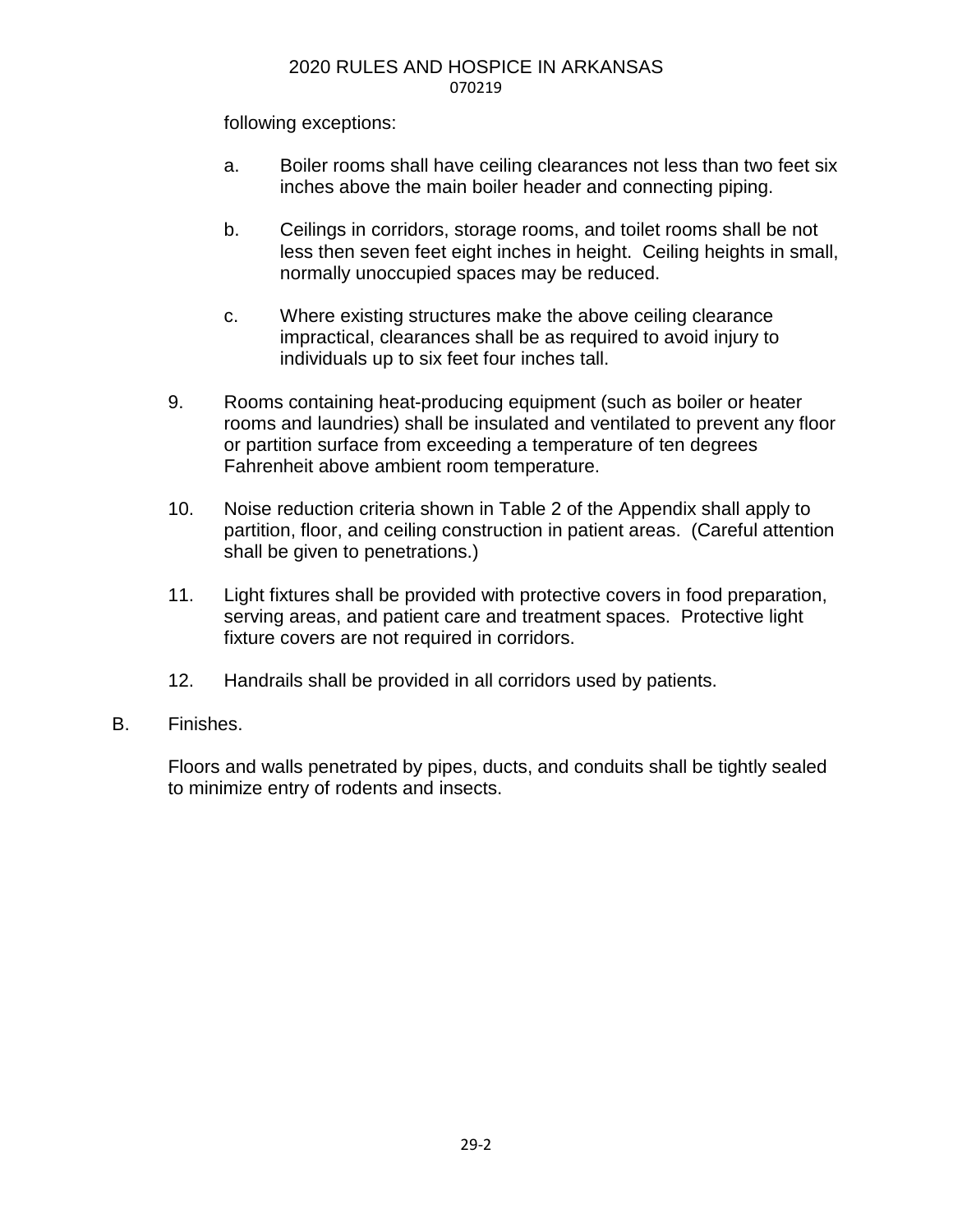### **SECTION 30: PHYSICAL FACILITIES, CONSTRUCTION, INCLUDING FIRE RESISTIVE REQUIREMENTS**

#### A. Design.

Every building and every portion thereof shall be designed and constructed to sustain all dead and live loads in accordance with American Society of Civil Engineers, (ASCE), "Minimum Design Loads for Buildings and Other Structures."

#### B. Foundations.

Foundations shall rest on natural solid bearing if a satisfactory bearing is available at reasonable depths. Proper soil-bearing values shall be established in accordance with recognized standards. If solid bearing is not encountered at practical depths, the structure shall be supported on drive piles or drilled piers designed to support the intended load without detrimental settlement, except that one story buildings may rest on a fill designed by a soils engineer. When engineered fill is used, site preparation and placement of fill shall be performed under the direct full-time supervision of the soils engineer. The soils engineer shall issue a final report on the compacted fill operation and certification of compliance with the job specifications. All footings shall extend to a depth not less than one foot below the estimated maximum frost line.

- C. Construction.
	- 1. Construction shall comply with the applicable requirements of NFPA 101, and the Arkansas Fire Protection Code Volumes I and II and Arkansas State Building Services, Minimum Standards and Criteria - Accessibility for the Physically Disabled Standards.
	- NOTE: NFPA 101 generally covers fire/safety requirements only, whereas most model codes also apply to structural elements. The fire/safety items of NFPA 101 would take precedence over other codes in case of conflict. In the event NFPA 101 does not specifically address a life safety requirement found only in the Arkansas Fire Prevention Code, compliance with the requirement is not mandatory. Appropriate application of each would minimize problems. For example, some model codes require closers on all patient doors. NFPA 101 recognizes the potential fire/safety problems of this requirement and stipulates that if closers are used for patient room doors, smoke detectors shall also be provided within each affected patient room.
	- 2. For renovation projects, the extent of new construction shall be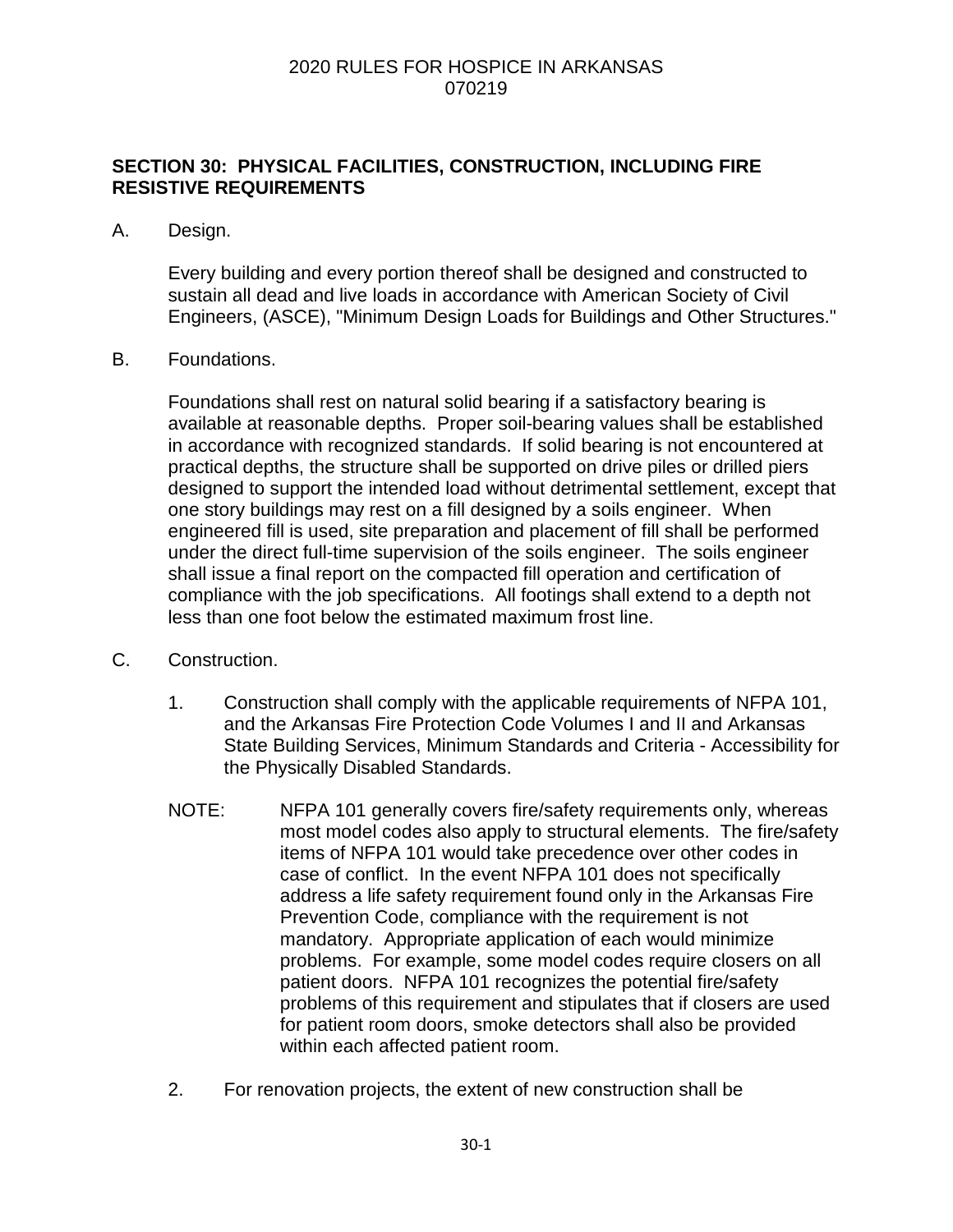determined by the licensing agency. Construction shall comply with applicable requirements of NFPA 101.

D. Elevators.

All facilities located on other than the grade-level entrance floor shall have electric or hydraulic elevators. Elevator cars shall have inside dimensions that accommodate a patient bed with attendants. Cars shall be at least five feet eight inches wide by nine feet deep. Car doors shall have a clear opening of not less than four feet wide and seven feet high. In renovations, existing elevators that can accommodate patient beds used in the facility will not be required to be increased in size.

NOTE: Additional elevators installed for visitors and material handling may be smaller than noted above, within restrictions set by standards for disabled access.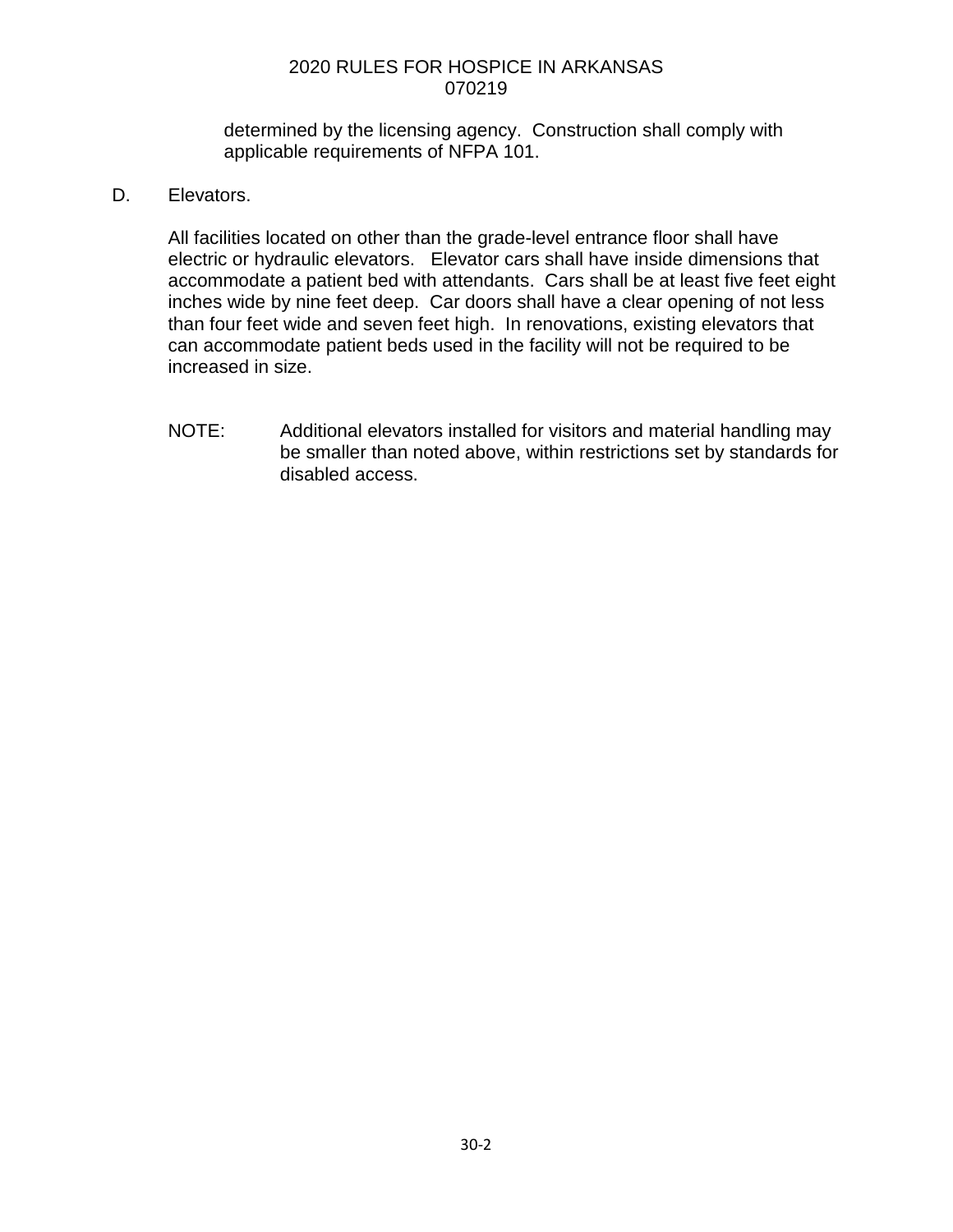## **SECTION 31: PHYSICAL FACILITIES, PLUMBING AND OTHER PIPING SYSTEMS**

All plumbing systems shall be designed and installed in accordance with the requirements of the latest edition of the Arkansas State Plumbing Code and the latest edition of the Laws, Rules, and Regulations Governing Boiler Inspection, Arkansas Department of Labor.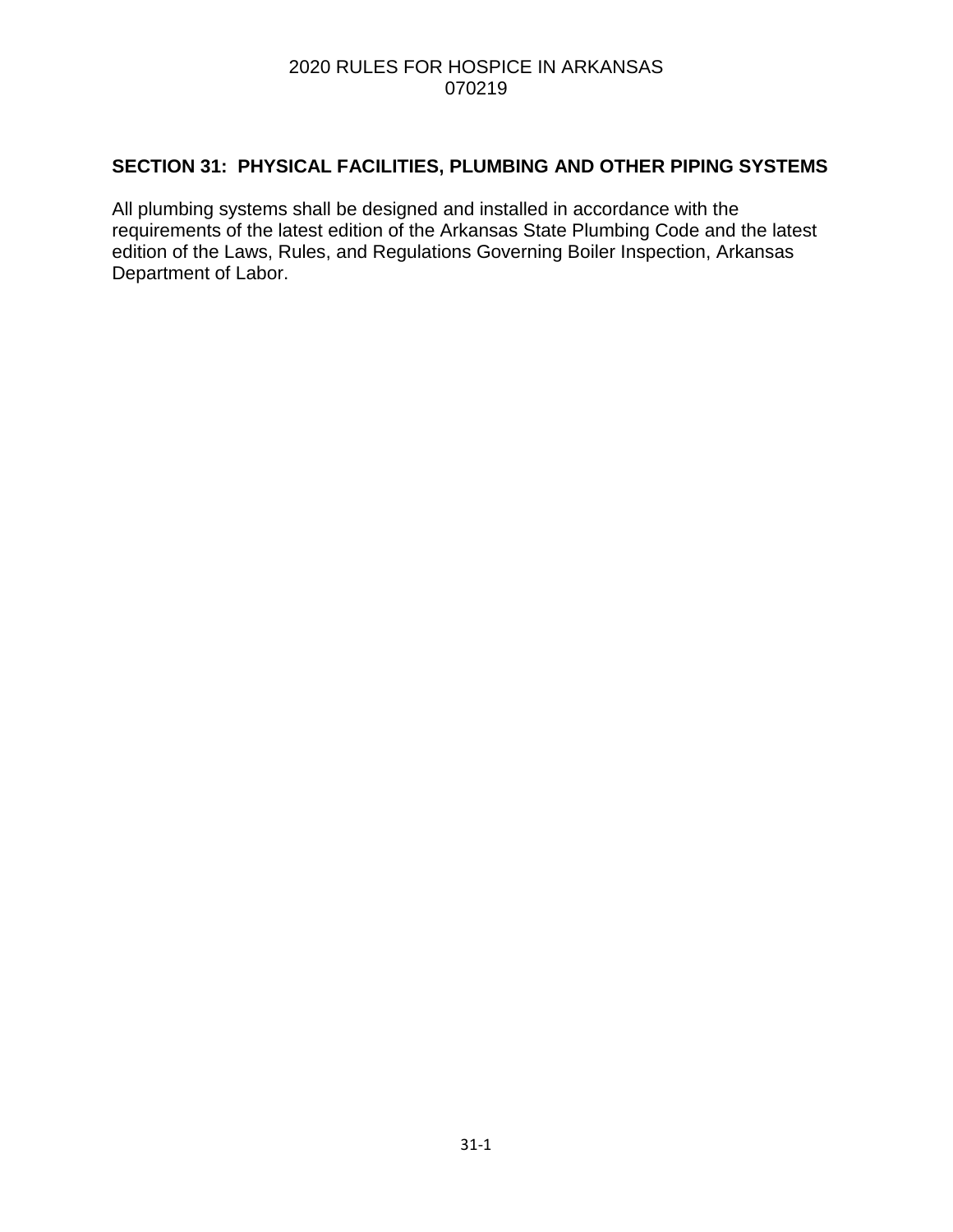### **SECTION 32: PHYSICAL FACILITIES, ELECTRICAL STANDARDS**

- A. Lighting.
	- 1. Approaches to buildings and parking lots, and all occupied spaces within buildings shall have fixtures that can be illuminated as necessary.
	- 2. Patient rooms shall have general lighting and night lighting.
	- 3. Nursing unit corridors shall have general illumination with provisions for reducing light levels at night.
	- 4. Egress and exit lighting shall comply with NFPA 101.
- B. Nurse/Patient Communication Station.
	- 1. A nurse/patient communication system shall be provided for each patient bedside as in accordance with the functional program.
	- 2. An emergency call system shall be provided in each patient's toilet, bath and shower room.
- C. Emergency electrical generators shall have a minimum 48 hours of on-site fuel.
- D. All health care occupancies shall be provided with a fire alarm system in accordance with NFPA 101 and NFPA 72.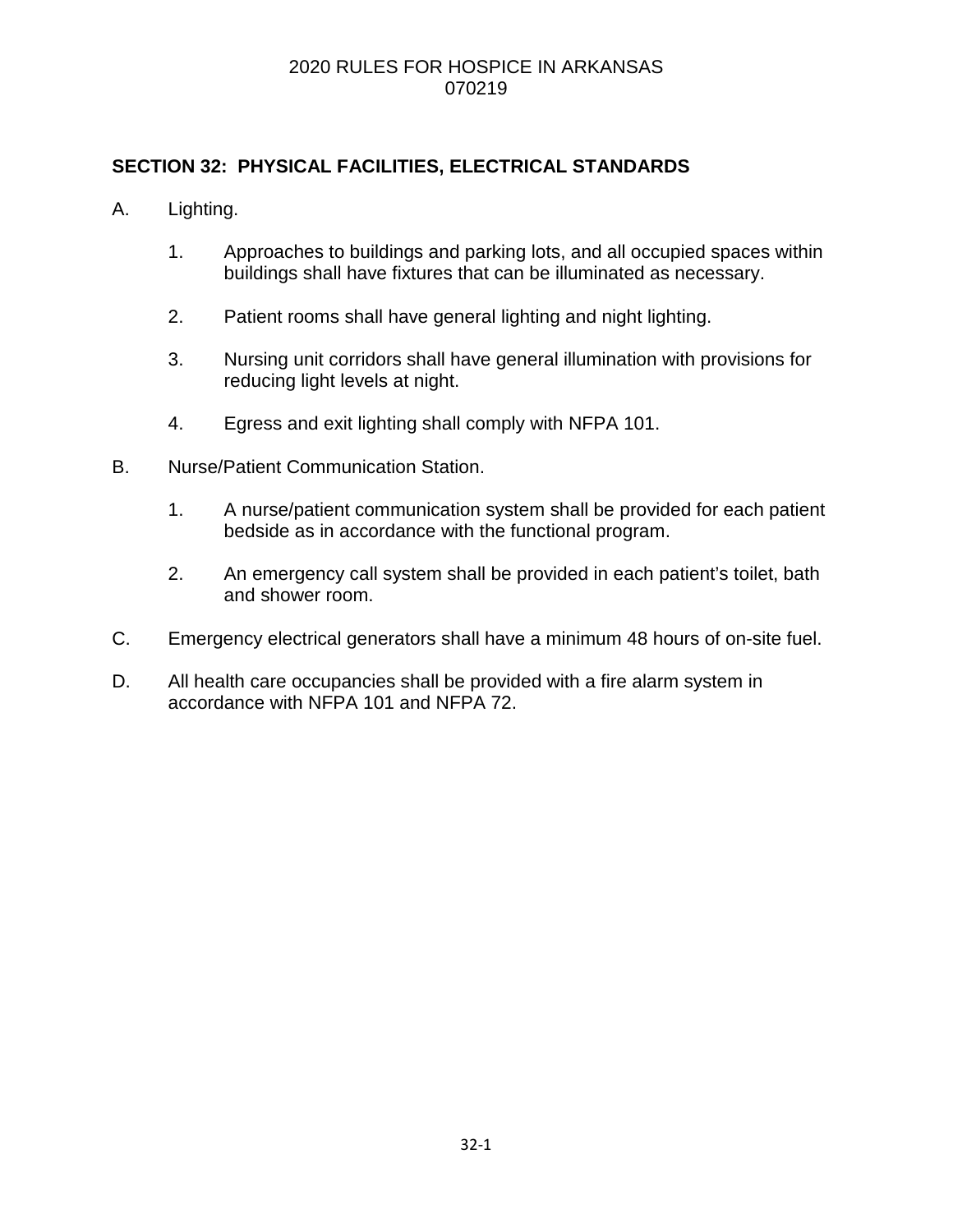#### **SECTION 33: SATELLITE OFFICE OR ALTERNATE DELIVERY SITE**

A licensed agency shall file an application under oath with the Department upon forms prescribed by the Department prior to beginning operation of a satellite office. The Department will review the application and issue a written approval or denial of the application. A satellite office must provide the same full range of services that is required of the licensed parent hospice. The governing body and administration of the parent hospice must be able to exert the supervision and control necessary to assure that all hospice services continue to be responsive to the needs of the patient / family. Each patient of the satellite office must be assigned to a specific IDG. Current active patient records will be maintained by the satellite office but must be available to the state surveyors at the parent location if requested. Locations that do not meet these criteria will not be approved as a satellite office and must obtain a separate license.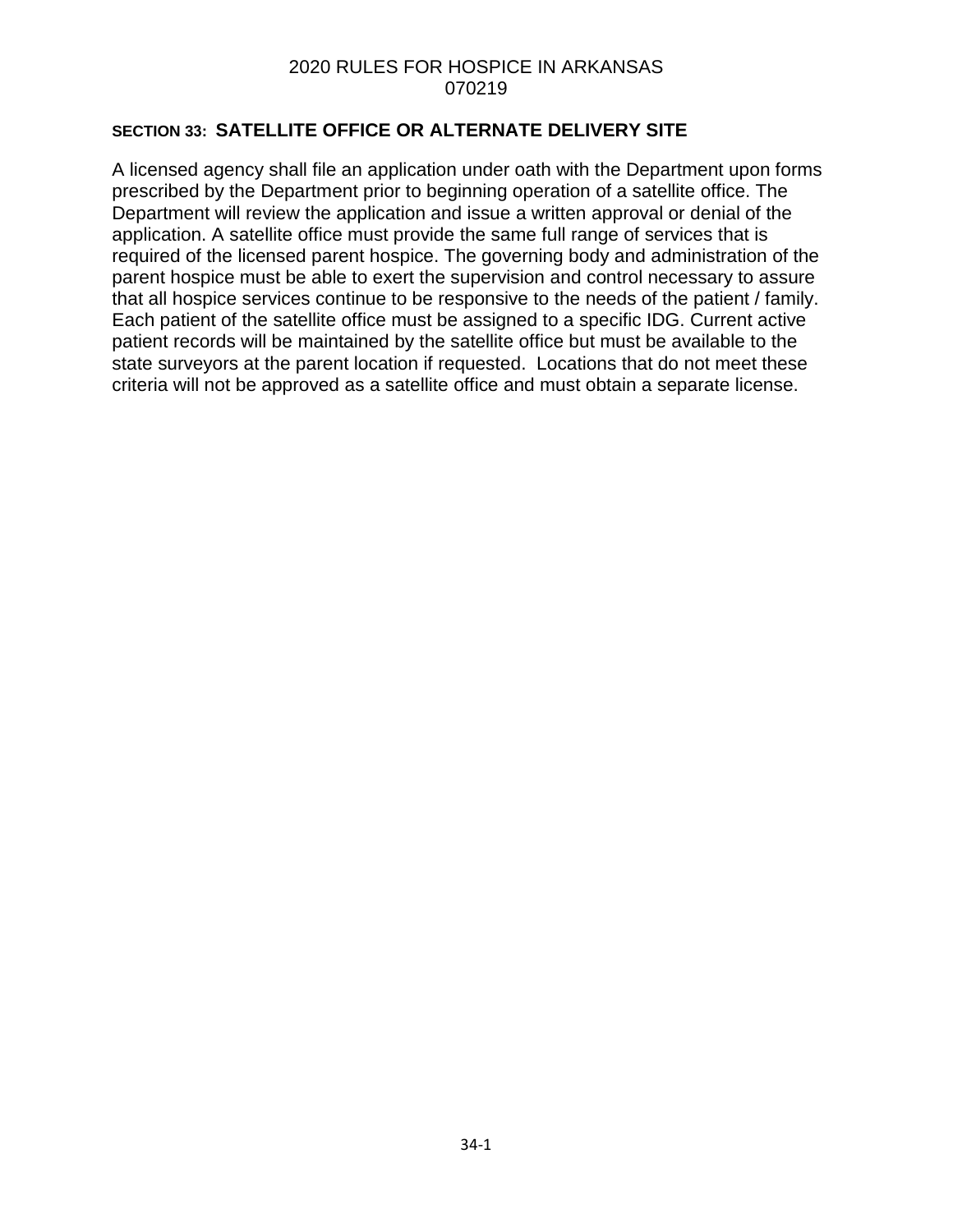Section 34: SEVERABILITY.

If any provision of these Rules, or the application thereof to any person or circumstances is held invalid, such provisions or applications of these Rules that can give effect without the invalid provisions or applications will be enforced, and to this end the provisions hereto are declared to be severable.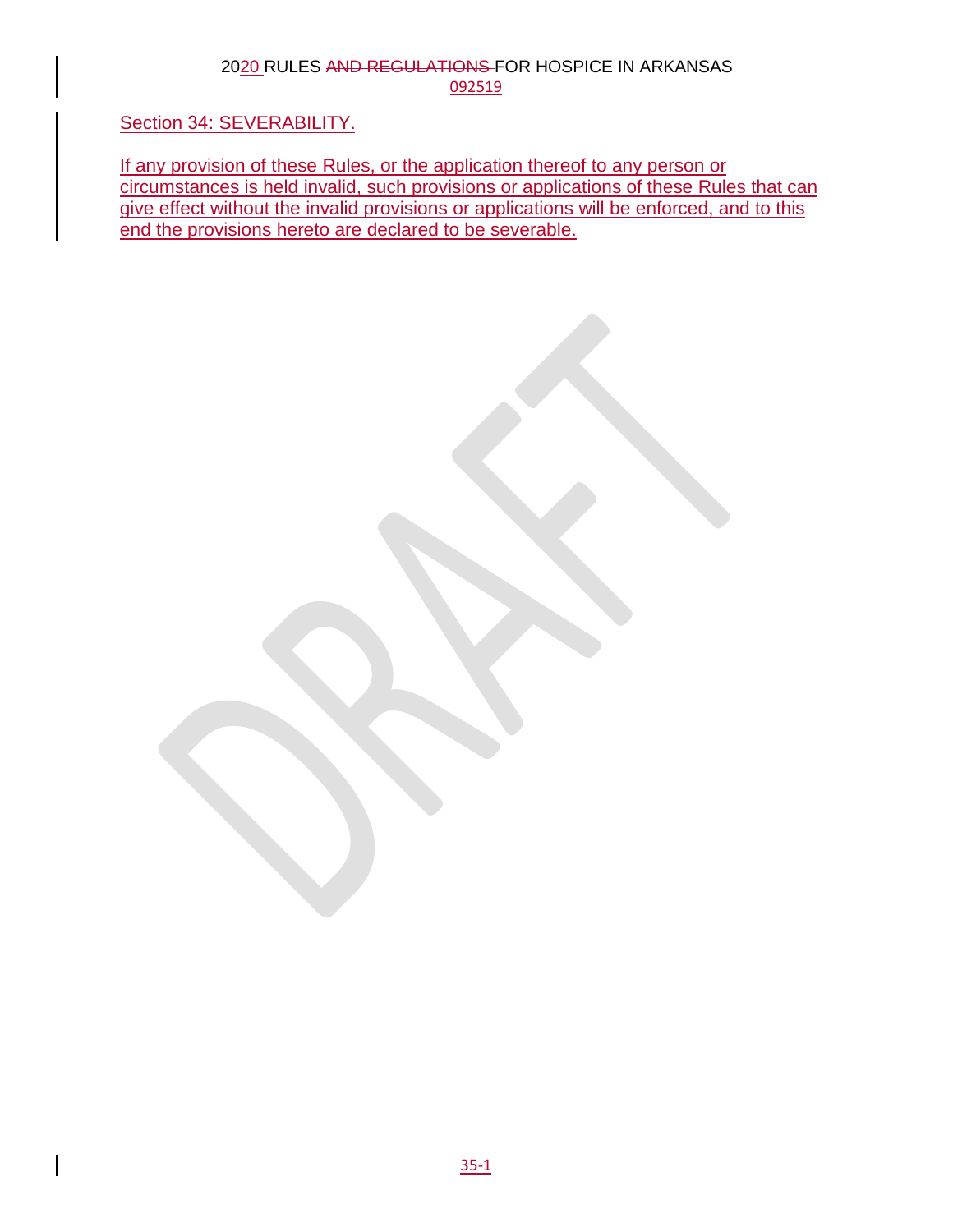# **APPENDIX**

# **TABLE 1**

Г

| Filter Efficiencies for Central Ventilation and Air Conditioning Systems in Health Care<br><b>Facilities</b>                                                    |                 |                     |                     |  |
|-----------------------------------------------------------------------------------------------------------------------------------------------------------------|-----------------|---------------------|---------------------|--|
| Area Designation                                                                                                                                                | No. Filter Beds | Filter Bed No.1 (%) | Filter Bed No.2 (%) |  |
| All areas for patient care, treatment, and<br>diagnosis, and those areas providing<br>direct service or clean supplies such as<br>sterile and clean processing. | 2               | 30                  | 90                  |  |
| Positive Protective Environment Room                                                                                                                            | 2               | 30                  | 99.97               |  |
| Laboratories                                                                                                                                                    |                 | 80                  |                     |  |
| Administrative, Bulk Storage, Soiled<br>Holding Areas, Food Preparation Areas,<br>and Laundries                                                                 |                 | 30                  |                     |  |

Notes: The filtration efficiency ratings are based on average dust spot efficiency per ASHRAE 52-76.1 – 1992.

Additional roughing or prefilters should be considered to reduce maintenance required for filters with efficiencies higher than 75 percent.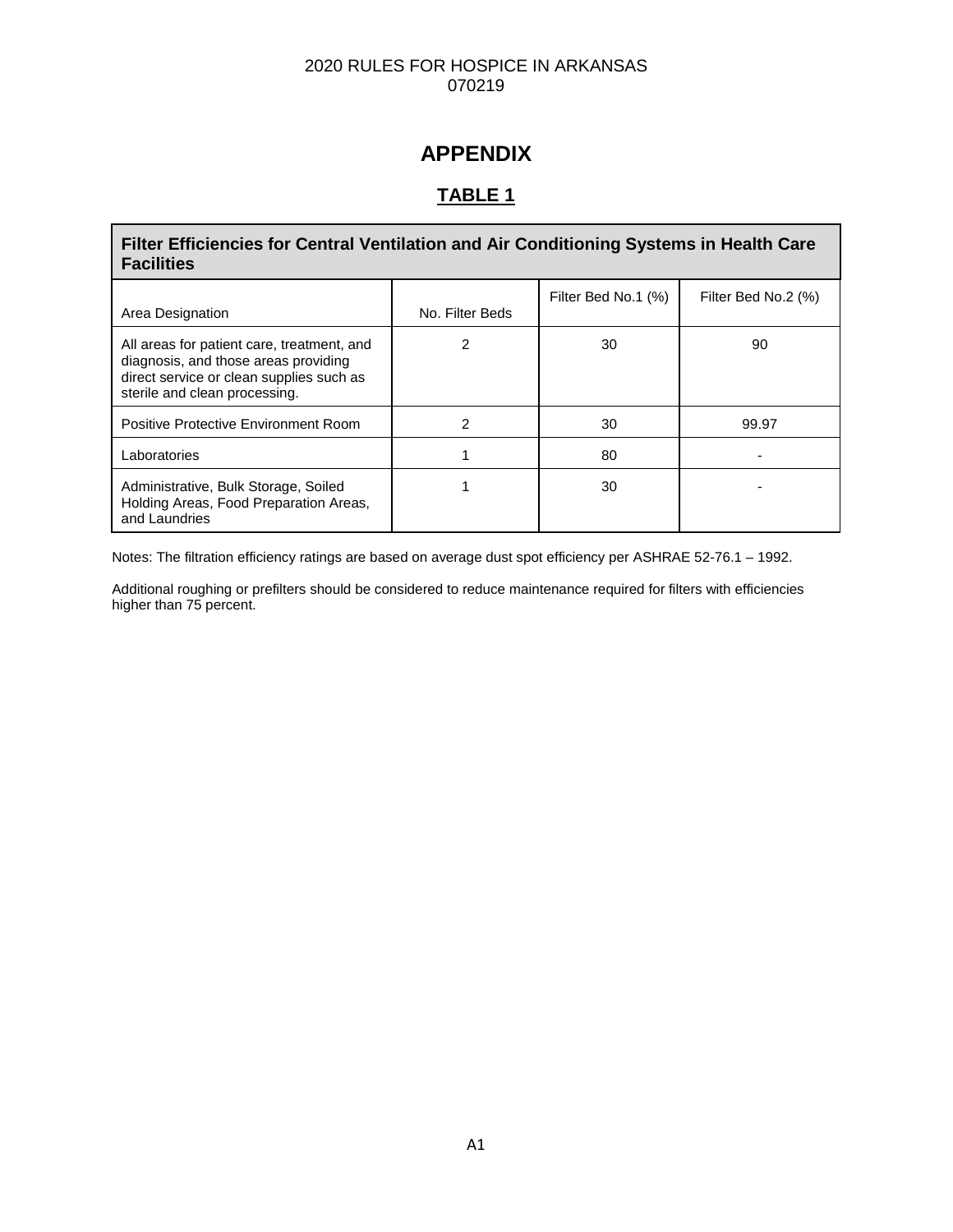Agency # 007.05

# **TABLE 2**

| <b>Sound Transmission Limitations in Health Care Facilities</b> |                                                      |    |  |
|-----------------------------------------------------------------|------------------------------------------------------|----|--|
|                                                                 | Airborne Sound Transmission Class (STC) <sup>1</sup> |    |  |
|                                                                 | Partitions<br>Floors                                 |    |  |
| <b>NEW CONSTRUCTION<sup>2</sup></b>                             |                                                      |    |  |
| Patients' Room to Patients' Room                                | 45                                                   | 40 |  |
| Public Space to Patients' Room <sup>2</sup>                     | 55                                                   | 40 |  |
| Service Areas to Patients' Room <sup>3</sup>                    | 65                                                   | 45 |  |
| Patient room access corridor 4                                  | 45                                                   | 45 |  |
| Toilet room to public space                                     | 45                                                   |    |  |
| Consultation rooms/<br>conference rooms to public space         | 45                                                   |    |  |
| Consultation rooms/<br>Conference rooms to patient rooms        | 45                                                   |    |  |
| Staff lounges to patient rooms                                  | 45                                                   |    |  |
| <b>Existing Construction</b>                                    |                                                      |    |  |
| Patient room to patient room                                    | 35                                                   | 40 |  |
| Public space to patient room <sup>2</sup>                       | 40                                                   | 40 |  |
| Service areas to patient room 3                                 | 45                                                   | 45 |  |

- 1. Sound transmission class (STC) shall be determined by tests in accordance with methods set forth in ASTM Standard E90 and ASTM E413. Where partitions do not extend to the structure above, sound transmission through ceilings and composite STC performance shall be considered.
- 2. Public space includes corridors (except patient room access corridors), lobbies, dining rooms, recreation rooms, and similar spaces.
- 3. Service areas include kitchens, elevators, elevator machine rooms, laundries, and similar spaces garages, maintenance rooms, boiler and mechanical equipment rooms, and similar spaces of high noise. Mechanical equipment located on the same floor or above patient rooms, offices, nurses stations, and similar occupied space shall be effectively isolated from the floor.
- 4. Patient room access corridors contain composite walls with doors/windows and have direct access to patient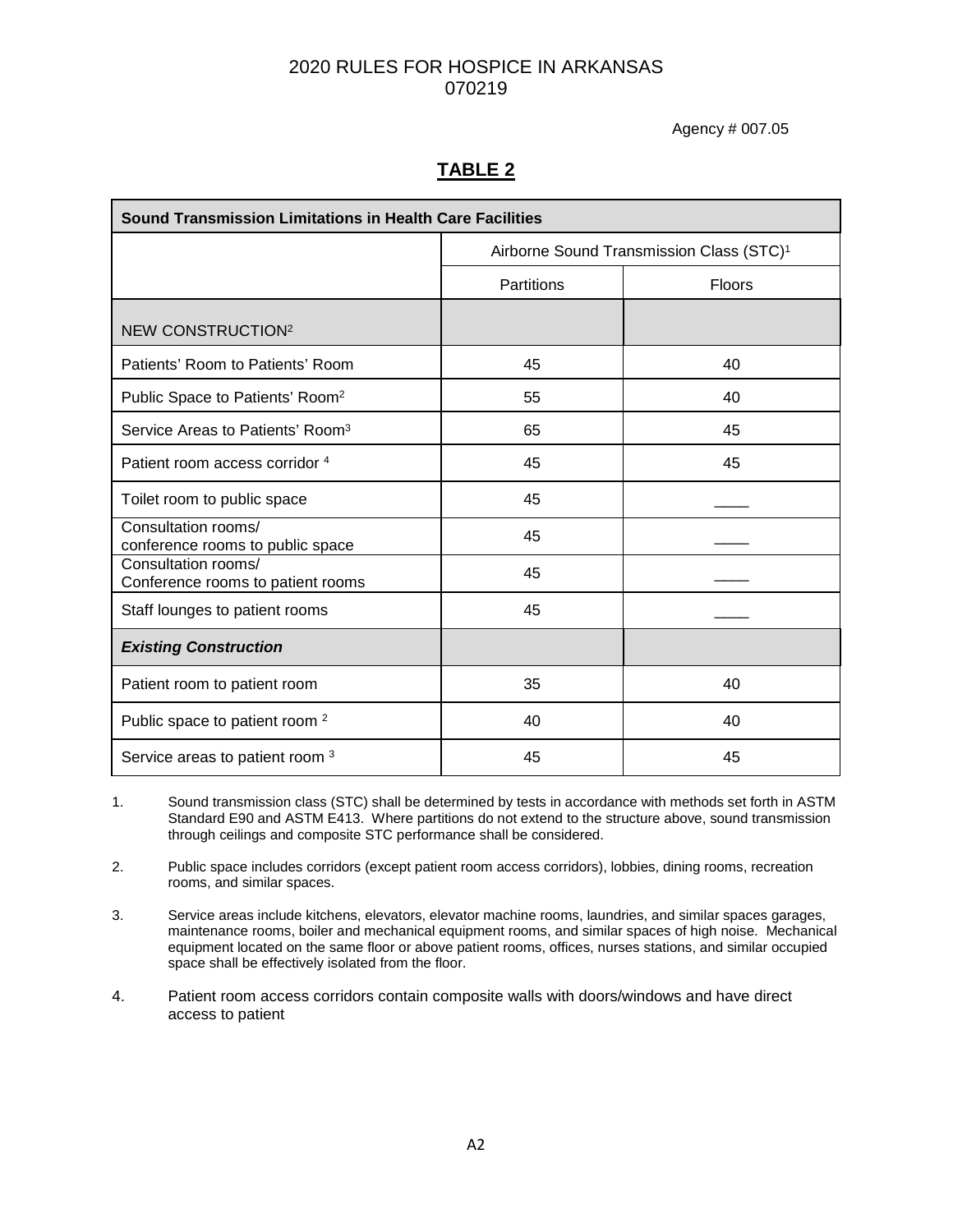# **TABLE 3**

| <b>Temperature and Relative Humidity Requirements</b> |                              |                                                       |  |
|-------------------------------------------------------|------------------------------|-------------------------------------------------------|--|
| Area Designation                                      | Dry Bulb Temperatures<br>oF1 | Relative Humidity (%)<br>Minimum-Maximum <sup>2</sup> |  |
| Sterile Storage                                       | 75                           | 70 (max)                                              |  |

1Note: Where temperature ranges are indicated, the systems shall be capable of maintaining the rooms at any point within the range. A single figure indicates a heating or cooling capacity of at least the indicated temperature. This is usually applicable when patients may be undressed and require a warmer environment. Nothing in these guidelines shall be construed as precluding the use of temperatures lower than those noted when the patients' comfort and medical conditions make lower temperatures desirable. Unoccupied areas such as storage rooms shall have temperatures appropriate for the function intended.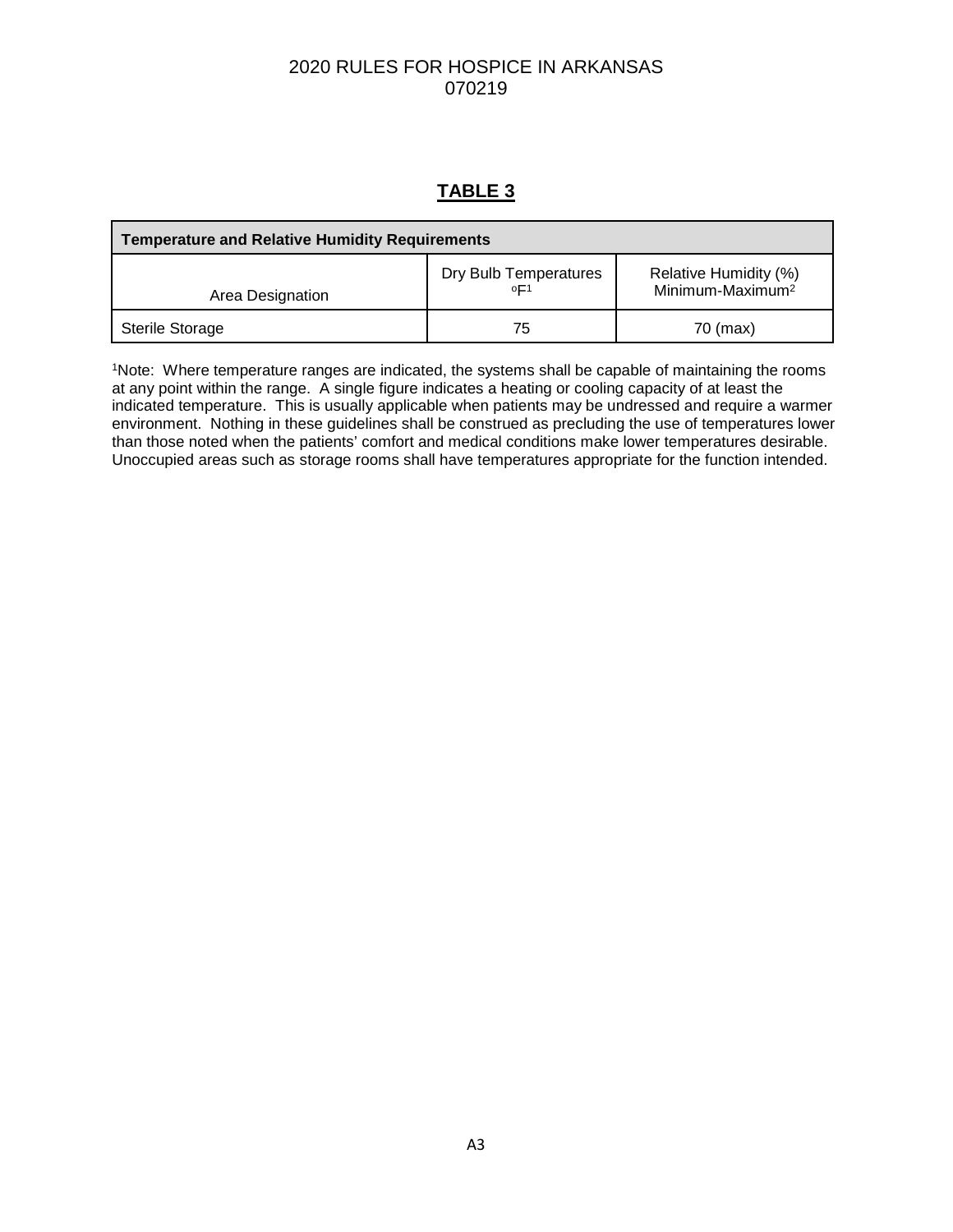#### **TABLE 4 Ventilation, Medical Gas, and Air Flow Requirements in Health Care Facilities1**

| Area Designation                       | Air<br>Movement<br>Relationship<br>To Adjacent<br>Area <sup>2</sup> | Minimum Air<br><b>Changes Outside</b><br>Air Per Hour <sup>3</sup> | Minimum Total Air<br>Changes Per<br>H <sub>Our</sub> <sup>4,5</sup> | Air<br>Recirculated<br>By Means of<br>Room Units <sup>7</sup> | All Air Exhausted<br>Directly Outdoor <sup>6</sup> |
|----------------------------------------|---------------------------------------------------------------------|--------------------------------------------------------------------|---------------------------------------------------------------------|---------------------------------------------------------------|----------------------------------------------------|
| <b>NURSING AREAS</b>                   |                                                                     |                                                                    |                                                                     |                                                               |                                                    |
| Patient Room                           | $\blacksquare$                                                      | 2                                                                  | 6 <sup>9</sup>                                                      | Optional                                                      | Optional                                           |
| <b>Toilet Room</b>                     | In.                                                                 |                                                                    | 10                                                                  | Optional                                                      | Yes                                                |
| Protective environment room 8, 10      | Out                                                                 | 2                                                                  | 12                                                                  | No                                                            | Optional                                           |
| Airborne Infectious Isolation 8, 11    | In.                                                                 | 2                                                                  | 12                                                                  | No                                                            | Yes                                                |
| <b>Patient Corridor</b>                |                                                                     |                                                                    | 2                                                                   | Optional                                                      | Optional                                           |
| <b>ANCILLARY AREAS</b>                 |                                                                     |                                                                    |                                                                     |                                                               |                                                    |
| Pharmacy                               | Out                                                                 | $\overline{a}$                                                     | $\overline{4}$                                                      | Optional                                                      | Optional                                           |
| <b>DIAGNOSTIC AND TREATMENT AREAS</b>  |                                                                     |                                                                    |                                                                     |                                                               |                                                    |
| Soiled Workroom or Soiled Holding      | In                                                                  | ä,                                                                 | 10                                                                  | <b>No</b>                                                     | Yes                                                |
| Clean Workroom or Clean Holding        | Out                                                                 |                                                                    | 4                                                                   | Optional                                                      | Optional                                           |
| <b>SERVICE AREAS</b>                   |                                                                     |                                                                    |                                                                     |                                                               |                                                    |
| Food Preparation Centers <sup>12</sup> | $\blacksquare$                                                      | ٠                                                                  | 10                                                                  | <b>No</b>                                                     | Optional                                           |
| Warewashing                            | In.                                                                 |                                                                    | 10                                                                  | No                                                            | Yes                                                |
| Dietary Day Storage                    | In.                                                                 |                                                                    | 2                                                                   | Optional                                                      | Optional                                           |
| Laundry, General                       |                                                                     |                                                                    | 10                                                                  | Optional                                                      | Yes                                                |
| Soiled Linen Sorting and Storage       | In.                                                                 |                                                                    | 10                                                                  | <b>No</b>                                                     | Yes                                                |
| Clean Linen Storage                    | Out                                                                 |                                                                    | 2                                                                   | Optional                                                      | Optional                                           |
| Soiled Linen and Trash Chute Room      | In                                                                  |                                                                    | 10                                                                  | No                                                            | Yes                                                |
| Bedpan Room                            | In.                                                                 |                                                                    | 10                                                                  | Optional                                                      | Yes                                                |
| Bathroom                               | In.                                                                 |                                                                    | 10                                                                  | Optional                                                      | Optional                                           |
| Janitor's closet                       | In.                                                                 |                                                                    | 10                                                                  | <b>No</b>                                                     | Yes                                                |
|                                        |                                                                     |                                                                    |                                                                     |                                                               |                                                    |

#### Notes for Table 4

- 1. The ventilation rates in this table cover ventilation for comfort, as well as for asepsis and odor control in areas that directly affect patient care and are determined based on healthcare facilities being predominantly "No Smoking" facilities. Where smoking may be allowed, ventilation rates will need adjustment. Areas where specific ventilation rates are not given in the table shall be ventilated in accordance with ASHRAE Standard 62, Ventilation for Acceptable Indoor Air Quality; and *ASHRAE Handbook-HVAC Applications.* OSHA standards and/or NI0SH criteria require special ventilation requirements for employee health and safety within healthcare facilities.
- 2. Design of the ventilation system shall provide air movement which is generally from clean to less clean areas. If any form of variable air volume or load shedding system is used for energy conservation, it shall not compromise the corridor-to-room pressure balancing relationships or the minimum air changes required by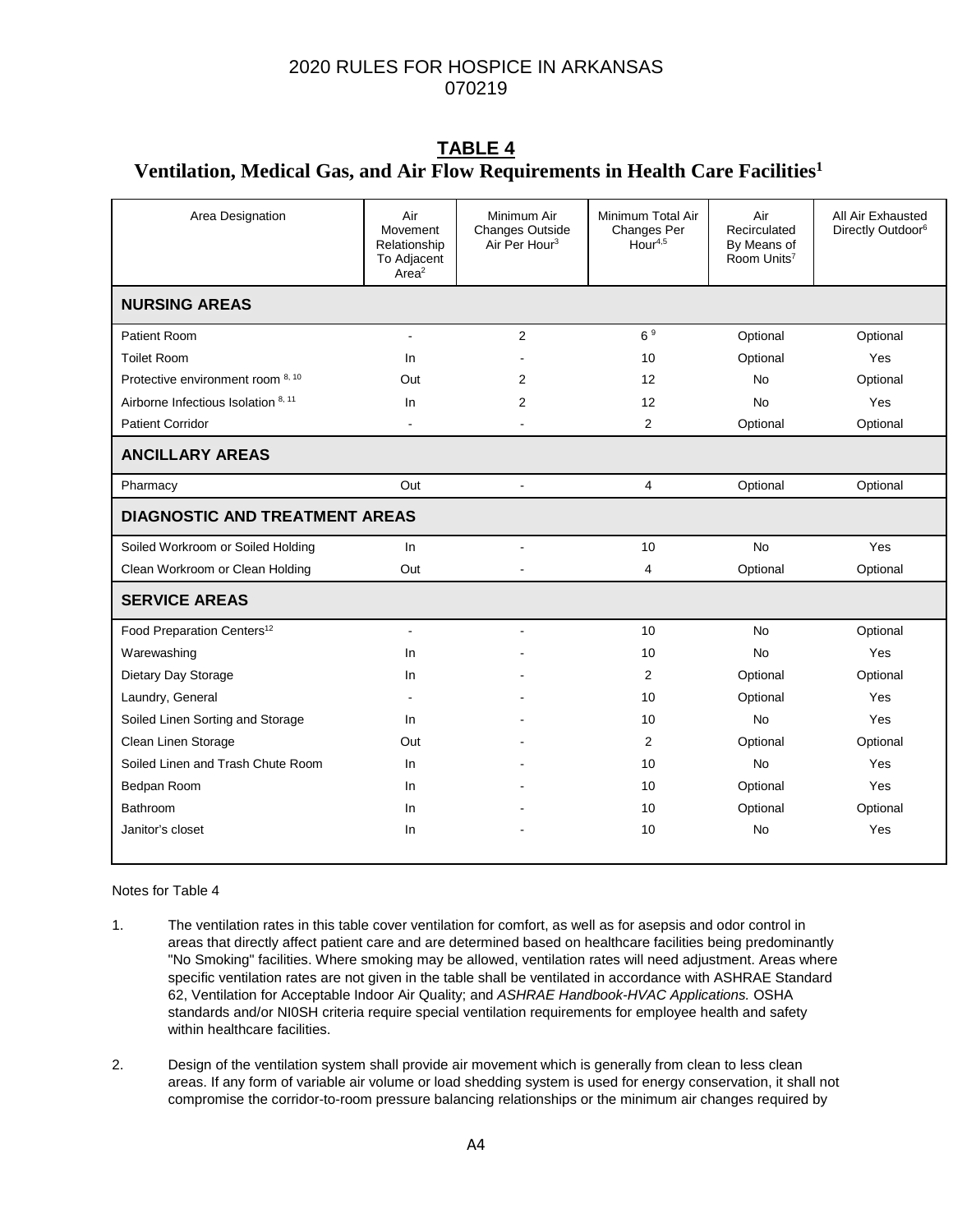the table.

- 3. To satisfy exhaust needs, replacement air from the outside is necessary. Table 4 does not attempt to describe specific amounts of outside air to be supplied to individual spaces except for certain areas such as those listed. Distribution of the outside air, added to the system to balance required exhaust, shall be as required by good engineering practice. Minimum outside air quantities shall remain constant while the system is in operation.
- 4. Number of air changes may be reduced when the room is unoccupied if provisions are made to ensure that the number of air changes indicated is reestablished any time the space is being utilized. Adjustments shall include provisions so that the direction of air movement shall remain the same when the number of air changes is reduced. Areas not indicated as having continuous directional control may have ventilation systems shut down when space Is unoccupied and ventilation is not otherwise needed, if the maximum infiltration or exfiltration permitted in Note 2 is not exceeded and if adjacent pressure balancing relationships are not compromised. Air quantity calculations shall account for filter loading such that the indicated air change rates are provided up until the time of filter change-out.
- 5. Air change requirements indicated are minimum values. Higher values should be used when required to maintain indicated room conditions (temperature and humidity), based on the cooling load of the space (lights, equipment, people, exterior walls and windows, etc.).
- 6. Air from areas with contamination and/or odor problems shall be exhausted to the outside and not recirculated to other areas.
- 7. Recirculating room HVAC units refers to those local units that are used primarily for heating and cooling of air, and not disinfection of air. Because of cleaning difficulty and potential for buildup of contamination, recirculating room units shall not be used in areas marked "No." However, for airborne infection control, air may be recirculated within Individual isolation rooms if HEPA filters are used. Isolation rooms may be ventilated by reheat induction units in which only the primary air supplied from a central system passes through the reheat unit.
- 8. Differential pressure shall be a minimum of 0.01" water gauge (2.5 Pa). If alarms are installed, allowances shall be made to prevent nuisance alarms of monitoring devices.
- 9. Total air changes per room for patient rooms may be reduced to 4 when supplemental heating and/or cooling systems (radiant heating and cooling, baseboard heating, etc.) are used.
- 10. The protective environment airflow design specifications protect the patient from common environmental airborne infectious microbes (i.e., Aspergillus spores). These special ventilation areas shall be designed to provide directed airflow from the cleanest patient care area to less clean areas. These rooms shall be protected with HEPA filters at 99.97 percent efficiency for a 0.3 micron sized particle in the supply airstream. These Interrupting filters protect patient rooms from maintenance-derived release of environmental microbes from the ventilation system components. Recirculation HEPA filters can be used to increase the equivalent room air exchanges. Constant volume airflow is required for consistent ventilation for the protected environment. It the facility determines that airborne infection isolation is necessary for protective environment patients, an anteroom shall be provided. Rooms with reversible airflow provisions for the purpose of switching between protective environment and airborne infection isolation functions are not acceptable.
- 11. The infectious disease isolation room described in these guidelines is to be used for isolating the airborne spread of infectious diseases, such as measles, varicella, or tuberculosis. The design of airborne infection isolation (All) rooms should include the provision for normal patient care during periods not requiring Isolation precautions. Supplemental recirculating devices may be used in the patient room, to increase the equivalent room air exchanges; however, such recirculating devices do not provide the outside air requirements. Air may be recirculated within individual isolation rooms if HEPA filters are used. Rooms with reversible airflow provisions for the purpose of switching between protective environment and All functions are not acceptable.
- 12. Food preparation centers shall have ventilation systems whose air supply mechanisms are interfaced appropriately with exhaust hood controls or relief vents so that exfiltration or infiltration to or from exit corridors does not compromise the exit corridor restrictions of NFPA 90A, the pressure requirements of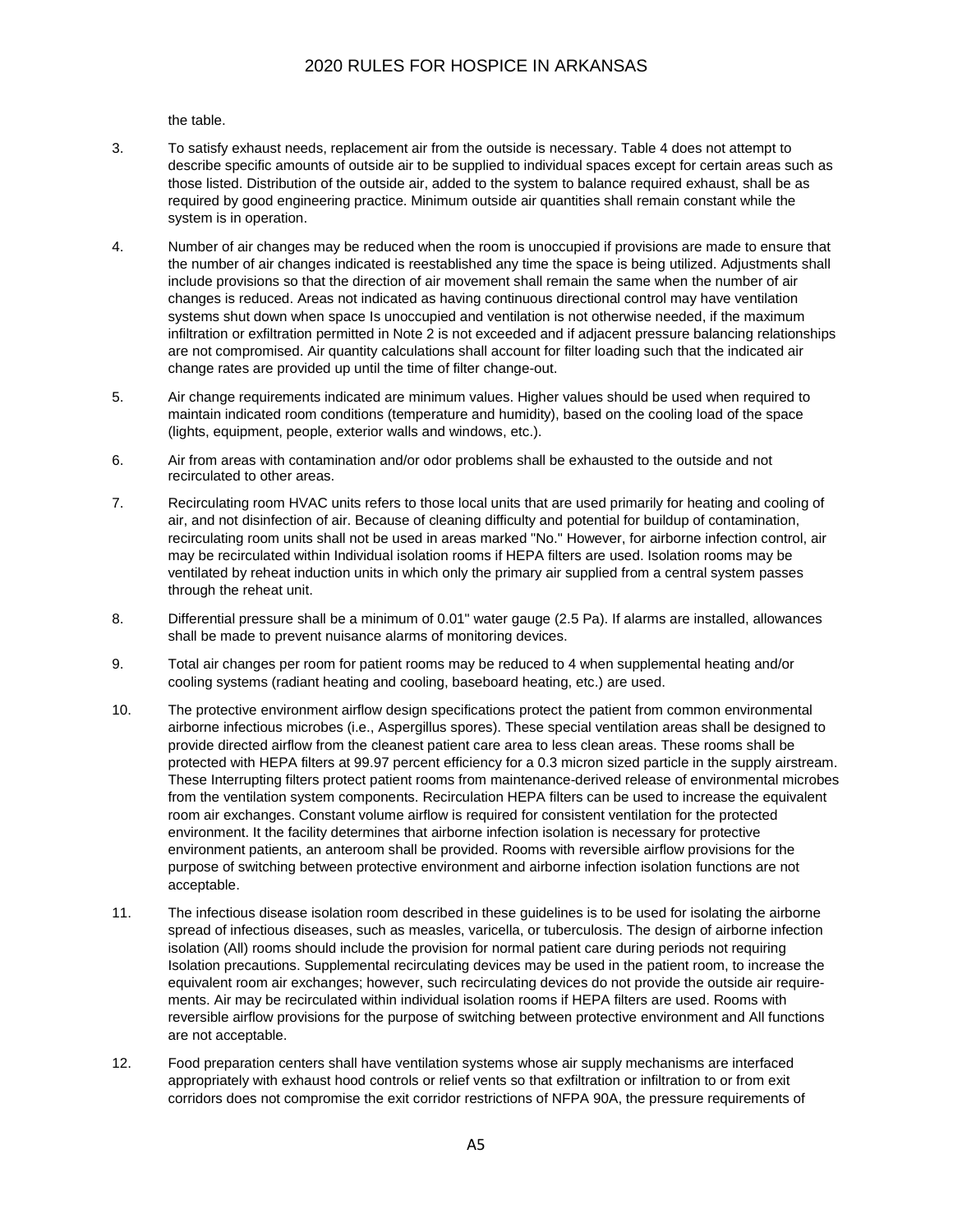NFPA 96, or the maximum defined in the table. The number of air changes may be reduced or varied to any extent required for odor control when the space is not in use.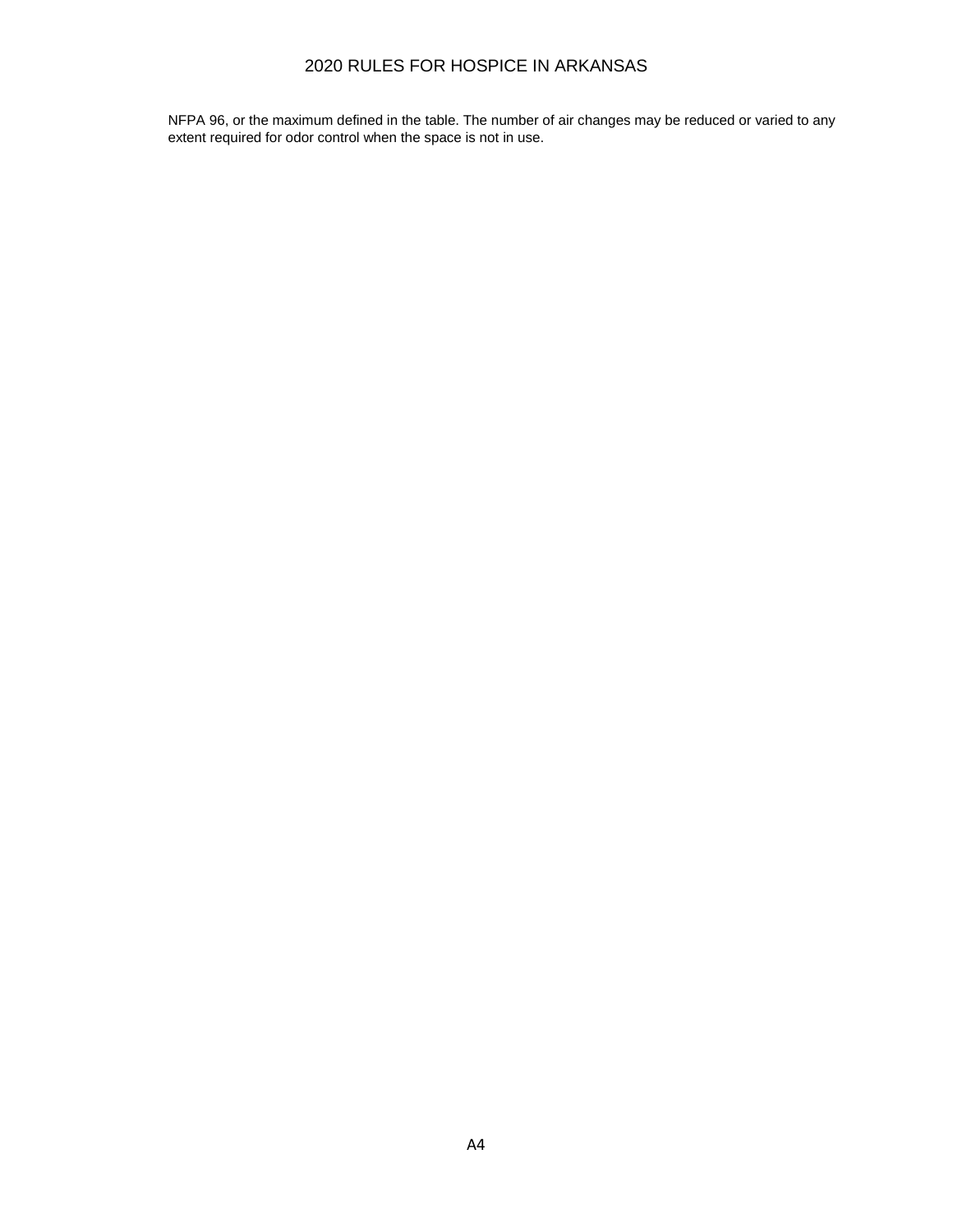#### **TABLE 5 Final Occupancy Inspection Check List**

Inspector:\_\_\_\_\_\_\_\_\_\_\_\_\_\_\_\_\_\_\_\_\_\_\_\_\_\_\_\_\_\_\_\_\_\_\_\_\_\_\_\_\_\_\_\_\_\_\_\_\_\_Date:\_\_\_\_\_\_\_\_\_\_\_\_\_\_\_\_\_\_\_\_\_\_\_\_\_\_\_\_\_\_

Facility:\_\_\_\_\_\_\_\_\_\_\_\_\_\_\_\_\_\_\_\_\_\_\_\_\_\_\_\_\_\_\_\_\_\_\_\_\_\_\_\_\_\_\_\_\_\_\_\_\_\_\_Job:\_\_\_\_\_\_\_\_\_\_\_\_\_\_\_\_\_\_\_\_\_\_\_\_\_\_\_\_\_\_\_\_

General Contractor:\_\_\_\_\_\_\_\_\_\_\_\_\_\_\_\_\_\_\_\_\_\_\_\_\_\_\_\_\_\_\_\_\_\_\_\_\_\_\_\_\_\_\_\_\_\_\_\_\_\_\_\_\_\_\_\_\_\_\_\_\_\_\_\_\_\_\_\_\_\_\_\_\_\_\_\_\_

The following items shall be located at the site and copies furnished to the Division of Health Facilities Services (DHFS) prior to the final inspection and approval for occupancy of the project area(s). These items are in no specific order. Some items may not apply in every case.

| Item                                                                                                                                                                                                                                                                                                       | Yes | No | Comments |
|------------------------------------------------------------------------------------------------------------------------------------------------------------------------------------------------------------------------------------------------------------------------------------------------------------|-----|----|----------|
| 1. Architect/Engineer's Certification of Substantial Completion?                                                                                                                                                                                                                                           |     |    |          |
| 2. Interior finishes - smoke development and fire spread rating<br>information?                                                                                                                                                                                                                            |     |    |          |
| 3. Fire Protection Systems- Portable fire extinguishers are inspected,<br>and tagged, and shop drawings for standpipe/sprinkler systems are<br>available?                                                                                                                                                  |     |    |          |
| 4. Certificate of Occupancy - City Building Inspector?                                                                                                                                                                                                                                                     |     |    |          |
| 5. Certification - fire alarm system, smoke detection system, sprinkler<br>system, and any other fire suppression system has been installed,<br>tested and meets all applicable standards?                                                                                                                 |     |    |          |
| 6. Certification - medical gas system?                                                                                                                                                                                                                                                                     |     |    |          |
| 7. Certification - electrical system has been installed, tested and<br>meets all applicable standards of the NEC, NFPA?                                                                                                                                                                                    |     |    |          |
| 8. Certification - emergency generator has been installed, tested and<br>meets all applicable standards of the NFPA, NEC?                                                                                                                                                                                  |     |    |          |
| 9. Certification - mechanical system has been installed, tested,<br>balanced, and approved by the engineer of record?                                                                                                                                                                                      |     |    |          |
| 10. Certification - communication system(s) has been installed, tested<br>and meets all applicable standards of the NEC, NFPA?                                                                                                                                                                             |     |    |          |
| 11. Are there manufacturer's operation and maintenance manuals with<br>equipment warranties on site for all newly installed equipment or a<br>letter from the general contractor stating that the above items will be<br>turned over to the owner?                                                         |     |    |          |
| 12. Have all applicable pieces of equipment installed during the<br>construction been incorporated into the existing preventive<br>maintenance system? Or, have new maintenance policies and<br>procedures been written to insure that said items are maintained per<br>the manufacturers recommendations? |     |    |          |
| 13. Are there as-built drawings on site or a letter from the general<br>contractor stating that the as-built drawings will be turned over to the<br>owner?                                                                                                                                                 |     |    |          |
| 14. Are there copies of the Architect's and Engineer's final punch lists<br>with verification that all items have been repaired or remedied?                                                                                                                                                               |     |    |          |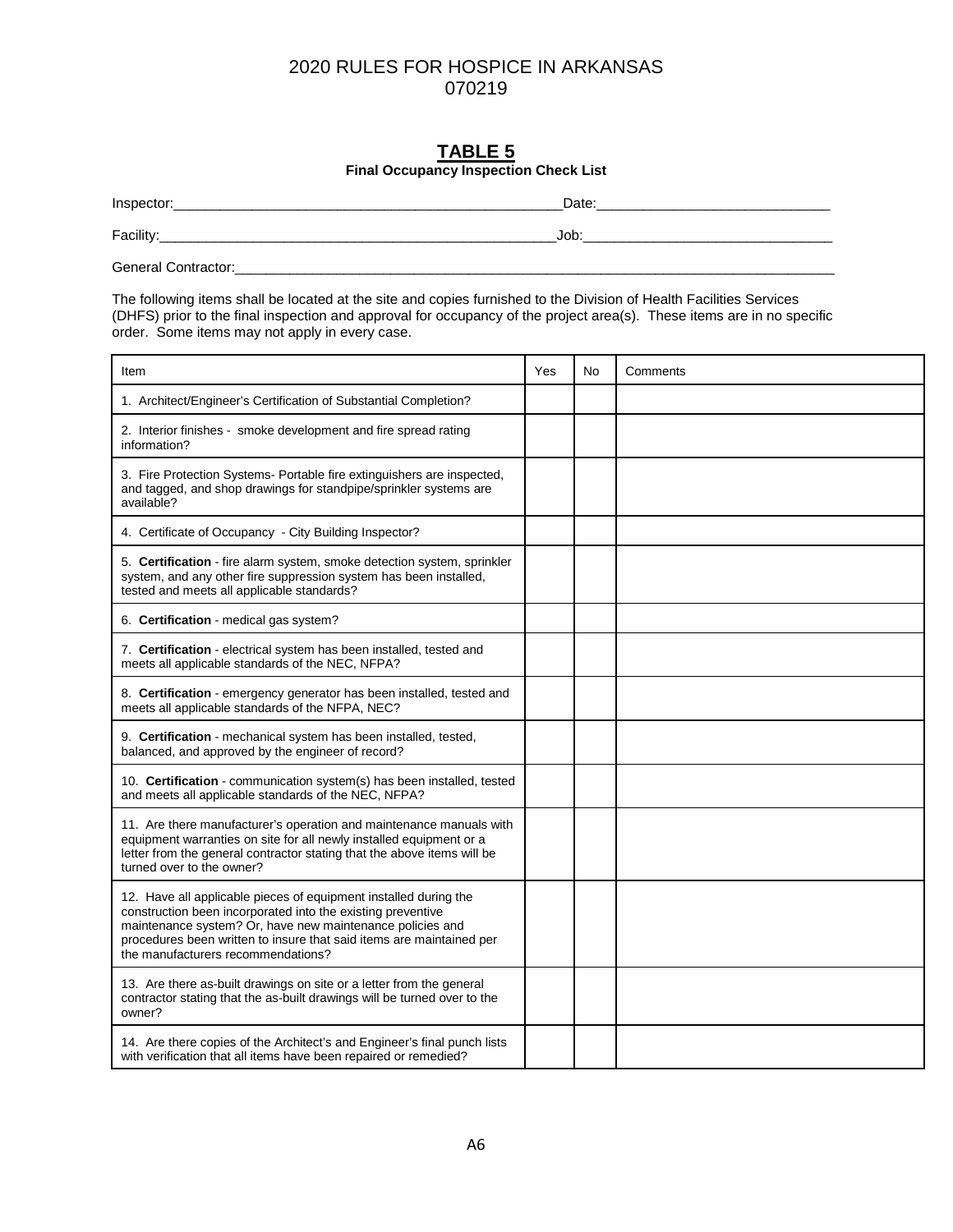## **Referenced Publications**

- 1. General: These regulations-rules include references to other codes and standards. The most current codes and standards adopted at the time of this publication are used. Later issues will normally be acceptable where requirements for function and safety are not reduced; however, editions of different dates may have portions renumbered or re-titled. Care shall be taken to ensure that appropriate sections are used.
- 2. Publications adopted in whole by these regulations rules are as listed below:
	- a. American National Standards Institute (ANSI) Standard A17.1, "American National Standard Safety Code for Elevators, Dumbwaiters, Escalators and Moving Stairs."
	- b. American Society of Civil Engineers, (ASCE), "Minimum Design Loads for Buildings and Other Structures."
	- c. National Fire Codes 2002.
	- d. Rules and Regulations Pertaining to the Management of Regulated Waste from Health Care Related Facilities, Arkansas Department of Health and Human Services.
- 3. Publications adopted in part (only the sections specifically identified by these regulations rules are applicable) by these regulations rules are as listed below:
	- a. American Society of Heating, Refrigerating and Air Conditioning Engineers (ASHRAE), "Handbook of Fundamentals" and "Handbook of Applications."
	- b. American Society of Heating, Refrigerating and Air Conditioning Engineers (ASHRAE), Standard 52, "Method of Testing Air Cleaning Devices Used in General Ventilation for Removing Particulate Matter."
	- c. Illuminating Engineering Society of North America, IESNA Publication CP29, "Lighting for Health Care Facilities."
- 4. A partial list of other publications that are applicable to the design and construction of healthcare facilities that are not a part of these regulations rules but may be enforced by other authorities having jurisdiction is provided below: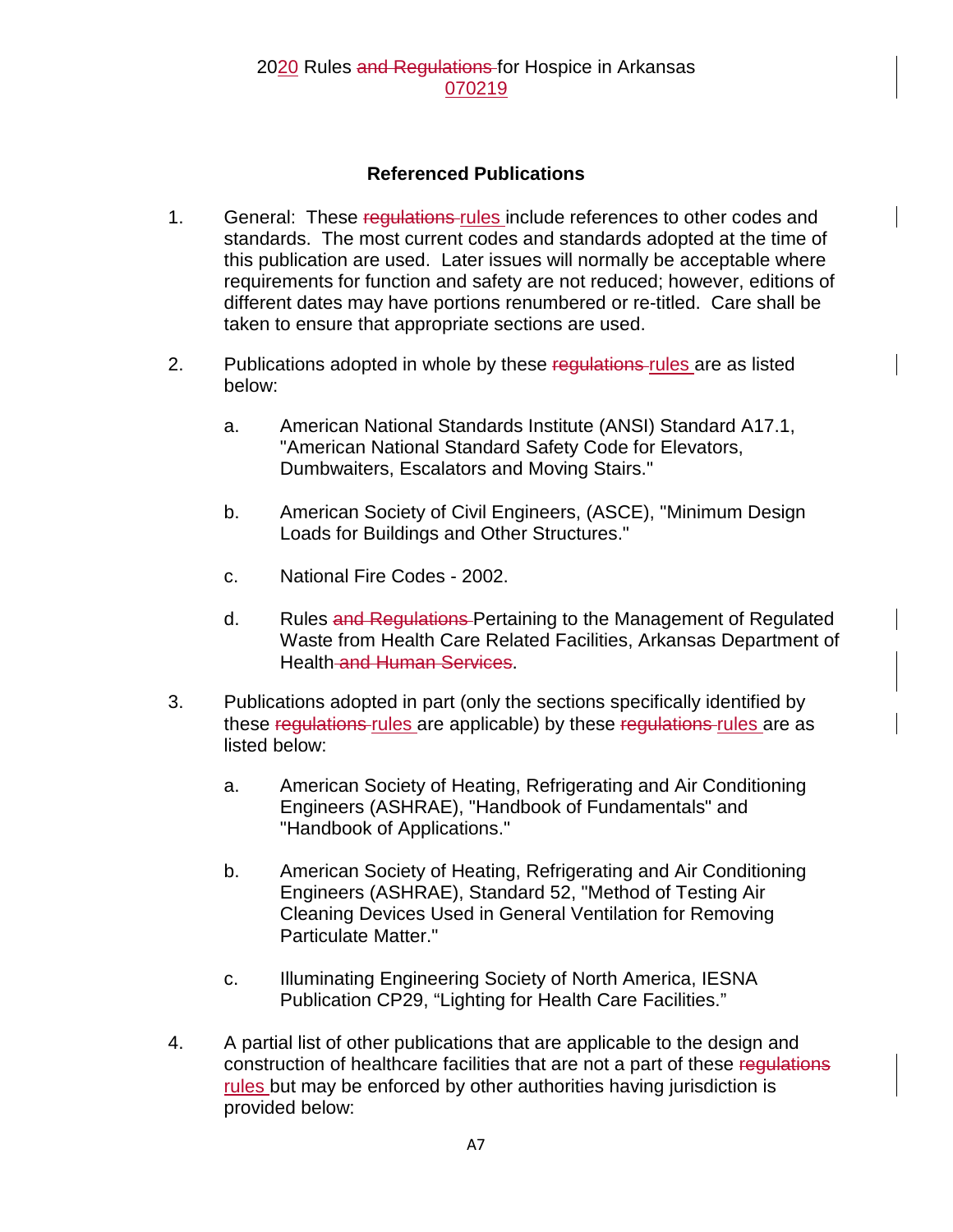- a. Arkansas State Fire Prevention Code Volumes I, II, and III (based on the 2000 International Building Code).
- b. Arkansas State Mechanical Code, Arkansas Department of Health and Human Services.
- c. Arkansas State Plumbing Code, Arkansas Department of Health and Human Services.
- d. Arkansas Boiler Code, Arkansas Department of Labor.
- 5. Publications that are not a part of these regulations-rules but potentially helpful as reference material in the design and construction of healthcare facilities are as listed below:
	- a. American Institute of Architects (AIA), "Guidelines for Design and Construction of Hospital and Health Care Facilities 2001

Edition".

- b. American Society of Heating, Refrigeration, and Air Conditioning Engineers (ASHRAE), "HVAC Design Manual for Hospitals and Clinics".
- 6. Availability of Codes and Standards. Referenced publications can be ordered, if they are Government publications, from the Superintendent of Documents, U.S. Government Printing Office (GPO), Washington, DC 20402. Copies of non-government publications can be obtained at the addresses listed below.
	- a. Air Conditioning and Refrigeration Institute, 1501 Wilson Boulevard, Arlington, VA 22209.
	- b. American National Standards Institute, 1430 Broadway, New York, NY10018.
	- c. American Society of Civil Engineers, 345 East 47th Street, New York, NY 10017.
	- d. American Society for Testing and Materials, 1916 Race Street, Philadelphia, PA 19103.
	- e. American Society of Heating, Refrigerating, and Air Conditioning, 1741 Tullie Circle, NE, Atlanta GA 30329.
	- f. Arkansas Building Authority, 1515 West 7th Street, Suite 700, Little Rock, AR 72201.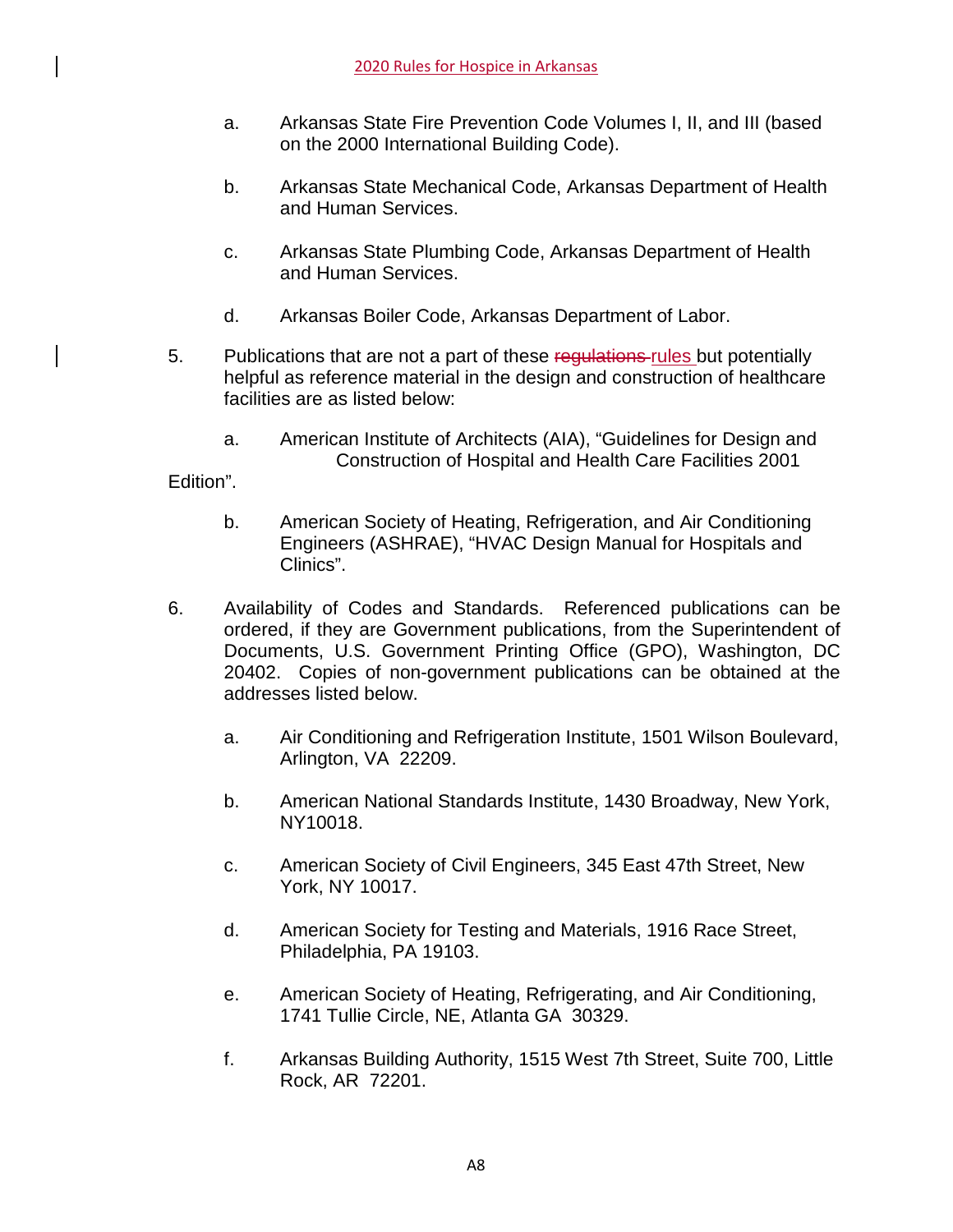- g. Arkansas Department of Labor, 10421 West Markham, Little Rock, AR 72205.
- h. Illuminating Engineering Society of North America (IESNA), 120 Wall Street, 17th Floor, New York, NY 10005.
- i. National Fire Protection Association, 1 Batterymarch Park, Post Office Box 9101, Quincy, MA 02269-9101.
- j. International Building Code Congress International, Inc., 900 Montclair Road, Birmingham, AL 35213.
- 7. Interpretations of Requirements. Memorandum of Understanding: Conflicts between the Arkansas Fire Prevention Code and NFPA 101 Life Safety Code are to be resolved using the Memorandum of Understanding as indicated below:
	- a. The Arkansas Fire Prevention Code is the fire prevention code for the State of Arkansas.
	- b. When the Arkansas State Fire Prevention Code conflicts with the chapters of NFPA 101 Life Safety Code governing new and existing health care and ambulatory health care occupancies (Chapters 18, 19, 20, and 21), the provisions of the Life Safety Code shall govern.
	- c. Requirements found only in the Arkansas Fire Prevention Code (requirements not addressed by NFPA 101) may be provided at the option of the facility (compliance with these requirements is not mandatory).
- 5. Safety Improvement Plans: Nothing in these regulations-rules shall be construed as restrictive to a facility that chooses to do work as a part of a long-range safety improvement plan.
- 6. Provisions in Excess of Regulatory Requirements: Nothing in these regulations rules shall be construed to prohibit a better type of building construction, an additional means of egress, or an otherwise safer condition than that specified by the minimum requirements of these regulationsrules.
- 7. Equivalency: The Division may approve alternate methods, procedures, design criteria, and functional variations from these-regulations, because of extraordinary circumstances, new programs, new technology, or unusual conditions when the facility can effectively demonstrate that the intent of the regulations-rules is met and that the variation does not reduce the safety or operational effectiveness of the facility below that required by the exact language of the regulationsrules.